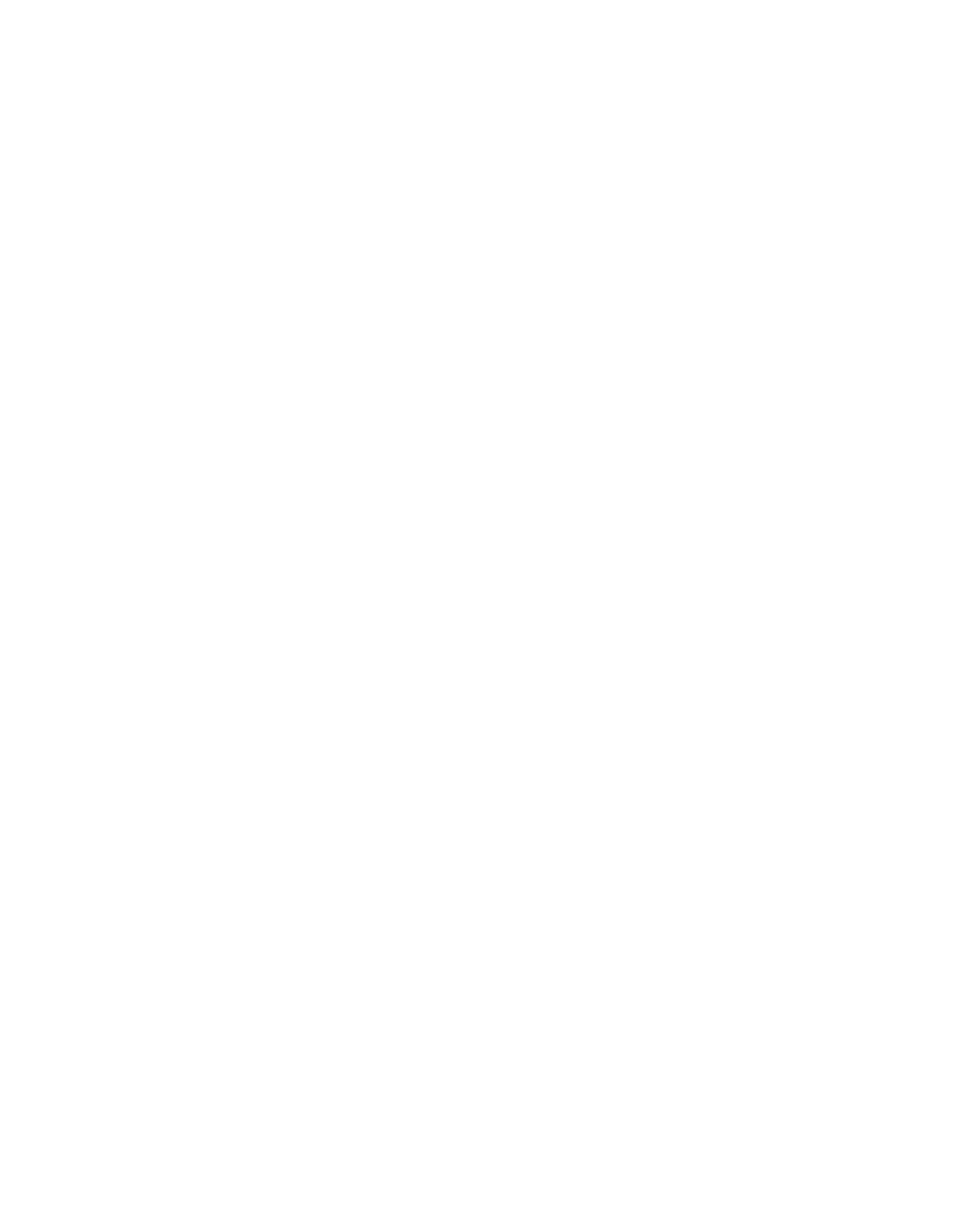

The Government Finance Officers Association of the United States and Canada (GFOA) presented a Distinguished Budget Presentation Award to Pierce County, Washington for its annual budget for the fiscal year beginning January 1, 2014. In order to receive this award, a governmental unit must publish a budget document that meets program criteria as a policy document, an operations guide, a financial plan, and a communications device.

This award is valid for a period of one year only. We believe our current budget continues to conform to program requirements, and we are submitting it to GFOA to determine its eligibility for another award.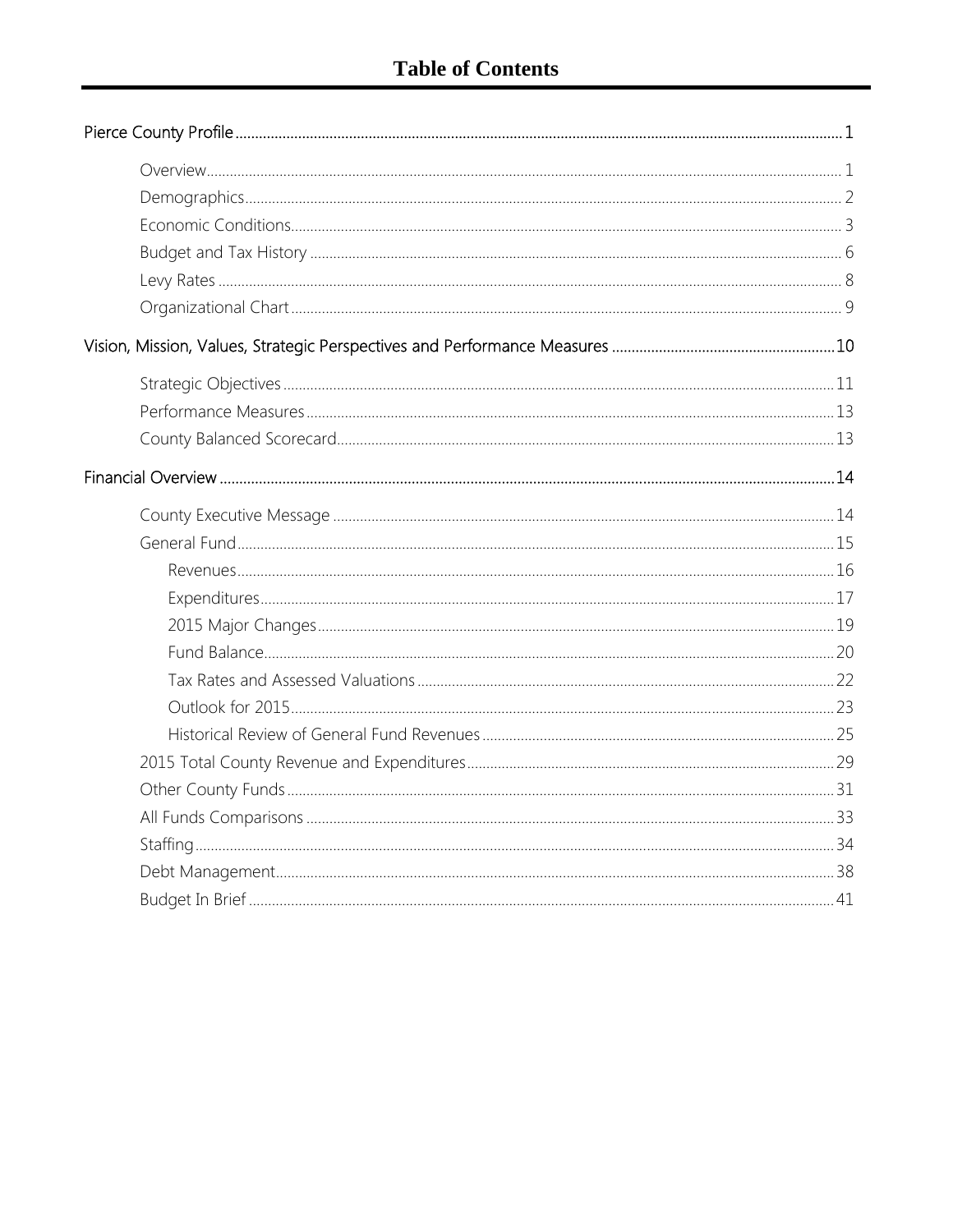### **Pierce County Profile**

The first settlers of the land that is now Pierce County were the ancestors of today's Nisqually, Puyallup, Squaxin, Steilacoom, and Muckleshoot Indians. These tribes settled the area many thousands of years ago, where the saltwater, lakes, and rivers made for an abundant selection of food. These same tribes were all in place when English sea captain George Vancouver sailed the inland waters as far south as what would one day be Seattle. He instructed his lieutenant, Peter Puget, to continue exploring southward in smaller boats. The inland waters were named Puget's Sound in the young naval officer's honor.

On December 22, 1852, the Territorial Legislature of Oregon determined that Thurston County, which stretched from Olympia to the Canadian border and from the Cascades to the Pacific Ocean, was far too large. In response, the Legislature portioned out of it King, Jefferson, and Pierce Counties. The Legislature also passed laws appointing the first county officers and located the county seat at Steilacoom, which was chosen largely because it was the only town in Washington with its own jail. Pierce County became a Home Rule County by a vote of the



people in 1981. The County is governed by an elected County Executive and seven elected Council members. The Prosecutor, Assessor/Treasurer, Auditor, Superior Court Judges, Sheriff, and District Court Judges are also elected by the people.

Pierce County is located on scenic Puget Sound and covers 1,794 square miles (1,676 square miles of land



and 118 square miles of water). The County includes ten hospitals, seventeen public school districts, a large number of private schools, and nine colleges and universities.

Pierce County has a significant military population. Fort Lewis and McChord Air Force Base became Joint Base Lewis-McChord (JBLM)- one of 12 joint bases worldwide. JBLM has more than 25,000 soldiers and civilian workers. The post supports over 30,000 military retirees who live within 50 miles, and more than 29,000 family members living both on and off post. Fort Lewis proper contains 86,000 acres and the Yakima Training Center covers 324,000 acres

McChord Air Force Base is home to the 62nd Airlift Wing is the active duty host wing on McChord and is joined by its Reserve partner, the 446th Airlift Wing. Together, they fly 50 C-17 Globemaster IIIs to combat zones.

Adjacent to JBLM, Camp Murray is home to the Washington National Guard and the Washington Air National Guard. The two armories at Camp Murray can be used for graduations, receptions, tournaments, youth events, potlucks, seminars, and charity events.

The County provides certain services on a countywide basis and other services only to unincorporated areas of the County. Within the appropriate jurisdictions, the County provides law enforcement, criminal detention, fire prevention, judicial administration, parks and recreation facilities, planning and zoning, road maintenance and construction, a sewage disposal system, human services, tax assessments and collections, community development, and general administrative services.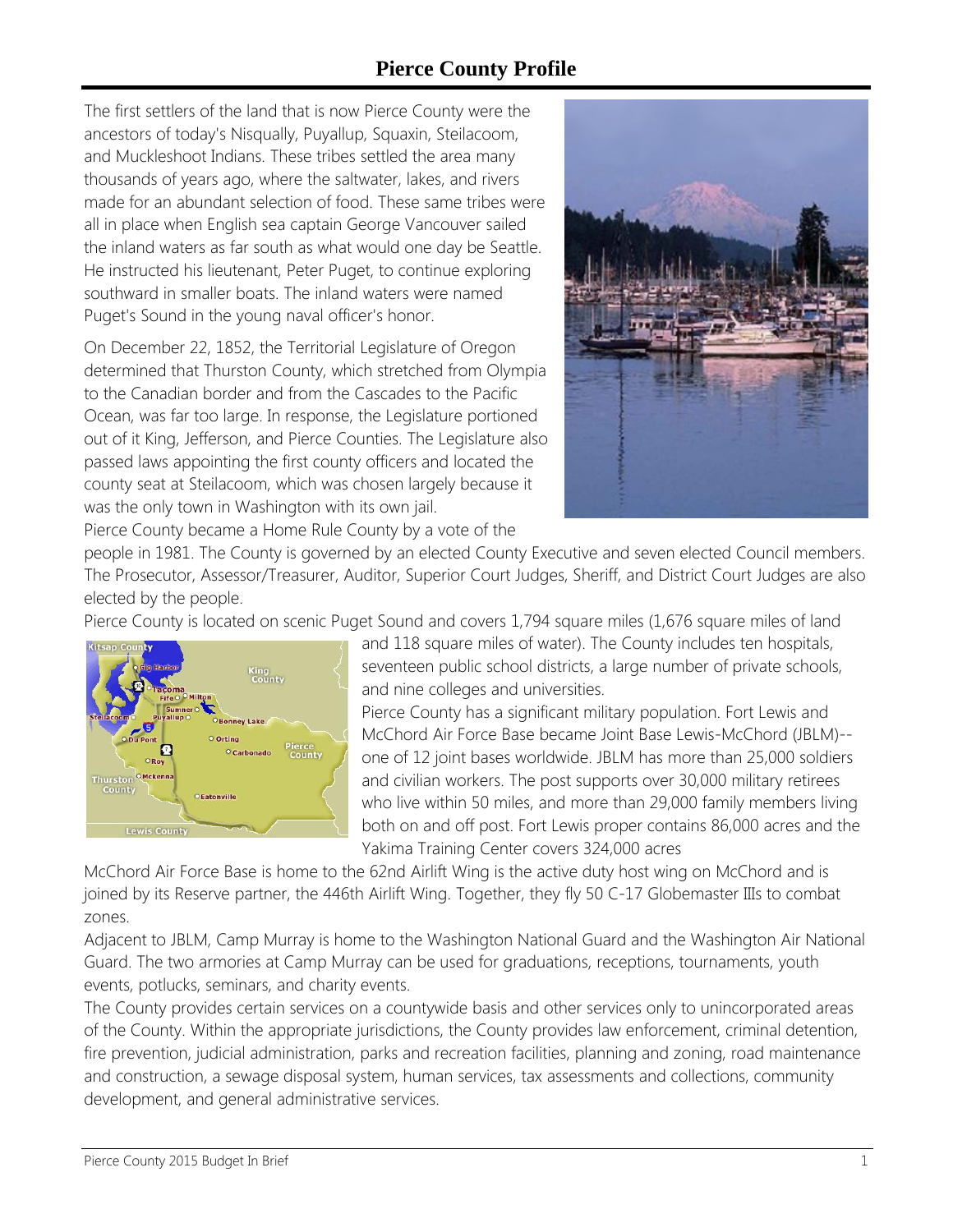### **Pierce County Profile**

### **Demographics**







Population

Pierce County is home to an estimated 821,300 people, the second largest county in Washington. Approximately 53% of Pierce County residents live in cities and towns. The four largest cities are Tacoma (200,900), Lakewood (58,360), Puyallup (38,670), and University Place (31,420). Joint Base Lewis-McChord (JBLM) was formally established as one of 12 joint bases worldwide in October 2010. The base supports more than 60,000 family members who live on and off base, as well as almost 30,000 military retirees who live within 50 miles.

#### Age

Pierce County is getting older. In the last decade the median age has increased 5.3%. From 2012 the average increased 0.69%.



#### Median Houseold Income

#### Income

In 2013 median income for Pierce County residents exceeded the prerecession high of \$57,674 by 2.7%.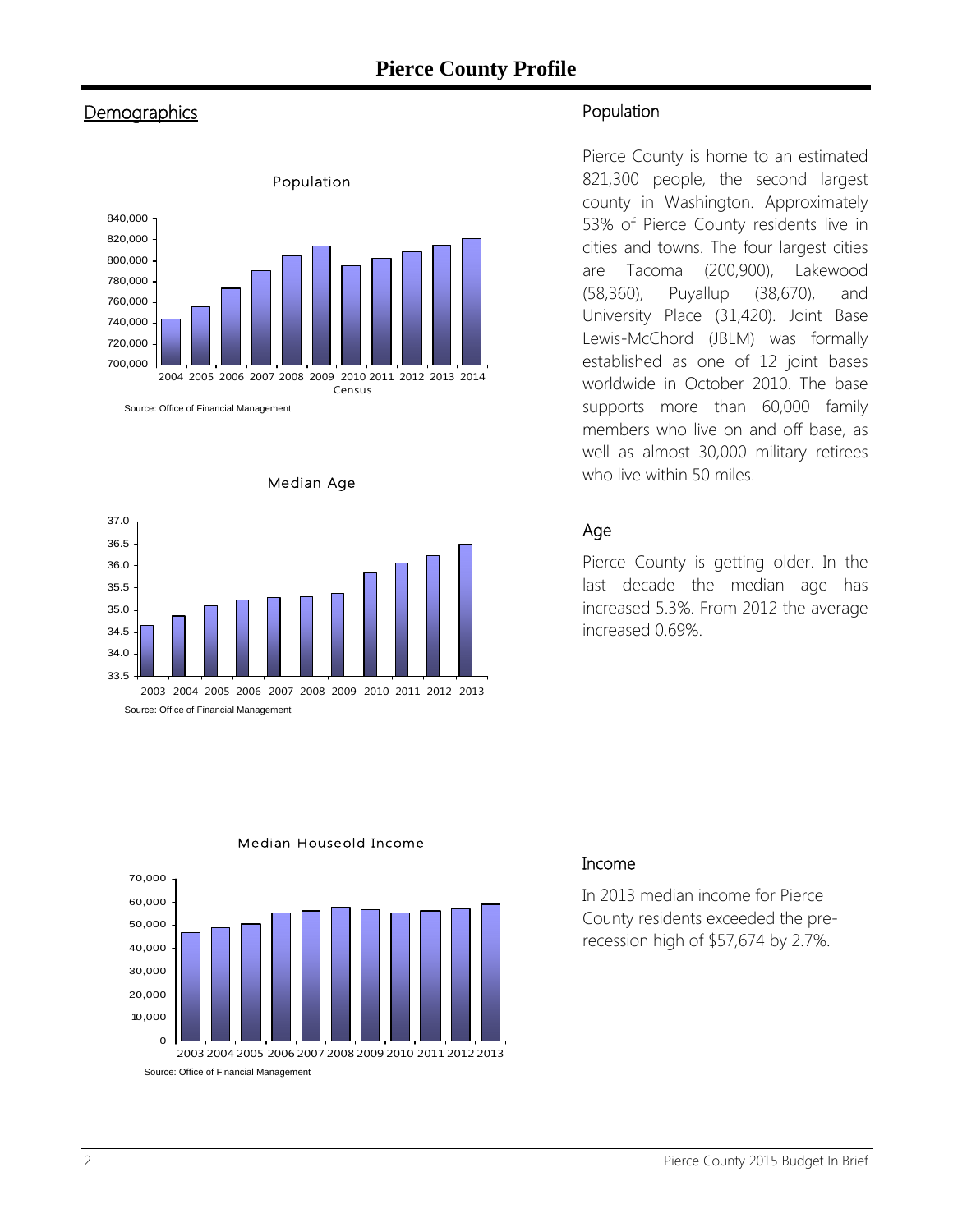### Economic Conditions



Unemployment Rate



#### Employment

The U.S. Bureau of Labor Statistics reported Pierce County's average employment in 2013 was 350,240 employees per month. Government employers employed 27.5% of total employees. The next largest sector of employers is healthcare which added 3.6% of total employed. Listed in the chart to the left are the top 10 employers in 2013.

#### Unemployment Rate

Real Estate Activity

The 10-year unemployment rate in Pierce County ranged from a low of 4.7% in 2007 to a high of 10.2% in 2010. As of April 2014, the rate has declined from an average of 8.9% to 7.5% over the same period in 2013. Washington State's unemployment rate stood at 6.7% while King County was 5.0%.

The seasonally adjusted existing home sales for the third quarter of 2013 were 26.6% greater than the third quarter of 2012. The chart reflects complete years prior to 2013 and available data

through the  $3<sup>rd</sup>$  quarter of 2013.



Annual Existing Home Sales

#### **Pierce County 2015 Budget In Brief 33 and 2016 12:31 and 2016 12:31 and 33 and 33 and 33 and 33 and 33 and 33 and 33 and 33 and 33 and 33 and 33 and 33 and 33 and 34 and 35 and 35 and 35 and 35 and 35 and 35 and 35 and 35**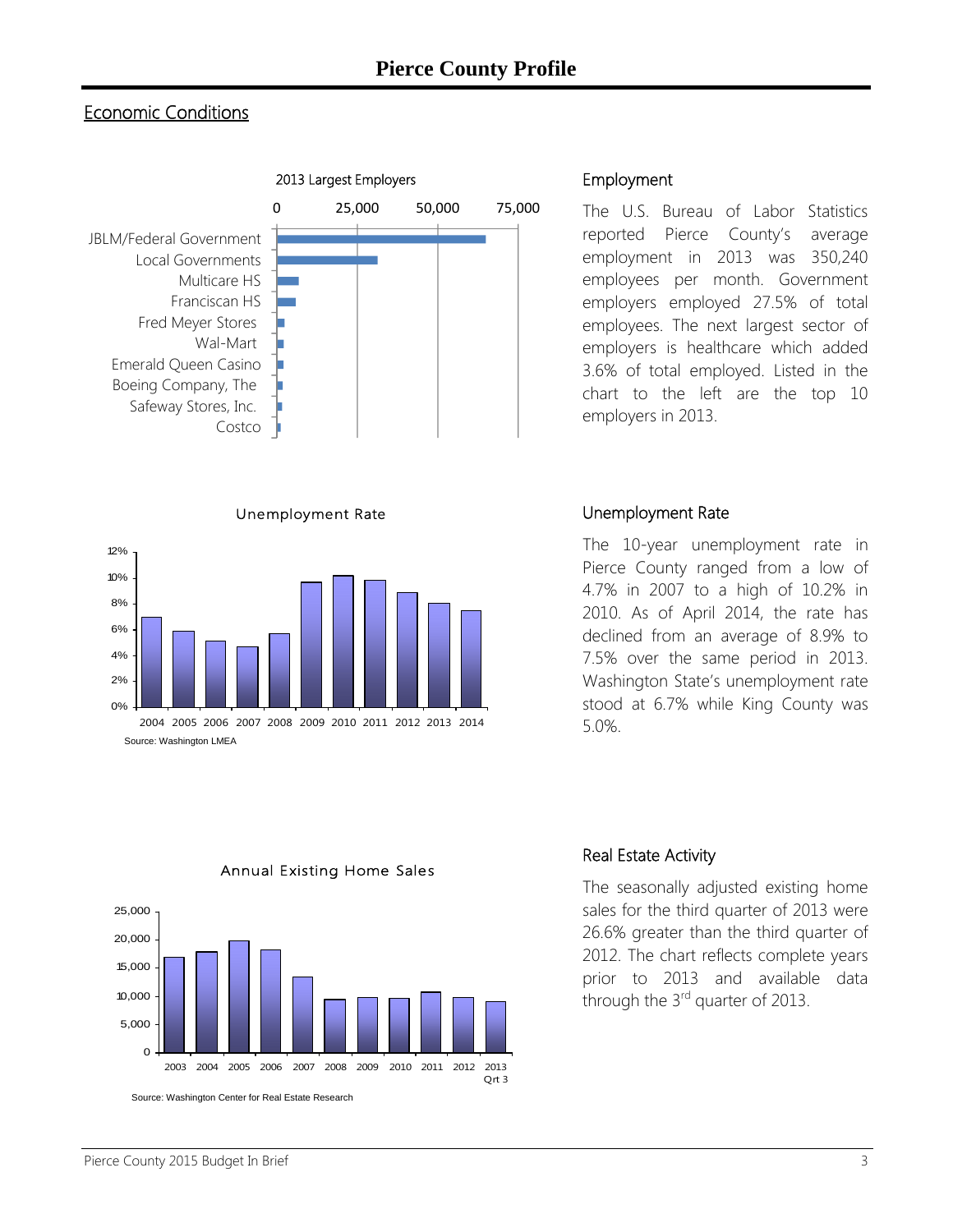

Annual Median Home Price

The Washington Center for Real Estate Research's housing affordability index for Pierce County as of the  $4<sup>th</sup>$  quarter of 2013 is 173.5, which is 16.1% better than the state average of 149.4. In 2013 Pierce County experienced an increase in the median home price of 10.7% from 2012. This level of increase has not been seen since the 2006 increase from 2005 which was 12.5%.



#### Annual Residential Permits

#### Residential Permits

Residential permit activity may have hit bottom at 1,841 in 2009. In 2013, residential permits were unchanged from 2012.

#### Retail and Construction Taxable Sales



#### Taxable Sales

In 2013 retail trade and construction contributed about 63% of Pierce County's sales and use tax receipts. In 2013 total taxable Retail Sales increased by 16.8% from 2012. Retail sales, NAIC 440-459, increased by 13.6% and construction, NAIC 23X, increased by 36.0%.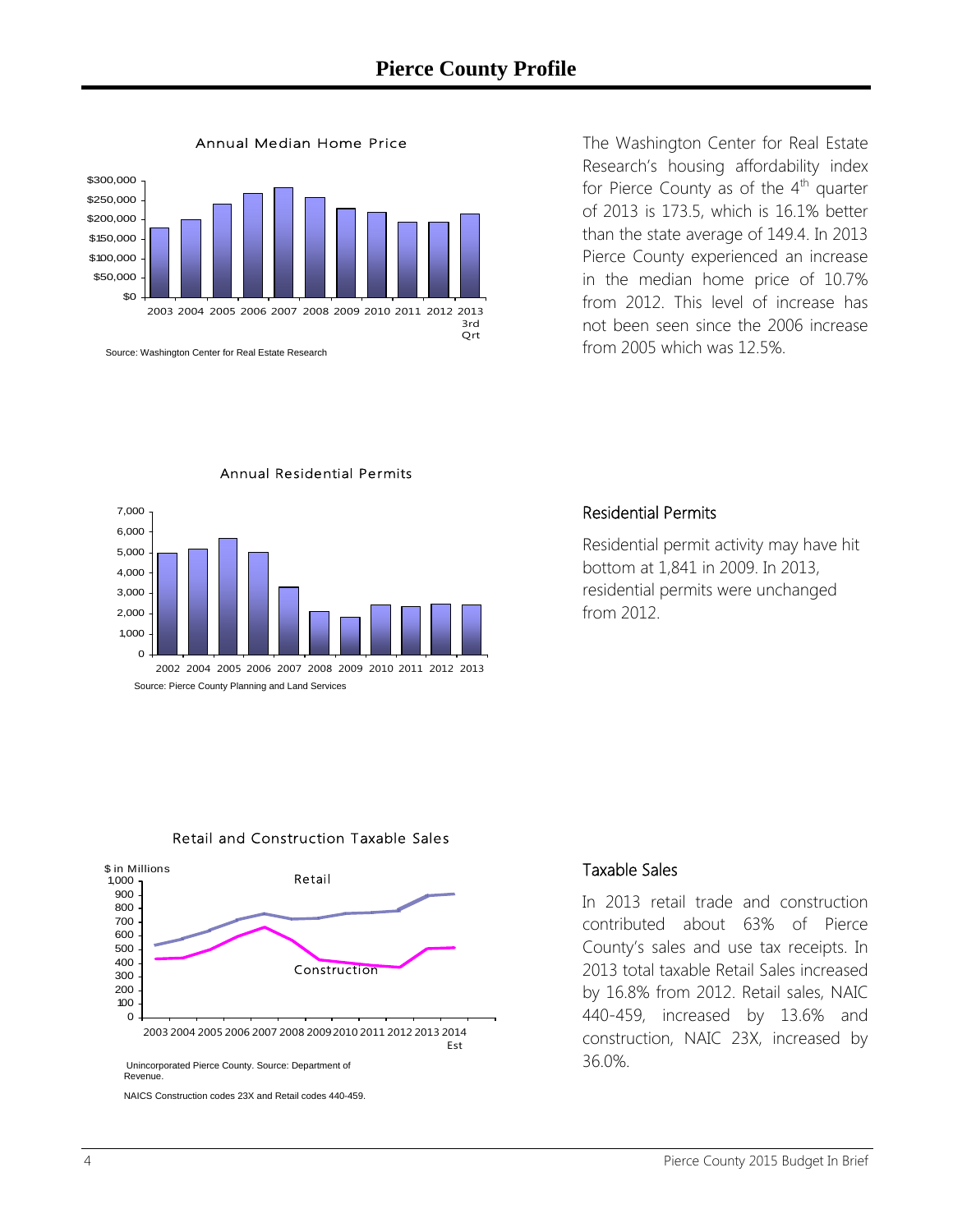#### **Port of Tacoma's year-to-date (YTD) cargo statistics through July 2014:**

|                                                               | 2013      | 2014      | % Change |
|---------------------------------------------------------------|-----------|-----------|----------|
| <b>Foreign containers</b>                                     | 818,285   | 902.133   | 10.2%    |
| <b>Domestic containers</b>                                    | 259.816   | 264.991   | 2.0%     |
| Total containers (TEUs)*<br>* TEUs = 20-foot equivalent units | 1,078,101 | 1.167.123 | 8.3%     |

Port Facilities

A major gateway to Asia and Alaska, the Port of Tacoma is a leading North American seaport, the seventh largest container port in North America. Located on Commencement Bay, a natural, deep-water harbor in south Puget Sound, the Port has 2,400 acres used primarily for shipping terminal activity, warehousing, distributing, and manufacturing. The Port of Tacoma is an independent municipal corporation created by Pierce County citizens in 1918 and authorized to operate under state-enabling legislation.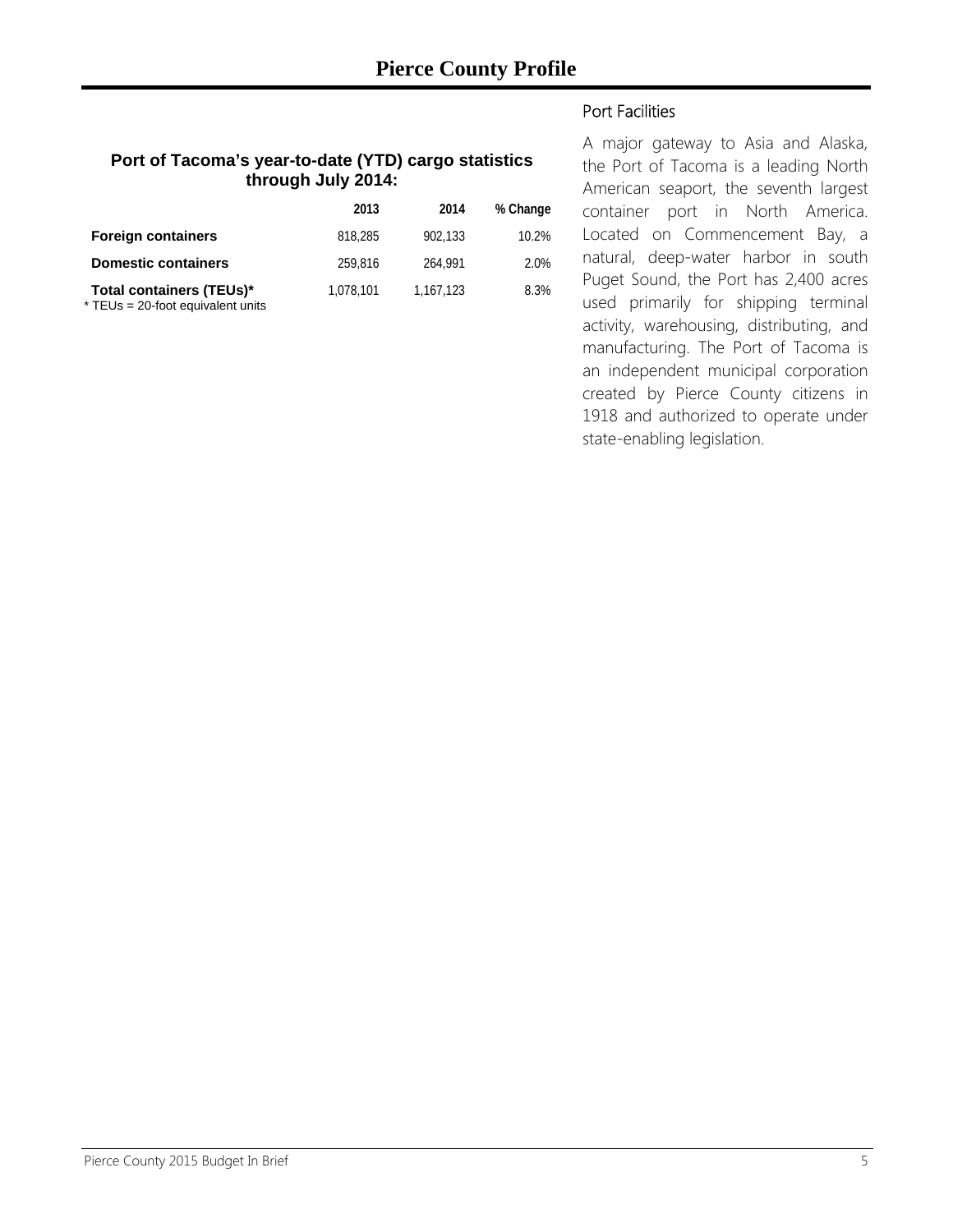### **Pierce County Profile**







#### Budget History

Pierce County's budget history over the last 10 years for both the General Fund and the Total County are shown in the table to the left. Since 2011, the General Fund has declined as a percentage of the total budget from 39.4% in 2011 to 27.7% in 2014, a decrease of 29.6%. This is due to the level of major construction activity, the issuance of bonds (or bond refinancing), and the limitation of property tax increasing at an annual rate of 1% plus the value of new construction. More detail on budget changes are presented later in this document.



#### Property Taxes

Property tax is the largest source of revenue in the General Fund and is a major source of revenue for the Road Fund. The Assessor-Treasurer values and provides information on approximately 1,080,000 acres of land in Pierce County. Of this total, 51% is taxable acreage, the remaining being exempt under state law.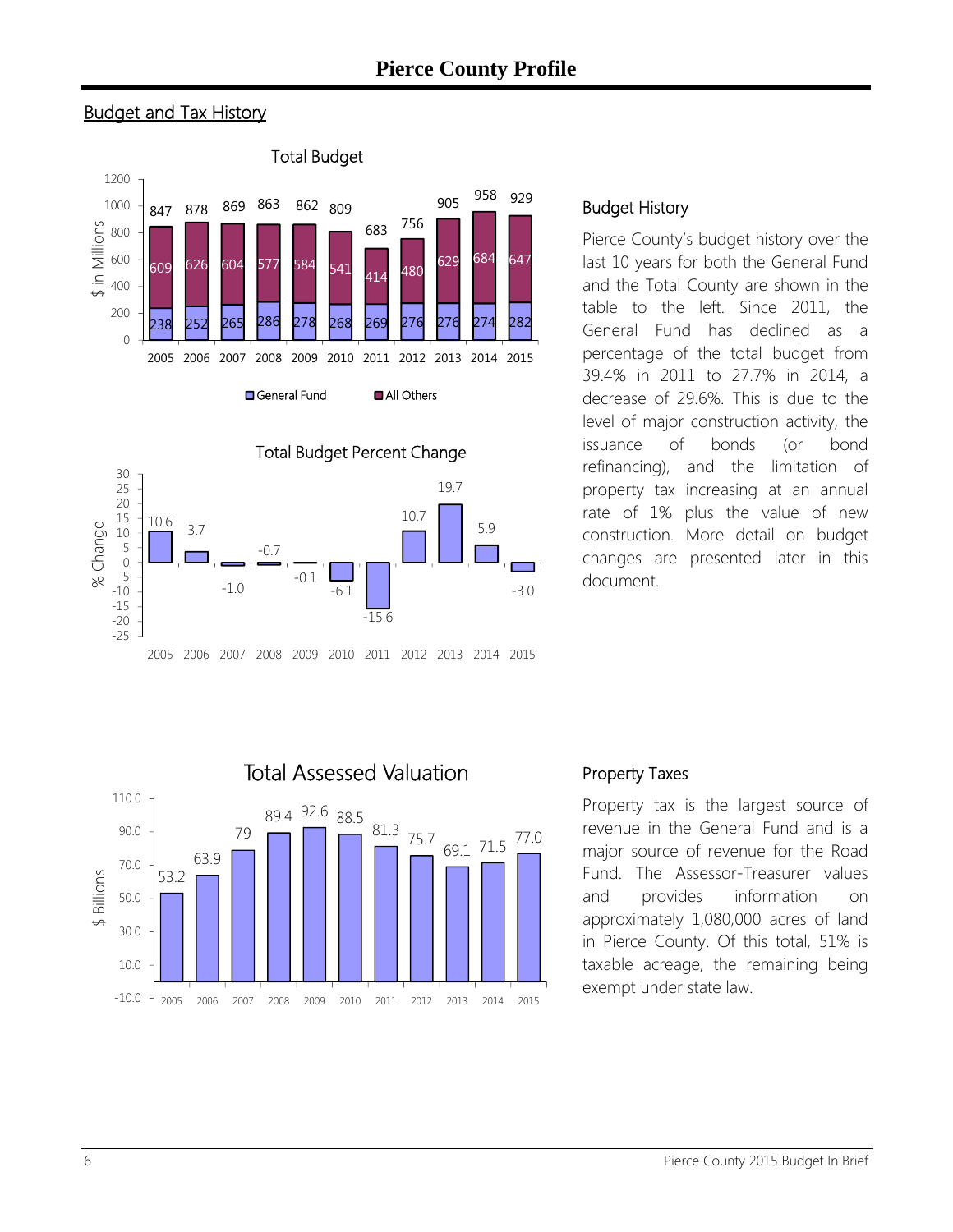

Voter Approved and Statutory Property Taxes

In addition to the statutory levies implemented through state legislation, local levies are imposed through a vote of the people. These are typically for school and fire districts. On average 43% of the total taxes levied over the last nine years have been voter approved.

#### Pierce County Acreage Exemption Status



The growth in Property Tax revenue is dependent upon both the assessed valuation and the tax rate and is capped at a 1% increase from collections in the prior year plus the value of new construction in the current year. The County's assessed valuation total will increase next year, from \$71.5 billion to \$75 billion. This results in an assessed value increase of \$3.5 billion for existing property, with \$1.06 billion in growth due to new construction.

Of the total Pierce County acreage 49% is tax exempt. Federal and military lands, major lakes, and local Right-of-Way make up 38% of the exempted properties. Eleven percent is local government and non-profits (mostly schools and churches).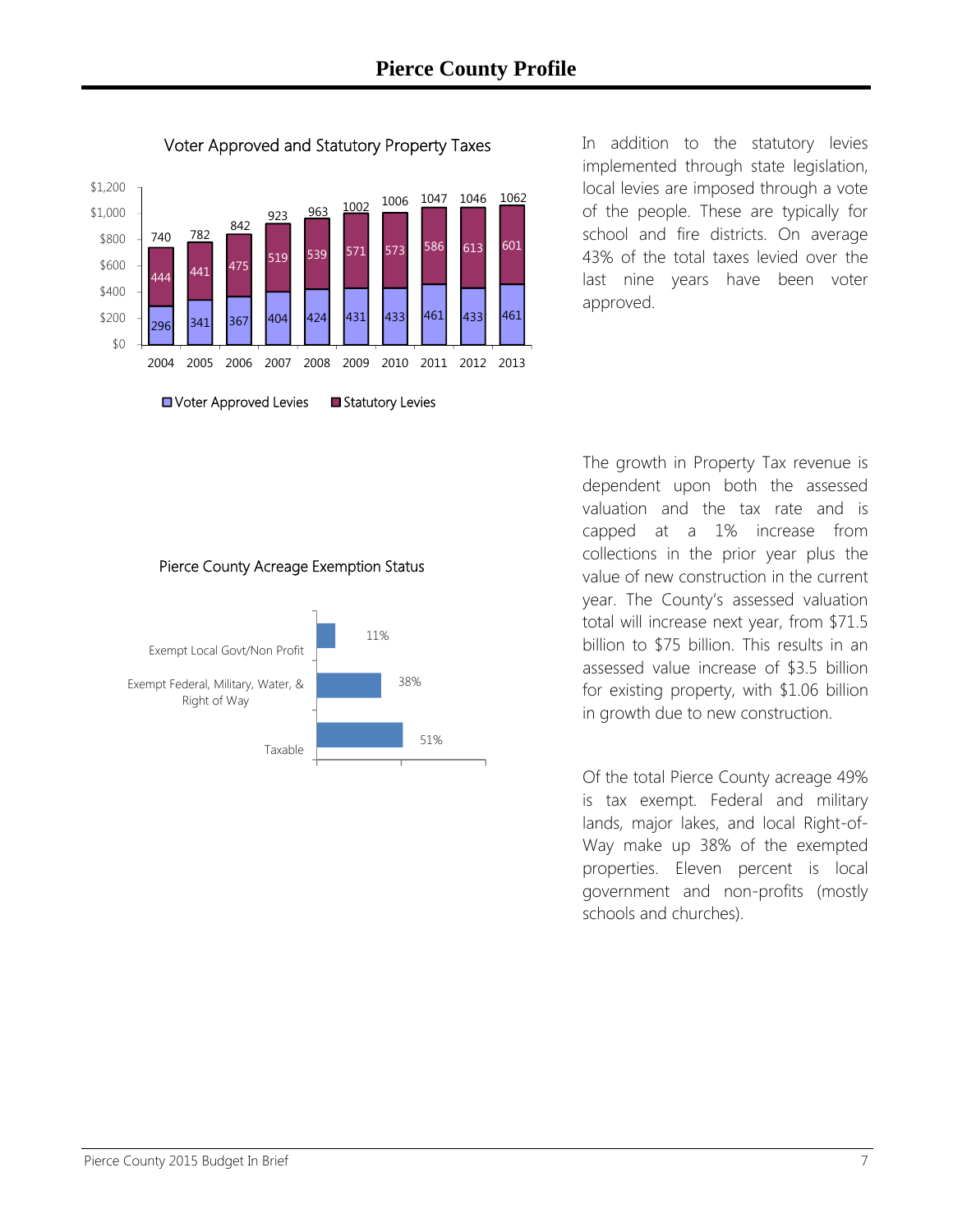### Levy Rates

Levy rates determine the amount of tax that a property owner pays per \$1,000 of assessed value. State law limits the maximum growth in property tax revenues from existing property to the lesser of 1% or the percentage increase in the Implicit Price Deflator (IPD). This limitation on property tax revenue growth coupled with an inflationary increase in existing property revaluations had resulted in a major decline in rates since the law was enacted. The recent decrease in the valuation of existing property has now resulted in tax rate increases for 2009 – 2014. The Combined Property Tax Millages chart presents historical and comparative detailed rate information.



| <b>PROPERTY TAX LEVIES</b>                          |    |                        |         |                  |                       |                        |         |                  |
|-----------------------------------------------------|----|------------------------|---------|------------------|-----------------------|------------------------|---------|------------------|
|                                                     |    | 2014                   |         |                  |                       | 2015                   |         |                  |
|                                                     |    | Tax Rate <sup>1</sup>  | Revenue |                  | Tax Rate <sup>1</sup> |                        | Revenue |                  |
|                                                     |    | <b>Assessed Value:</b> |         | \$71,547,746,398 |                       | <b>Assessed Value:</b> |         | \$77,353,617,531 |
| County Levy (\$1.80 maximum)<br>А.                  |    |                        |         |                  |                       |                        |         |                  |
| General Fund                                        | \$ | 1.4673                 | \$      | 104,982,298      | \$                    | 1.3889                 | \$      | 107,401,410      |
| Administrative Refund RCW 84.69                     |    | 0.0067                 |         | 480,927          |                       | 0.0071                 |         | 559,678          |
| Sub Total General Fund                              |    | 1.4740                 |         | 105,463,225      |                       | 1.3960                 |         | 107,961,088      |
| Veterans' Relief                                    |    | 0.0095                 |         | 680,090          |                       | 0.0113                 |         | 882,100          |
| Social Services                                     |    | 0.0211                 |         | 1,509,490        |                       | 0.0201                 |         | 1,546,220        |
| <b>Total County Levy</b>                            |    | 1.5046                 |         | 107,652,805      |                       | 1.4274                 |         | 110,389,408      |
| Conservation Futures (\$.0625 Maximum)<br><b>B.</b> |    | 0.0563                 |         | 4,029,110        |                       | 0.0526                 |         | 4,128,500        |
|                                                     |    | <b>Assessed Value:</b> |         | \$30,076,330,634 |                       | <b>Assessed Value:</b> |         | \$32,849,229,089 |
| C. Road District Levy (\$2.25 Maximum)              |    |                        |         |                  |                       |                        |         |                  |
| Allocated to Road Fund                              |    | 1.7008                 |         | 51,153,510       |                       | 1.5743                 |         | 52,398,860       |
| Law Enforcement Levy                                |    | 0.4141                 |         | 12,454,440       |                       | 0.3833                 |         | 12,757,640       |
| Administrative Refund RCW 84.69                     |    | 0.0053                 |         | 159,606          |                       | 0.0039                 |         | 129,799          |
| <b>Total Road District Levy</b>                     |    | 2.1202                 |         | 63,767,556       |                       | 1.9615                 |         | 65,286,299       |
| <b>TOTAL COUNTY TAX LEVIES</b>                      | \$ | 3.6812                 | \$      | 175,449,471      | \$                    | 3.4415                 | S       | 179,804,207      |

 $1$ Tax rates are applied to each \$1,000 of assessed value.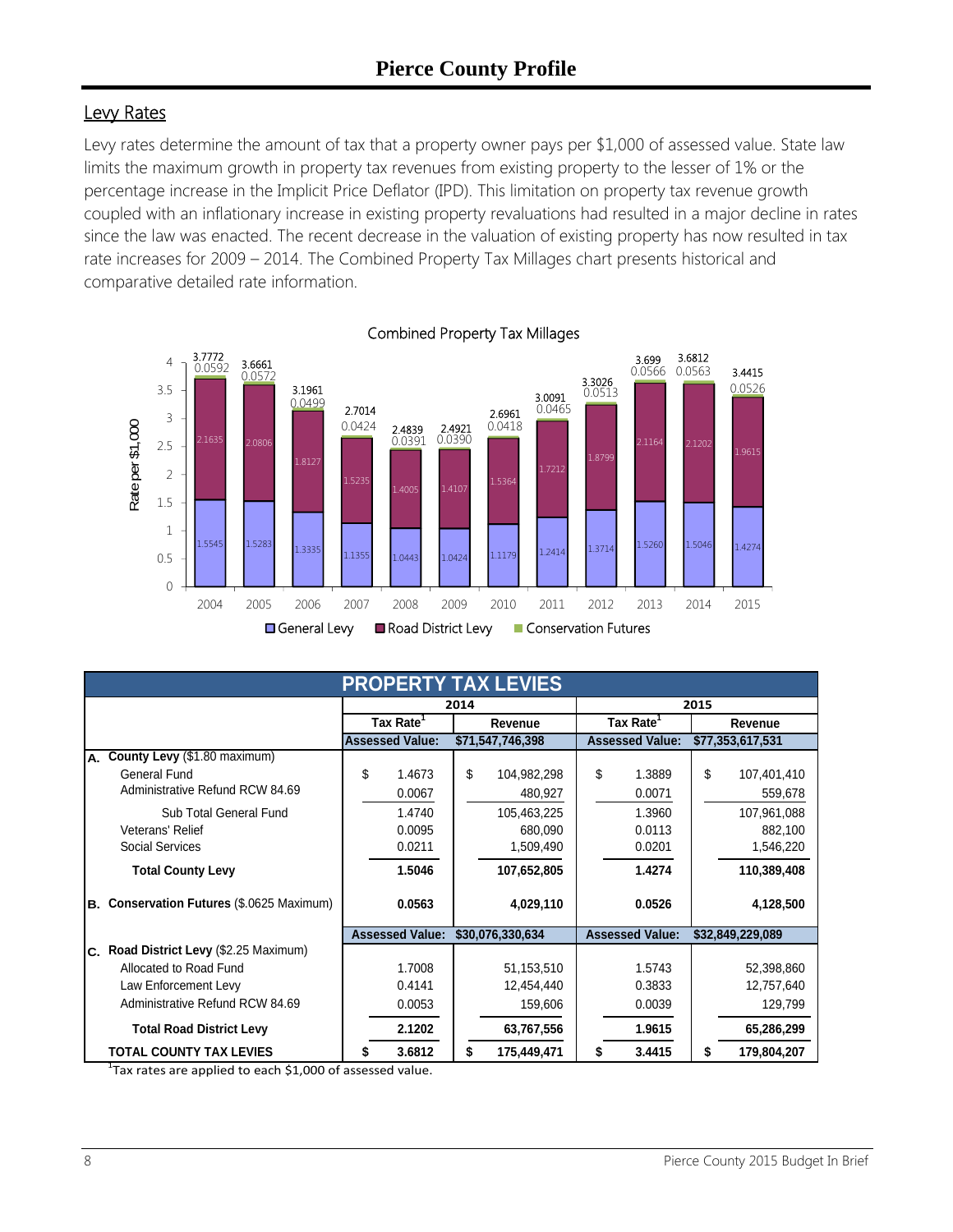### **Organization Chart**

Pierce County's home rule charter was approved by the voters in November 1980 and became effective on May 1, 1981. The charter separated executive and legislative responsibilities by establishing the position of Executive to serve as the chief executive officer and a seven-member County Council to serve as the legislative branch.

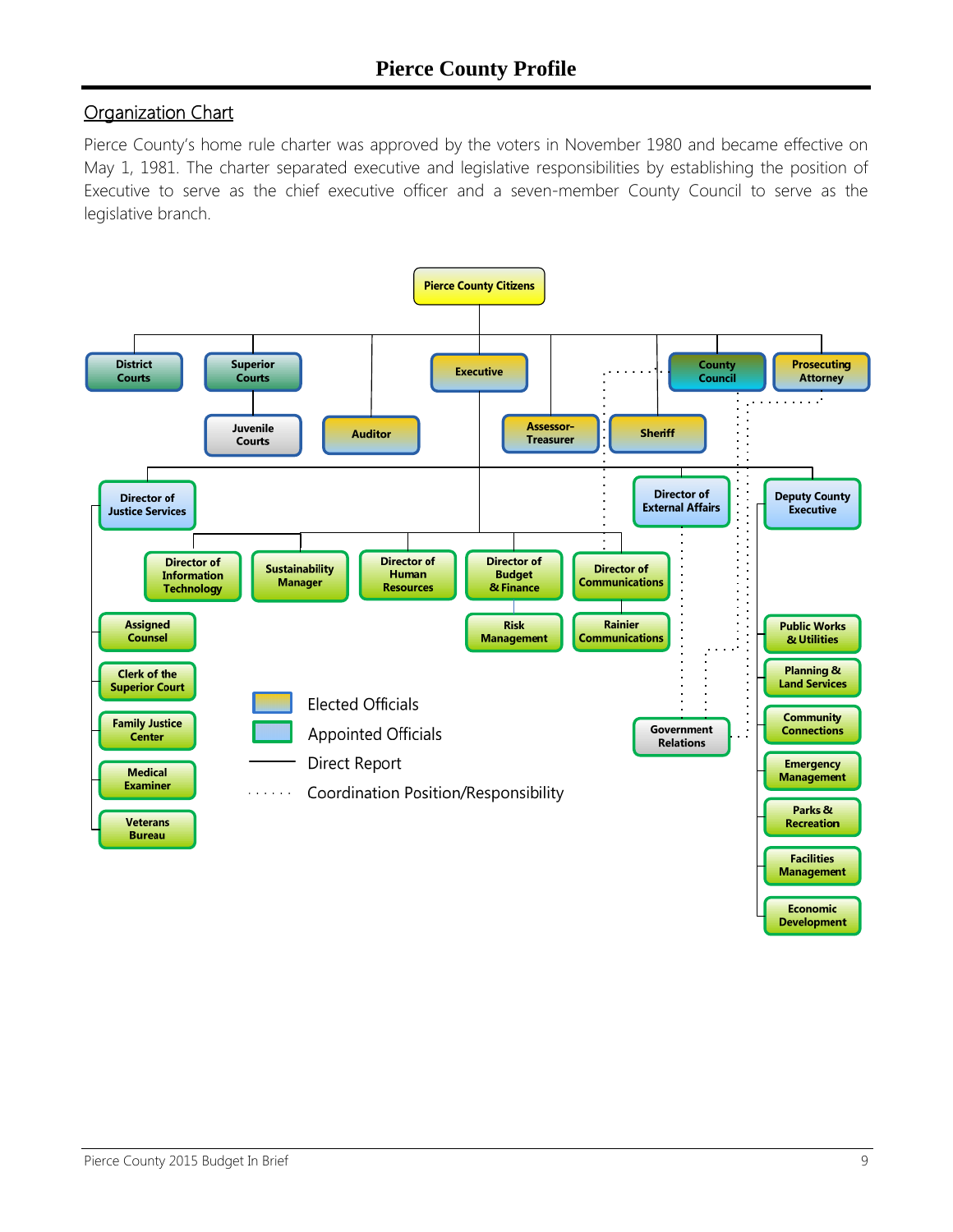### **Vision, Mission, Values, Strategic Perspectives and Performance Measures**

Prior to 2009, County departments identified performance measures that were significant to their operations and presented those measures in the annual budget document. These measures were classified as "workload service indicators" or as "budget performance measures," depending on the available data and desired outcomes. The Budget and Finance Department conducted quarterly reviews of these performance measures, but the measures were not widely published outside the budget document.

Beginning in 2009, County Executive McCarthy initiated a countywide discussion of strategic planning in general, and more specifically, the approach used by Malcolm Baldrige Quality Award winning organizations. This discussion resulted in two initiatives – one, the development of a Pierce County strategic plan based on the Baldrige criteria, and two, a comprehensive review of existing Pierce County performance measures with an eye toward improving outcomes through better performance management.

In 2013, a core sponsor team took a look at the County's strategic plan to evaluate strengths and opportunities for improvement. This work led to a comprehensive review of our historical work. The core sponsor team with direction from the County Executive worked to fine tune the County's Vision and Mission statements to more clearly make the connection to the work we do each day, refine the number of Strategic Objectives, and reaffirm our County's values.

| Vision:  | A livable Pierce County where people choose to live, work, and play.                                                |
|----------|---------------------------------------------------------------------------------------------------------------------|
| Mission: | Pierce County delivers essential, customer-focused government services<br>with innovation and passion.              |
| Values:  | Integrity - Open, ethical, honest, and fair in all we do and words and deeds<br>match up.                           |
|          | <b>Teamwork –</b> Cooperative effort by a group or team.                                                            |
|          | <b>Respect</b> – Show regard or consideration for someone's rights or opinion, a<br>variety of cultures/lifestyles. |
|          | <b>Innovation –</b> Thinking outside the box – trying better ways to accomplish a<br>goal.                          |
|          | <b>Public Service –</b> Focus on providing customer service and action as good<br>stewards of public resources.     |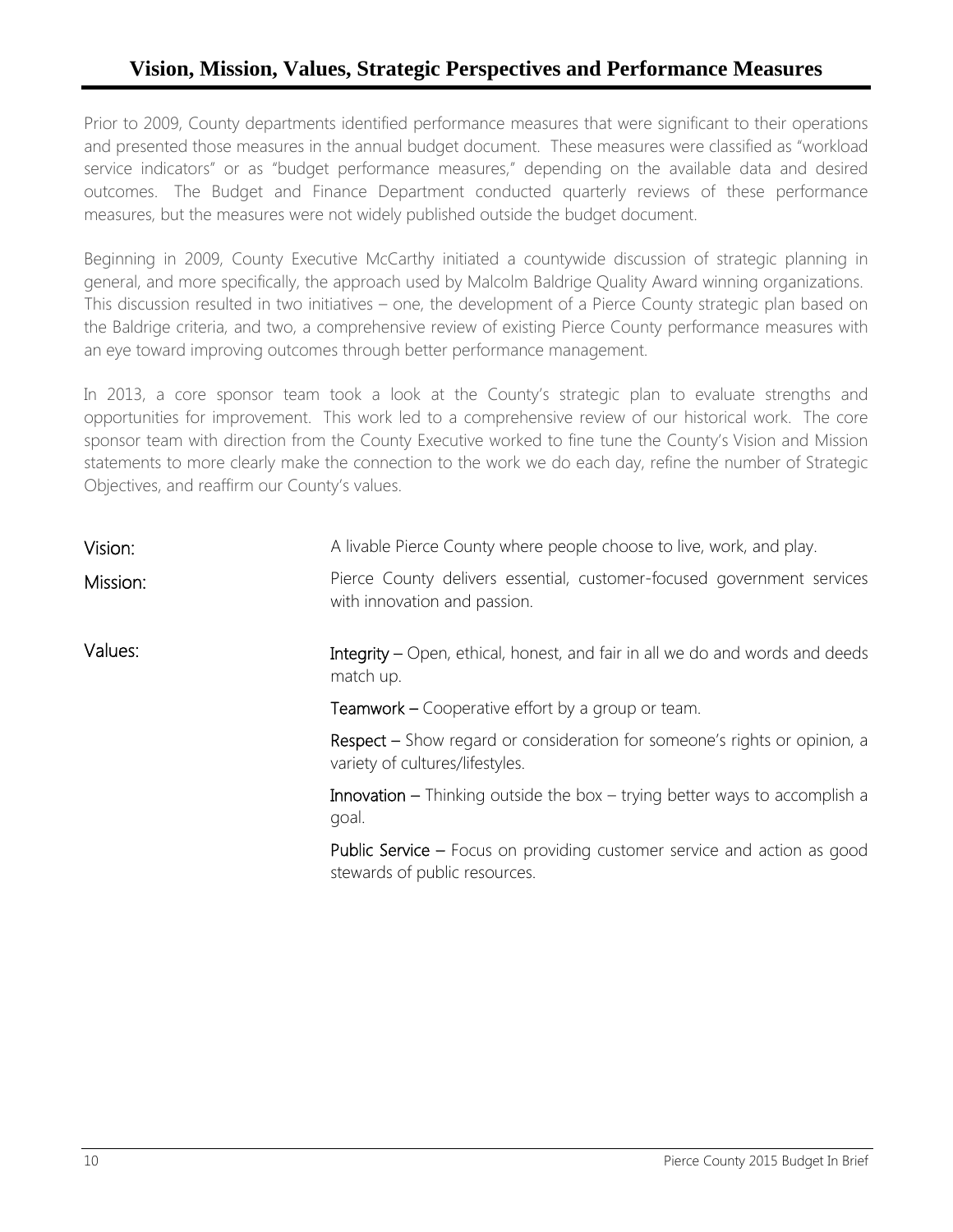Strategic Objectives

Public Service – Understand our customers' and stakeholders' needs and expectations and enthusiastically deliver essential County services.

#### *Strategic Objectives*

- o Increase customer satisfaction
	- $\triangleright$  Initiative:
		- 1. Conduct a satisfaction survey of County customers to identify needs and develop action plans to meet those needs.
- o Increase Partnerships
	- $\triangleright$  Initiative:
		- 1. Provide support for Pierce County Farmers and Community Gardens.
		- 2. Support agri-tourism by facilitating farm business development and permitting.
		- 3. Development of the Comprehensive Emergency Recovery Plan and Long Term Recovery Task Force.
		- 4. Support the USGA and the community in conducting a successful U.S. Open Championship at Chambers Bay.
		- 5. Reformat Land Use Advisory Committees to provide more public service opportunities and higher levels of civic engagement.

Financial Stewardship - Prioritize, align and manage all of the County's financial resources to achieve the County's vision in an efficient, effective, and sustainable manner.

#### *Strategic Objectives*

o Improve Resource Allocation Decisions

 $\triangleright$  Initiative:

- 1. Develop performance measures to guide annual budget investment decisions.
- 2. Evaluate effectiveness of the Technology Investment Board.
- o Leverage Resources to Increase Capacity
	- $\triangleright$  Initiative:
		- 1. Engage Law and Justice Programs to identify efficiency and effectiveness improvements, particularly with a reconfiguration of County City Building tenants and other facility reconfigurations.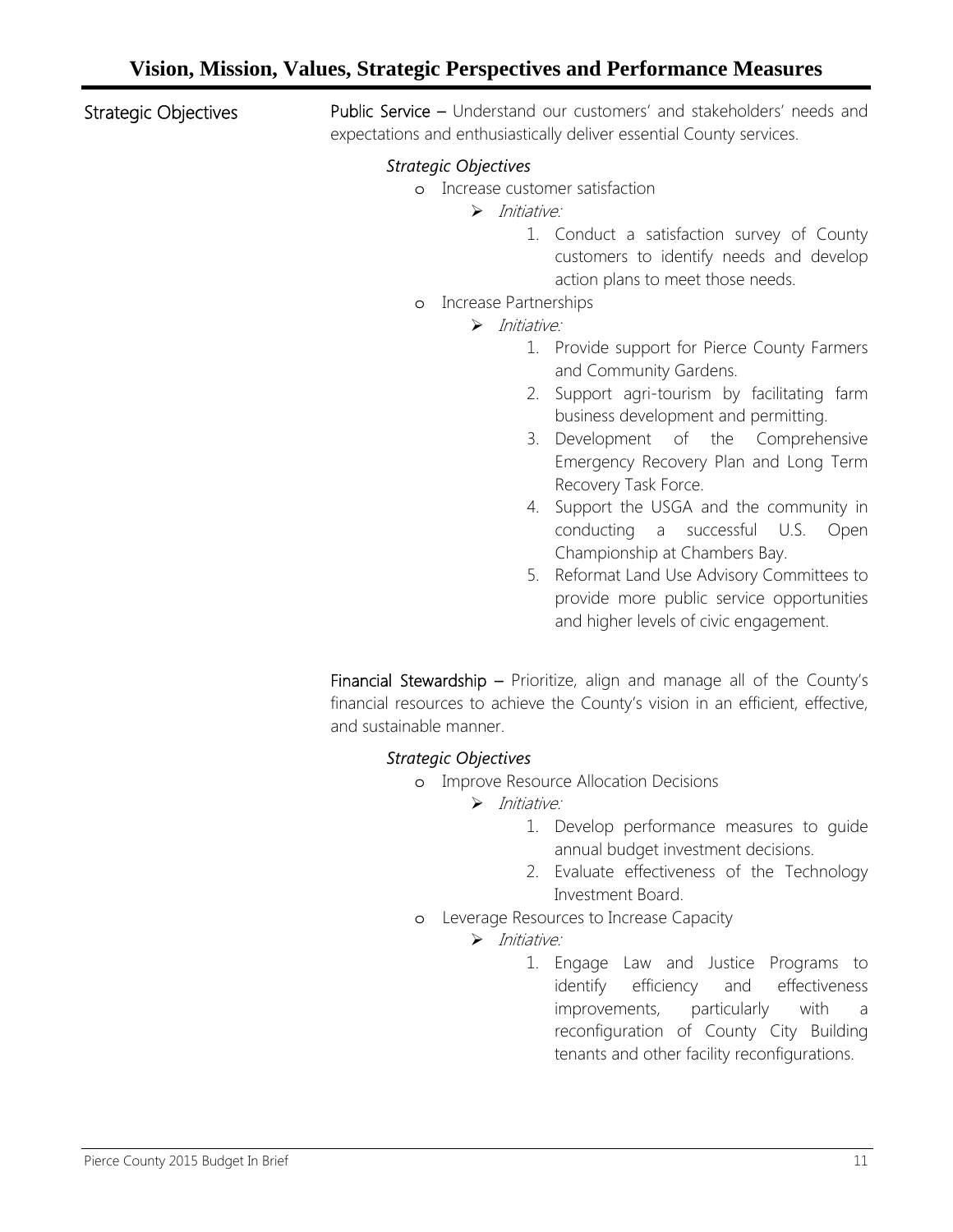Strategic Objectives

Service Delivery - Identify and optimize processes, tools, and teams to deliver high quality and efficient services.

#### *Strategic Objectives*

- o Improve Strategic Planning
	- $\triangleright$  Initiative:
		- 1. Implement County Balanced Scorecard Communication Plan.
- o Improve Service Delivery
	- $\triangleright$  Initiative:
		- 1. Improve service delivery with a new campus model General Services Building.
		- 2. Develop a comprehensive strategy to address mental health issues in the County.
		- 3. Implement recommendations from the County Council's Performance Audit Study for Information Technology in the areas of governance, service delivery and cost allocation.
- o Increase Use of Tools
	- $\triangleright$  Initiative:
		- 1. Improve the County's Data Center model.
		- 2. Improve the County's financial system.
		- 3. Develop asset management systems for all significant County assets.

Organizational Capacity – Attract, deploy, develop, retain, and equip a diverse and talented workforce to continually deliver innovative and responsive services.

#### *Strategic Objectives*

- o Increase Workforce Knowledge
	- $\triangleright$  Initiative:
		- 1. Conduct an Employee Engagement Survey.
- o Strengthen Workforce Safety and Wellness programs

#### $\triangleright$  Initiative:

1. Implement an incentive-based employee safety and wellness program.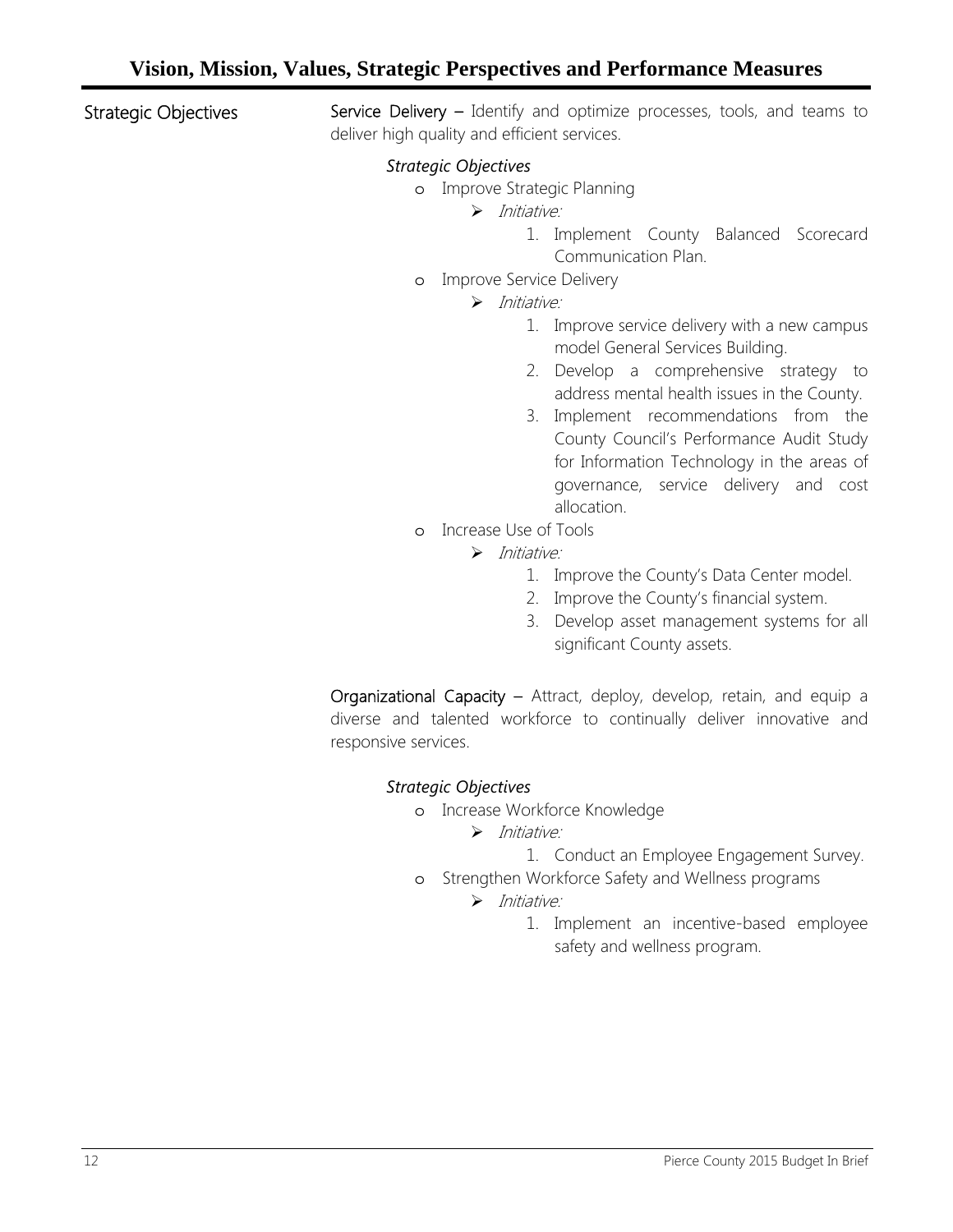### **Vision, Mission, Values, Strategic Perspectives and Performance Measures**

| <b>Performance Measures</b> | Develop performance measures for each department or fund budget as<br>appropriate. These measures are specific and quantifiable statements of<br>what major items will be accomplished in this fiscal year and are listed in<br>each department section in the 2015 budget document. |
|-----------------------------|--------------------------------------------------------------------------------------------------------------------------------------------------------------------------------------------------------------------------------------------------------------------------------------|
| County Balanced Scorecard   | In 2013, the County began developing an online reporting tool to report<br>department performance measures, including how these measures reflect<br>the County Executive's Goals. The online reporting system is currently<br>being used internally by County Departments.           |
|                             | The online system provides users with information about how a<br>department is performing in relation to the County Executives' strategic<br>objectives and measure progress towards achieving a department's<br>performance targets.                                                |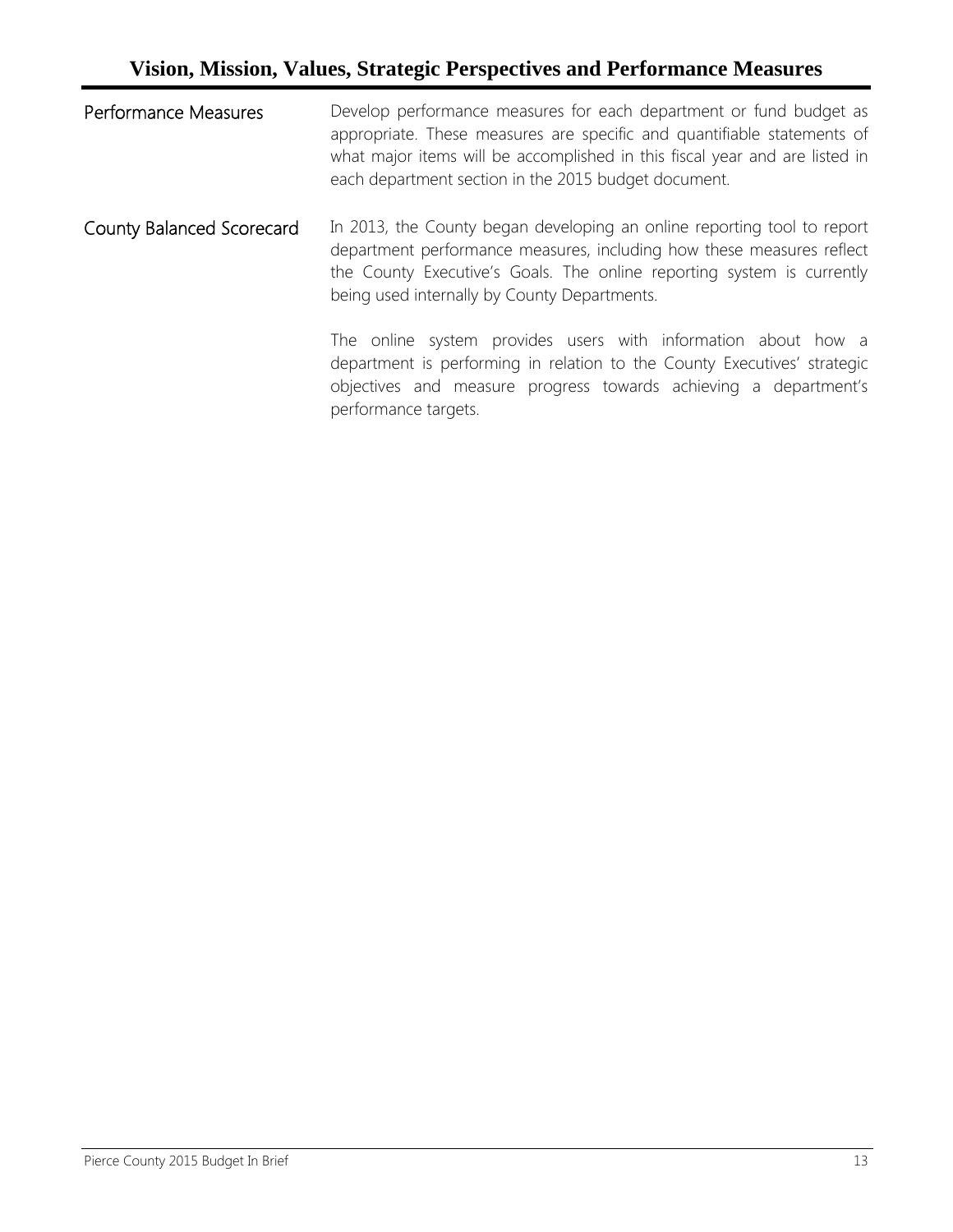### County Executive Message

One of our most important tasks of the County is to develop, adopt, and implement a fiscally sustainable budget for accomplishing the goals of the County for the upcoming year. The vision of Pierce County's Executive Branch is "A livable Pierce County where people choose to live, work, and play." The 2015 budget achieves this vision by providing resources to deliver essential customer-focused services that enhance our community.

The budget provides resources to ensure we have a responsive County government that provides high levels of service. The budget maintains the sound financial position of the County by balancing expenditures against available resources.

The budget builds upon the efficiencies the County implemented during the recent recessionary years. The resizing of County government has resulted in more streamlined operations delivering efficient and effective services. The budget continues this new norm by investing in key services that foster economic growth. For example, dedicated resources are provided to ensure that building permits are issued in a timely manner and that utility services are ready to meet the demands of a County that is once again growing. The budget continues to allocate resources to foster the growth of our aerospace and agricultural sectors, which create jobs and strengthen community ties. Additional funding is included in the budget of the Economic Development Department to assist with aerospace recruitments. The budget also provides funding to support the plans for a Law School at the University of Washington-Tacoma. The budget invests revenues generated from the 2015 U.S. Open Championship to ensure the success of this prestigious event at the County's Chambers Bay Golf Course, which promises to showcase the Pierce County region before a global audience. Other U.S. Open venues report a significant increase in visitors for years after the Championship is played.

All of these investments foster an expanding economy that provides the revenue to support the highest priority of the County – public safety. The 2015 budget continues to allocate 80.0% of the General Fund budget to public safety and legal and judicial service.

The General Fund budget for 2015 totals \$281.8 million. This is \$8.2 million higher, or 3.0% above the 2014 level. The total County budget for 2015 is \$928.7 million, which is \$56.4 million lower than 2014, primarily because of lower expenditures for the multi-year expansion of the sewer treatment plant.

In response to a key recommendation of the 2014 Performance Audit on Jail Operations, the budget for the Corrections Bureau includes funds for an additional eight Correctional Officers to cover relief factor posts and significantly reduce overtime.

The budget also allocates new resources to address the mental health and substance abuse problems in our community. Based upon the study of the mental health issues confronting the County's criminal justice system, the budget includes resources to fund two additional District Court Probation Officers to assist with the reentry of individuals with mental health illnesses back into the community. Juvenile Court is receiving one additional Probation Officer to specifically work with youth with mental health conditions. Resources are provided to Superior Court for a grant-funded Drug Court Coordinator and reinstituting Pro Tem services for 2015. Funds are also included in the budget to support one more Safe Streets position for the Parkland area. This position will be housed at the new Sheriff's precinct in Parkland.

Through an increase in the allocation of designated property tax revenue, further resources are provided to the Veterans Bureau for an expansion of services with an emphasis on assistance to veterans who are transitioning from incarceration in the Pierce County Jail back into the community.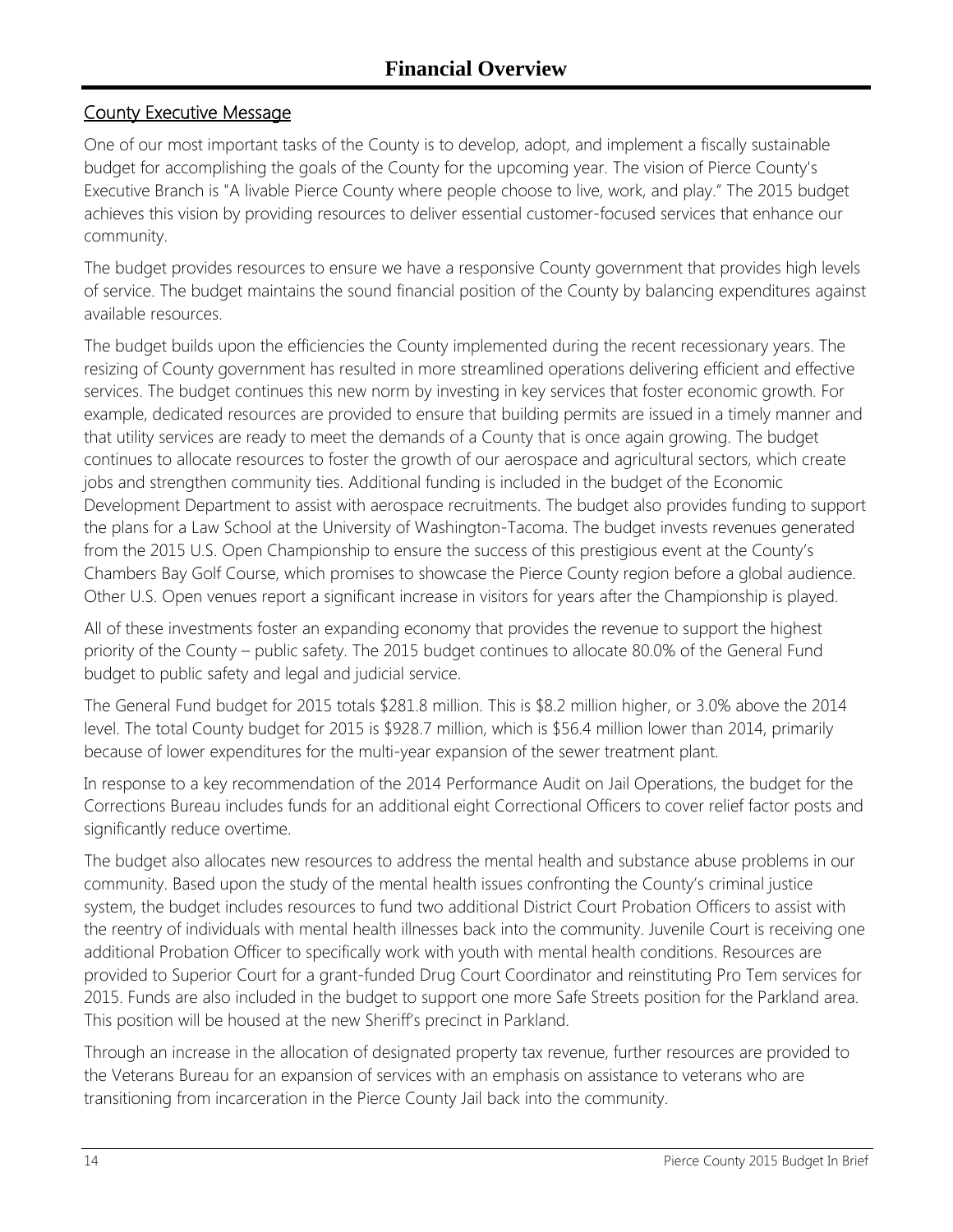In order to address workload levels, the budget provides funds for the Medical Examiner to hire one additional Investigator. Resources are included in the Planning and Land Services Department budget to support implementation of the property abatement program of the County. Funds are also provided to the Department to support public engagement in the development of the 2015 Comprehensive Plan update and changes to the Sub Area Community Plans.

The budget sets aside resources for the Auditor's Office to help address the variable costs of the election cycles of odd and even years. To ensure the timely completion of property valuations, additional resources are provided to the Assessor-Treasurer's Office for appraisals.

To continue building upon the success of the County's Balanced Scorecard management program, one additional position is placed in the Budget and Finance Department to focus upon the development, monitoring, and analysis of the performance of County departments.

The budget for the Parks and Recreation Department includes additional funding to maintain existing parks and facilities.

Reflective of the continued positive economic outlook, the 2015 budget provides for a 2.0% salary increase for County employees on January  $1<sup>st</sup>$  and a second 1.0% increase on June 22nd - for a net annual increase of 2.5%. The budget also includes resources to cover rising health care and pension costs for County employees.

Further resources are provided to the Sewer Utility to operate the Chambers Creek Regional Wastewater Treatment Plant. And, positions are added to the Surface Water Management Division to apply for grants and complete construction inspections.

A highlight of the 2015 capital budget is the allocation of funds to continue planning for the future of the County-City Building and the Justice Center campus. These plans correspond with the design work on the new general services building.

#### GENERAL FUND

As the name implies, this is the fund that receives undesignated revenues which can be budgeted for any appropriate County purpose. This fund finances the majority of the traditional services associated with County government.

### A. GENERAL FUND REVENUES

A more detailed listing of General Fund revenues is presented in the General Overview section of this budget document. A summary of the 2015 revenues, with a comparison to the current year, is shown in the table below.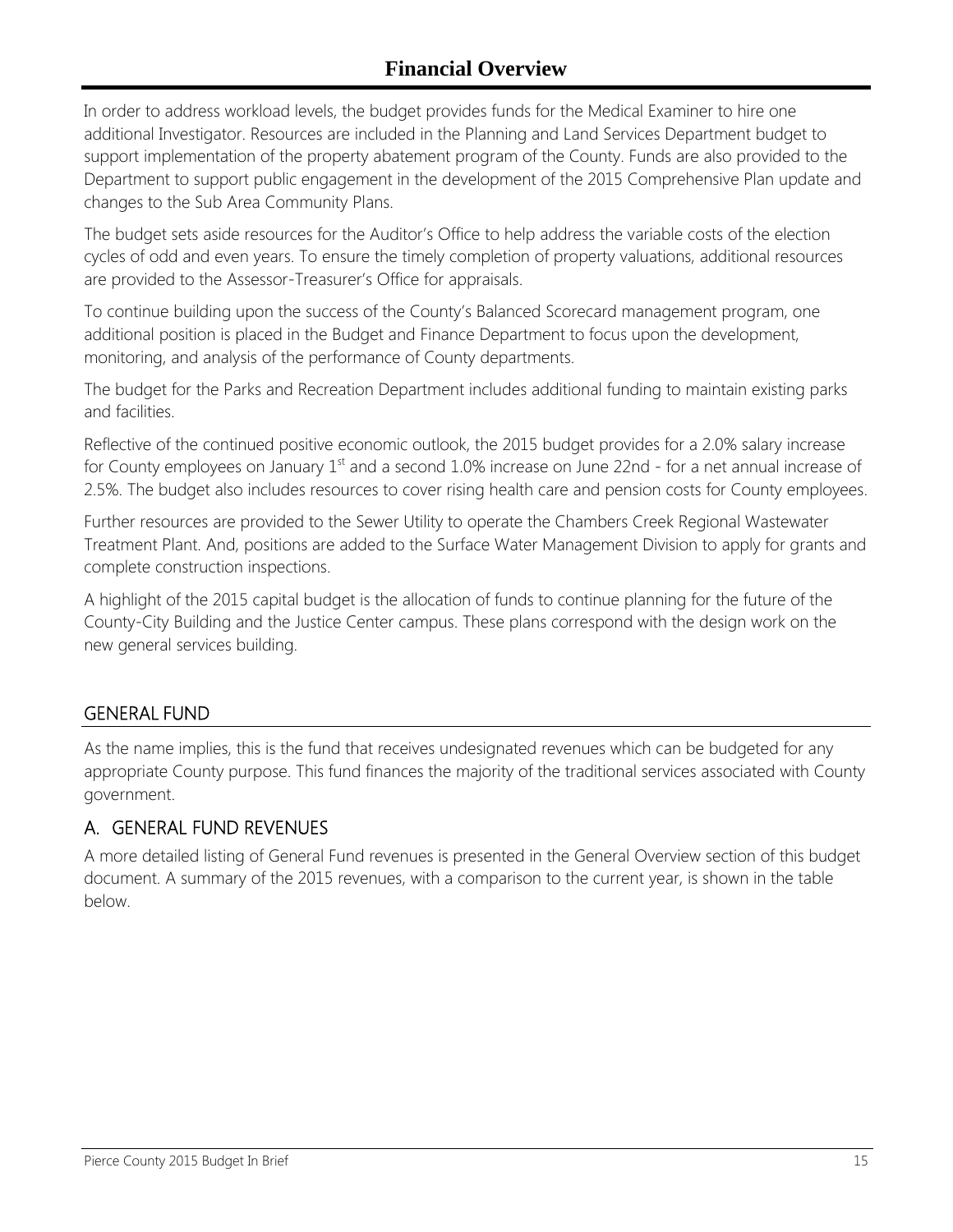| <b>GENERAL FUND REVENUE SUMMARY</b> |    |                       |    |                       |    |                    |         |
|-------------------------------------|----|-----------------------|----|-----------------------|----|--------------------|---------|
|                                     |    | 2014<br><b>Budget</b> |    | 2015<br><b>Budget</b> |    | Absolute<br>Change | Percent |
|                                     |    |                       |    |                       |    |                    | Change  |
| <b>Property Taxes</b>               | \$ | 118,354,000           | S. | 121, 177, 620         |    | 2,823,620          | 2.4%    |
| Sales Taxes                         |    | 57,843,500            |    | 66,248,900            |    | 8,405,400          | 14.5    |
| <b>Other Taxes</b>                  |    | 12,851,650            |    | 12,557,540            |    | (294, 110)         | (2.3)   |
| Licenses and Permits                |    | 4,888,890             |    | 5,011,580             |    | 122,690            | 2.5     |
| Intergovernmental Revenue           |    | 34,238,263            |    | 33,245,700            |    | (992, 563)         | (2.9)   |
| <b>Charges for Services</b>         |    | 30,729,742            |    | 30,190,210            |    | (539, 532)         | (1.8)   |
| <b>Fines and Forfeitures</b>        |    | 5,640,790             |    | 5,599,070             |    | (41, 720)          | (0.7)   |
| Interest Revenue                    |    | 2,456,730             |    | 2,122,100             |    | (334, 630)         | (13.6)  |
| Other Miscellaneous Revenue         |    | 2,587,040             |    | 2,418,580             |    | (168, 460)         | (6.5)   |
| <b>Subtotal Revenues</b>            |    | 269,590,605           | \$ | 278,571,300           | \$ | 8,980,695          | 3.3%    |
| Transfer In                         |    | 3,974,850             |    | 3,191,700             |    | (783, 150)         | (19.7)  |
| <b>Total Available Resources</b>    |    | 273,565,455           |    | 281,763,000           |    | 8,197,545          | $3.0\%$ |

Our revenue projections are based largely upon the following assumptions:

- 1. Revenue growth will be similar to 2014, increasing moderately throughout 2015.
- 2. Inflation will be moderate in 2015, thus providing an increase in some sales taxes.
- 3. Short term interest rates will remain at low levels throughout 2015.
- 4. Contract revenues for several major services (principally jail operations) will be at lower levels than in prior years.
- 5. New construction will be at similar levels as in 2013 and 2014.
- 6. Sales tax revenues will continue to increase, but at a reduced rate.

Based upon the above assumptions, General Fund revenues are assumed to increase by 3.0% above the 2014 budget level.

The following summarizes the changes in each major category of revenue:

- **Property Tax** revenue collections are projected to increase by 2.4% in 2015. This increase is based upon three factors. The first is the 1% growth available under state law. The second is the growth resulting from new construction and improvements (which is greater than prior years), and third, the administrative adjustments made for 2015 collections.
- Sales Tax revenues are projected to increase by 14.5% from the 2014 budget. This increase is primarily associated with an increase in retail and construction related sales tax collections.
- Other Taxes revenue is projected to decrease by 2.3%. This decrease is mostly due to default penalties on Property Tax.
- Licenses and Permits revenues are projected to increase 2.5%.
- \* Intergovernmental Revenues reflect a 2.9% reduction, due mostly to projected decreases in federal and state grants.
- $\triangleleft$  Charges for Services are estimated to be 1.8% below 2014. This change is comprised of many increases or decreases in specific revenue sources (recording fees, planning fees, indirect cost charges, election reimbursements, etc.).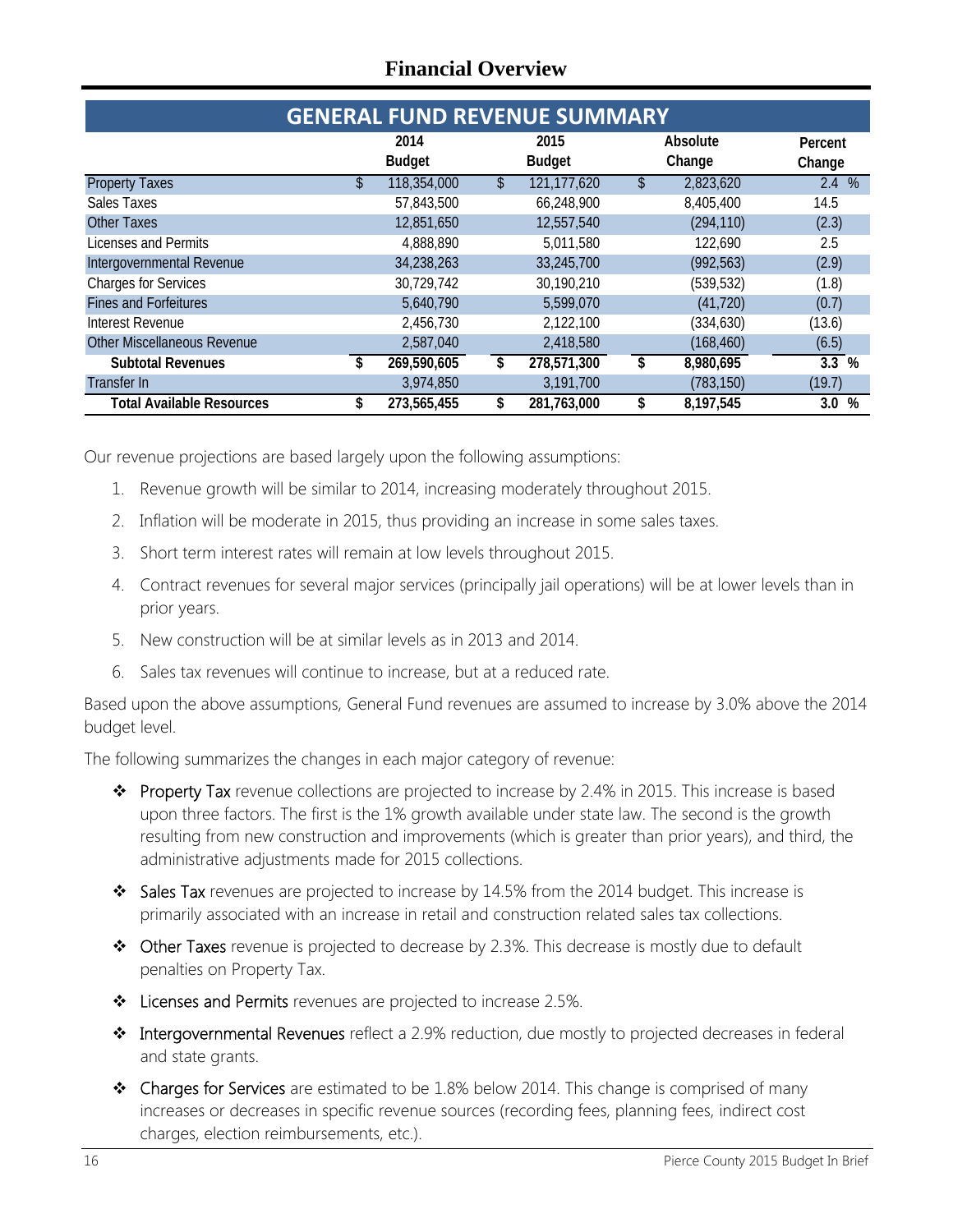- \* Fines and Forfeitures are projected to be 0.7% below the 2014 budget.
- $\cdot \cdot$  Interest Revenues are projected to decline by 13.6% in 2015, reflecting the continuing low interest rates.
- $\bullet\bullet\text{ Miscellaneous Revenues}$  are projected to decrease by 6.5% in 2015, largely due to a decrease in transfers from other accounts.
- No Unassigned Fund Balance is being allocated in the 2015 budget.

Overall the percentage change in total resources available for 2015 General Fund expenditures is 3.0% higher than the 2014 budget.



### Percent Change in General Fund Revenues

Comparative revenue changes for the last decade are shown in Figure 1. The decrease of 1.9% in 2014 reflects the loss of jail contracts at the County's regional jail, and realigning building permit fees to a special revenue fund. Without these two changes, General Fund revenues would reflect a modest increase of 3.3% in 2014.

Property Tax Limit – In addition to the general state of the economy, the growth in taxes from existing property has been limited to only 1% per year since 2002. This threshold is below the rate of inflation and has placed limitations on the County budget.

### B. GENERAL FUND EXPENDITURES

The Expenditure tables that follow summarize the 2015 General Fund expenditure budget, and compare it with the 2014 budget. The first table presents the General Fund according to functional category, while the second table lists each department budget.

As indicated in the Expenditures by Function table, the combined total percentage allocated to Public Safety and Legal and Judicial Services is approximately 80.0% of the budget. The increase in the 2015 General Fund budget allocated to Public Safety is \$3.1 million, while Legal and Judicial Services show an increase of \$3.5 million. Public Safety and Legal and Judicial functions of the County continue to receive the highest percentage of General Fund expenditures in 2015.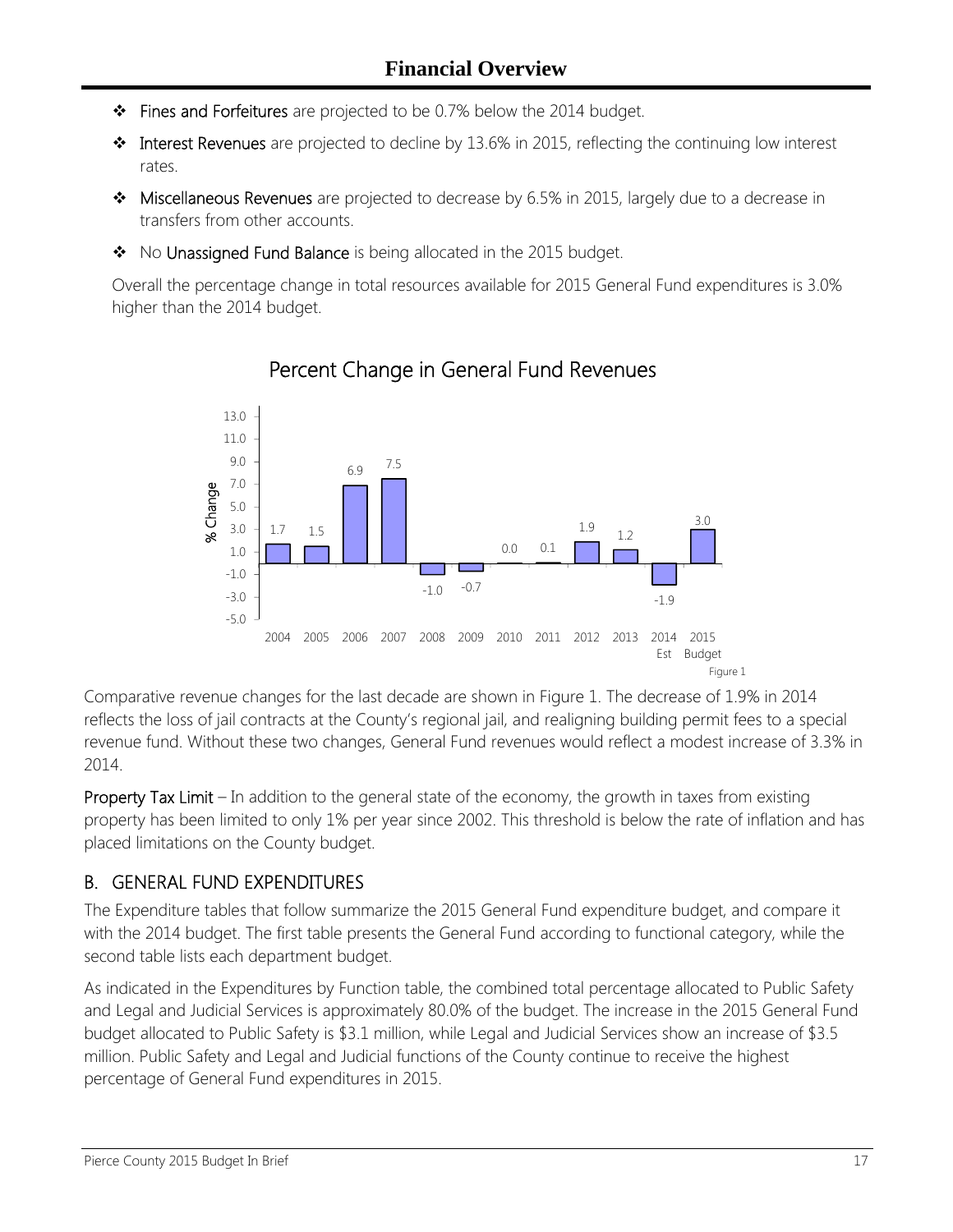As shown in the Department Expenditures listing, most departments show an increase in spending authority in 2015. Emergency Management decreases reflect reductions in grant funding. The Miscellaneous Current Expense increase is reflective of one-time increases in sales tax associated with the 2015 U.S. Open.

The percentage change in a particular department budget as shown on the next page may not always be an indication of the extent to which that department's real inflation adjusted resources are growing (or decreasing) from the prior year.

The "Budget Highlights" section in each department budget provides a more detailed explanation of the significant changes included in the 2015 budget.

| <b>GENERAL FUND EXPENDITURES BY FUNCTION</b> |    |                       |    |                       |    |                    |                   |
|----------------------------------------------|----|-----------------------|----|-----------------------|----|--------------------|-------------------|
|                                              |    | 2014<br><b>Budget</b> |    | 2015<br><b>Budget</b> |    | Absolute<br>Change | Percent<br>Change |
| <b>General Government</b>                    | P. | 34,947,872            | \$ | 35,845,230            | \$ | 897,358            | 2.6%              |
| <b>Public Safety</b>                         |    | 138,495,110           |    | 141,589,280           |    | 3,094,170          | 2.2               |
| <b>Physical Environment</b>                  |    | 1,880,660             |    | 1,944,650             |    | 63,990             | 3.4               |
| Legal & Judicial                             |    | 77,005,323            |    | 80,496,600            |    | 3,491,277          | 4.5               |
| <b>Economic Environment</b>                  |    | 6,355,670             |    | 6,015,600             |    | (340,070)          | (5.4)             |
| Mental/Physical Health                       |    | 2,812,300             |    | 2,762,300             |    | (50,000)           | (1.8)             |
| <b>Cultural &amp; Recreation</b>             |    | 7,033,930             |    | 7,399,350             |    | 365,420            | 5.2               |
| <b>Public Works &amp; Utilities</b>          |    | 110,000               |    |                       |    | (110,000)          | (100.0)           |
| <b>Transfer Out</b>                          |    | 4,924,590             |    | 5,709,990             |    | 785,400            | 15.9              |
| <b>Total General Fund</b>                    | \$ | 273,565,455           | \$ | 281,763,000           | \$ | 8,197,545          | %<br>3.0          |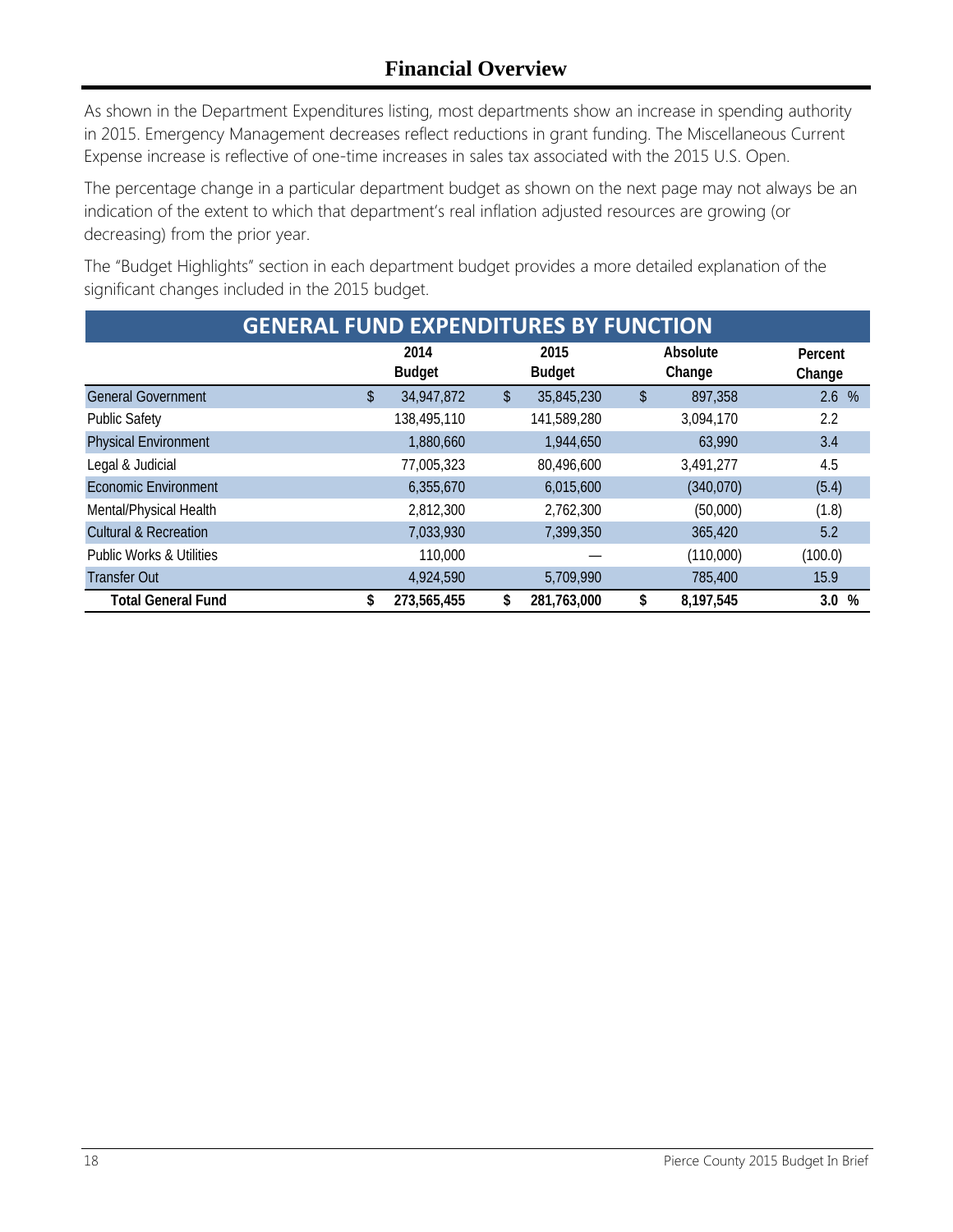| <b>GENERAL FUND EXPENDITURES BY DEPARTMENT</b> |                                       |                                        |                                     |         |  |  |
|------------------------------------------------|---------------------------------------|----------------------------------------|-------------------------------------|---------|--|--|
|                                                | 2014                                  | 2015                                   | Absolute                            | Percent |  |  |
|                                                | <b>Budget</b>                         | <b>Budget</b>                          | Change                              | Change  |  |  |
| Assessor/Treasurer                             | 9,974,440<br>$\overline{\mathcal{S}}$ | 10,313,110<br>$\overline{\mathcal{L}}$ | $\overline{\mathcal{S}}$<br>338,670 | 3.4%    |  |  |
| Assigned Counsel                               | 16,912,000                            | 17,038,950                             | 126,950                             | 0.8     |  |  |
| Auditor                                        | 9,631,262                             | 9,945,870                              | 314,608                             | 3.3     |  |  |
| <b>Bond Debt Service</b>                       | 420,490                               | 420,200                                | (290)                               | (0.1)   |  |  |
| <b>Budget &amp; Finance</b>                    | 5,076,670                             | 5,308,810                              | 232,140                             | 4.6     |  |  |
| <b>Capital Improvement Projects</b>            | 50,000                                | 100,000                                | 50,000                              | 100.0   |  |  |
| <b>Clerk</b>                                   | 5,366,770                             | 5,452,616                              | 85,846                              | 1.6     |  |  |
| Communications                                 | 585,790                               | 648,370                                | 62,580                              | 10.7    |  |  |
| <b>Corrections Bureau</b>                      | 48,319,490                            | 49,248,380                             | 928,890                             | 1.9     |  |  |
| <b>County Council</b>                          | 4,140,320                             | 4,291,690                              | 151,370                             | 3.7     |  |  |
| <b>County Executive</b>                        | 1,420,600                             | 1,439,390                              | 18,790                              | 1.3     |  |  |
| <b>District Court</b>                          | 12,509,510                            | 13,095,510                             | 586,000                             | 4.7     |  |  |
| <b>Economic Development</b>                    | 1,225,450                             | 1,358,860                              | 133,410                             | 10.9    |  |  |
| <b>Emergency Management</b>                    | 4,446,220                             | 3,481,990                              | (964, 230)                          | (21.7)  |  |  |
| <b>Health Services</b>                         | 2,537,670                             | 2,537,670                              |                                     |         |  |  |
| Human Resources                                | 3,107,120                             | 3,255,720                              | 148,600                             | 4.8     |  |  |
| Juvenile                                       | 19,335,020                            | 20,199,064                             | 864,044                             | 4.5     |  |  |
| <b>Medical Examiner</b>                        | 3,042,570                             | 3,057,690                              | 15,120                              | 0.5     |  |  |
| Miscellaneous Current Expense                  | 3,769,600                             | 4,002,460                              | 232,860                             | 6.2     |  |  |
| Parks and Recreation Services                  | 6,683,890                             | 7,009,290                              | 325,400                             | 4.9     |  |  |
| Planning and Land Services                     | 4,743,230                             | 4,337,870                              | (405, 360)                          | (8.5)   |  |  |
| Prevention Services & Programs                 | 1,627,760                             | 1,768,470                              | 140,710                             | 8.6     |  |  |
| <b>Prosecuting Attorney</b>                    | 28,553,693                            | 29,565,460                             | 1,011,767                           | 3.5     |  |  |
| Sheriff                                        | 63,178,510                            | 65,729,800                             | 2,551,290                           | 4.0     |  |  |
| <b>Special Projects</b>                        | 1,804,530                             | 1,820,540                              | 16,010                              | 0.9     |  |  |
| <b>State Auditor</b>                           | 173,210                               | 167,500                                | (5,710)                             | (3.3)   |  |  |
| <b>Superior Court</b>                          | 14,584,600                            | 15,809,160                             | 1,224,560                           | 8.4     |  |  |
| <b>WSU PC Extension</b>                        | 345,040                               | 358,560                                | 13,520                              | 3.9     |  |  |
| <b>Total General Fund</b>                      | 273,565,455<br>\$                     | \$<br>281,763,000                      | \$<br>8,197,545                     | 3.0%    |  |  |

### C. 2015 MAJOR CHANGES

#### Corrections Bureau

The Corrections Bureau operates the County's Regional Jail which houses both felony and misdemeanor inmates. As a regional jail, the County must house felony inmates from both unincorporated and incorporated locations. The costs of these inmates are borne by the County. Under state law, the County can charge incorporated jurisdictions for misdemeanant inmates. In 2013, the County's two largest cities chose not to house most of their misdemeanant inmates at the County Jail. The result was a revenue reduction of approximately \$5 million in 2013 and \$7.2 million in 2014. In response, the Corrections Bureau reduced costs to address the loss of revenues and another \$2 million in General Fund resources were provided to the Bureau in both 2013 and 2014. The 2015 budget for the Corrections Bureau includes funds for an additional eight Correctional Officers to cover relief factor posts and significantly reduce overtime. The budget also assumes a continuing decrease in contract revenue.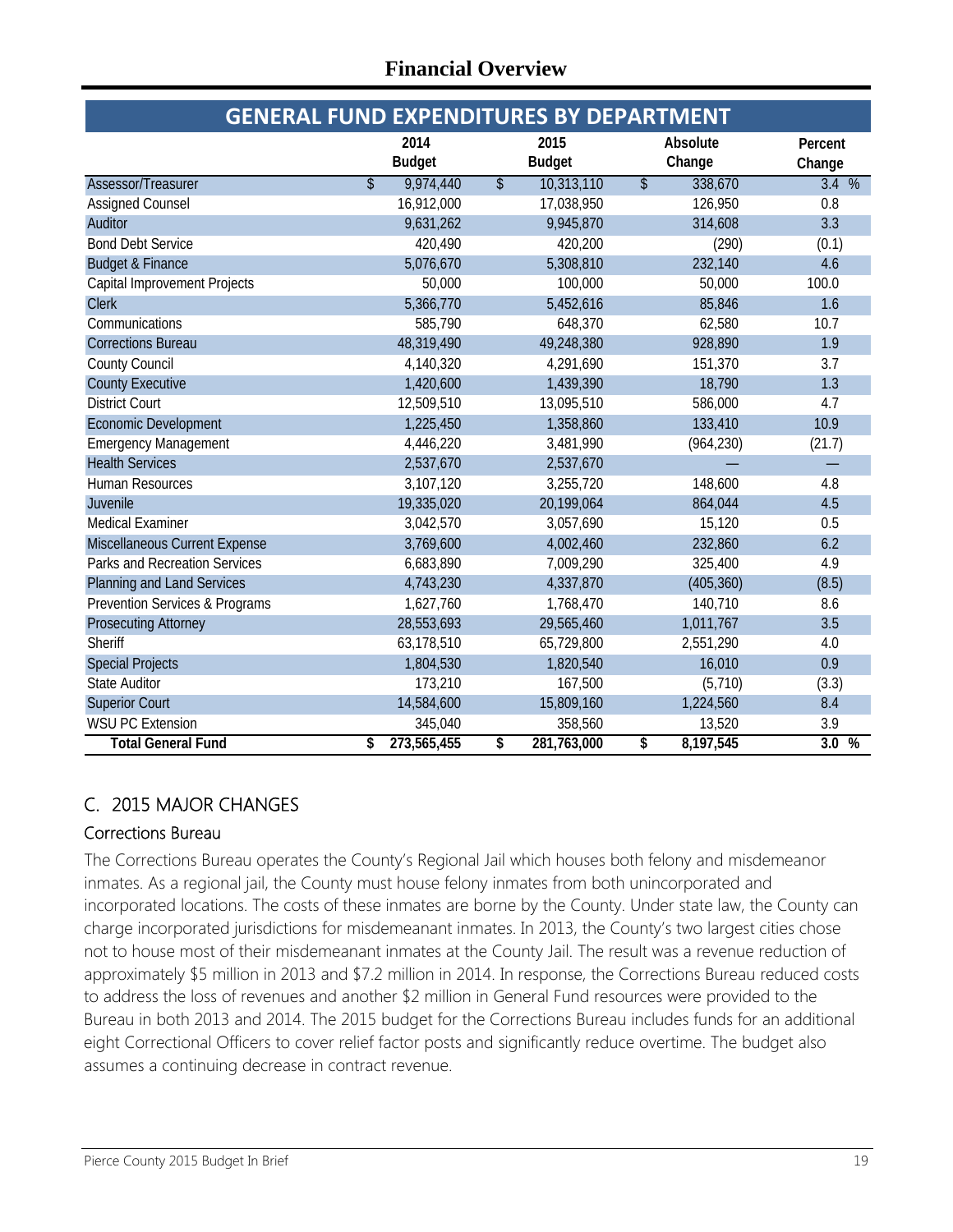### **Staffing**

After several years of reductions, the 2015 budget targets some additional positions to meet growing service demands. Between 2009 and 2015, staffing reductions in the General Fund now total 311 (15.1%). Overall the County has seen a reduction of 410 (12.1%) full time equivalent (FTE) staff during this time period. In addition, the 2015 budget includes resources for a cost of living adjustment and increases for health care, pension, and workers compensation costs.

#### **Other**

- 1. Many departments had grants or service contracts in 2014 which are not renewed in 2015, or vice versa.
- 2. Several departments had other items in 2014 which are not present in 2015, such as capital equipment purchases or one-time projects.
- 3. Annual "fixed costs," such as insurance, information technology, or space rental change in 2015.

The "Budget Highlights" section in each department budget provides a more detailed explanation of the significant changes included in the 2015 budget.

### **OVERVIEW**

Based upon the following key factors, the 2015 General Fund budget is 3.0%, or \$8.2 million, higher than the 2014 budget:

#### Revenue

- ◆ Overall increase in General Fund revenues.
- ❖ Limited growth in property tax revenue.
- Increase in total sales tax revenue, primarily because of increases in retail and construction related collections.
- \* Decline in revenue expected from the direct purchase of services provided by the County, primarily jail services for local governments and the state.
- Decline in interest revenue because of continued low investment rates.
- Decline in intergovernmental revenue from lower grant allocations. Grants total \$13,654,020.

#### Expenditures

- Overall increase in General Fund expenditures balanced with available revenue.
- \* The budget also maintains more than a 10% undesignated General Fund balance, along with adequate balances for internal services funds.

### D. FUND BALANCE

Figures 2 and 3 present the actual financial results for the General Fund during the 2004-2015 period, and the budgeted amounts for 2004-2015. As indicated in Figure 2, the trend through most of the decade has been mixed. A strong economy produced favorable financial results through 2007. However, the actual results for 2008, 2009, and 2010 reflect a much different environment, with deficits in those years. The 2011 budget included a \$788,000 use of fund balance (\$400,000 was assigned fund balance) and the 2012 budget included \$321,000 use of assigned fund balance. The 2013 budget included a \$180,000 use of assigned fund balance. However, the 2014 and 2015 budgets do not include the use of any general fund balances.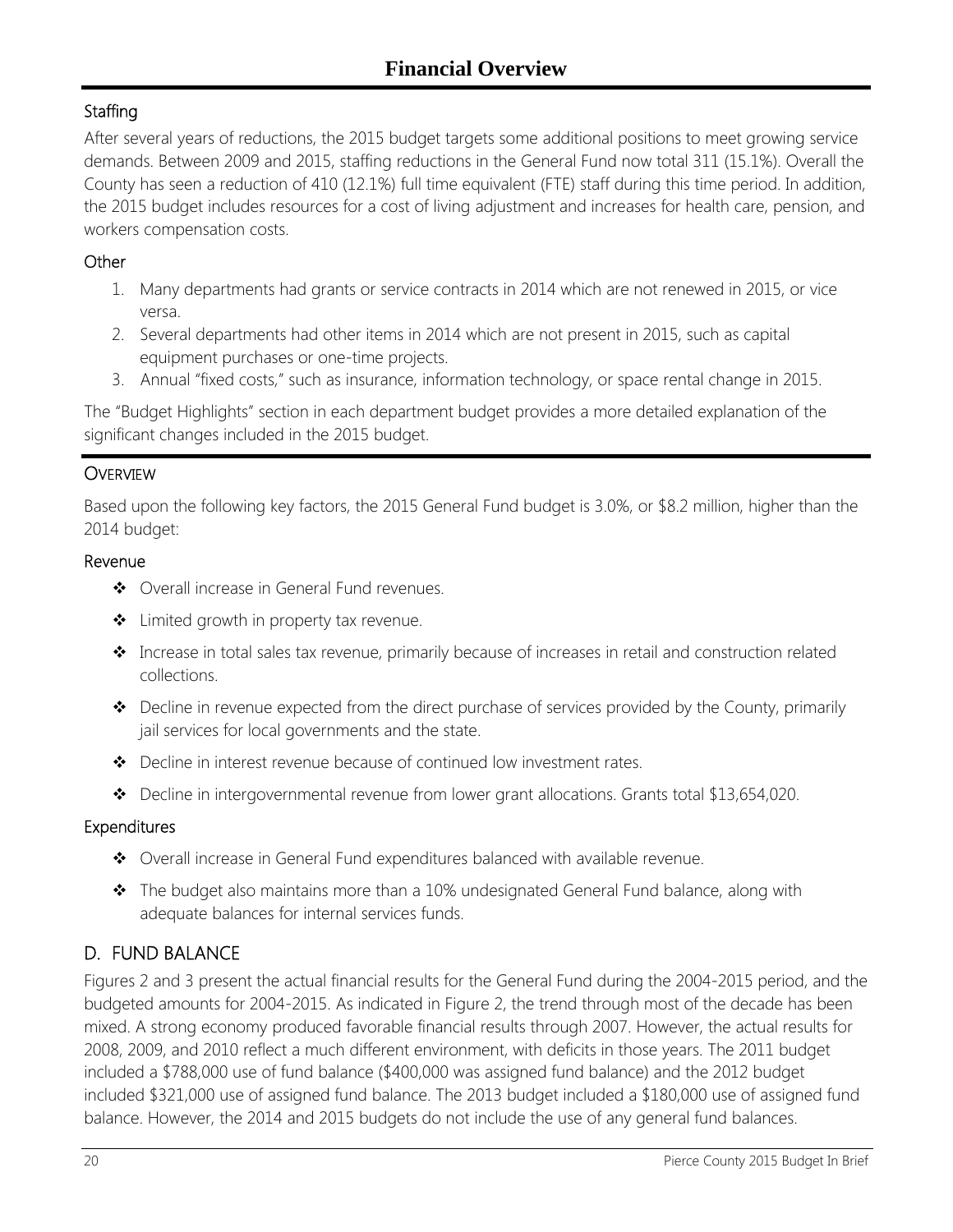Based upon estimated revenues and expenditures, the 2014 unassigned General Fund balance will be approximately \$42.7 million (see Figure 3). It is the County's policy to maintain a fund balance for emergency and working capital purposes which is 10% of the budget (with a long-term goal of 15%). The County has been able to maintain this 10% level in recent years and expects to again be above the 10% threshold in 2015 (see Figure 4).

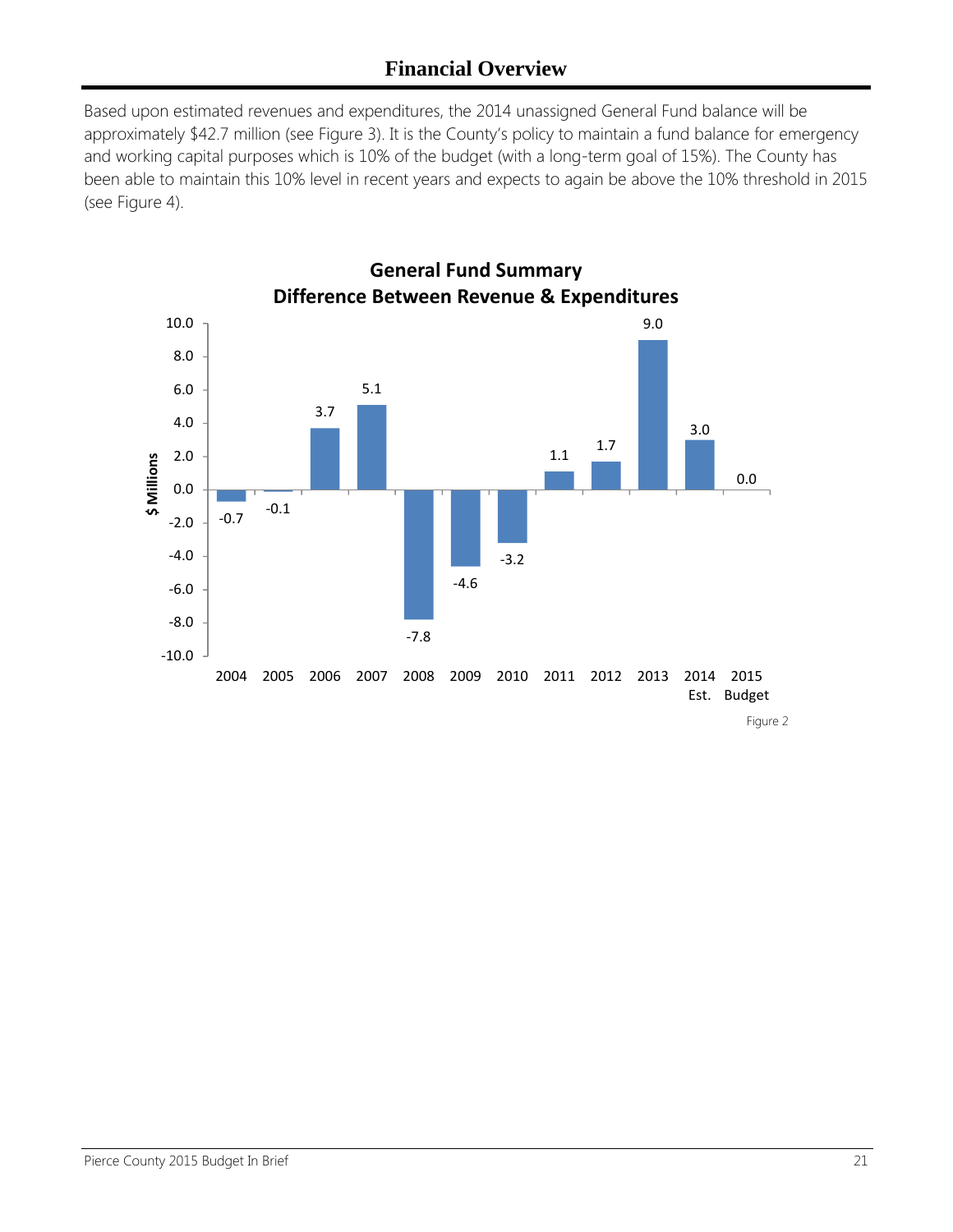

**Unassigned General Fund Balance**

**Unassigned General Fund Balance as a Percent of the General Fund Budget**



### E. TAX RATES AND ASSESSED VALUATIONS

In 2015 the County's assessed valuation total will increase from \$71.5 billion to \$77.0 billion in 2015. This results from an assessed value increase of \$4.5 billion for existing property and a \$1 billion growth due to new construction.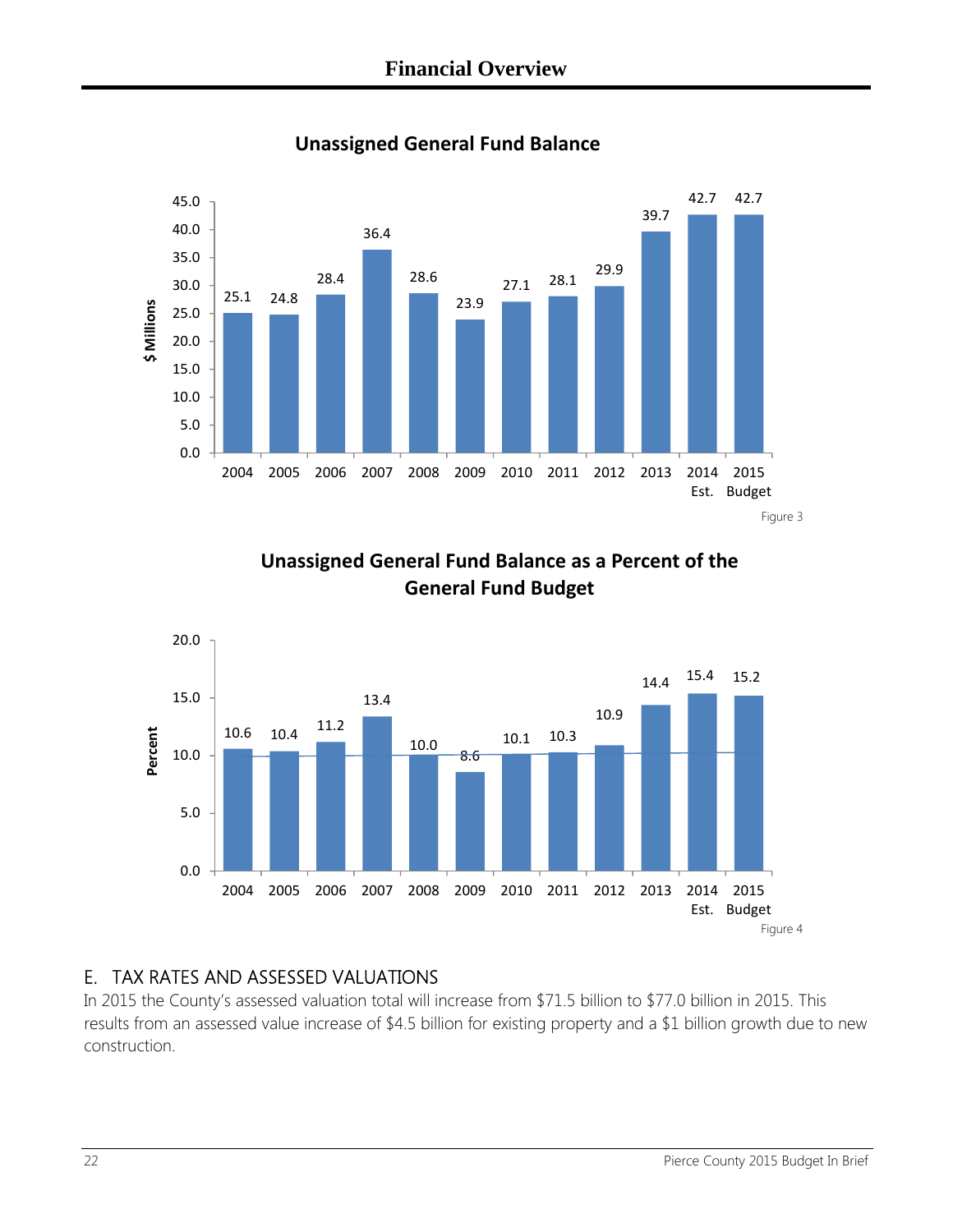

### **Percent Change in Assessed Valuation**

The rise in the valuation of existing property will result in tax rate decreases in 2015 as shown in the accompanying table. These rate changes enable the County to generate the legally permitted 1% growth in revenues. During the recession the County experienced a pattern of tax rate increases, due to large valuation decreases.

Only 11% of all property taxes go to the County's General Fund. Most of the property taxes are by law distributed to the State of Washington, cities, and local school districts.

| LII LAA IN LJ               |        |        |  |  |  |
|-----------------------------|--------|--------|--|--|--|
|                             | 2014   | 2015   |  |  |  |
|                             | Rates  | Rates  |  |  |  |
| General Levy (\$1.80 max.): |        |        |  |  |  |
| <b>General Fund</b>         | 1.4740 | 1.3889 |  |  |  |
| <b>Veterans Relief</b>      | 0.0095 | 0.0113 |  |  |  |
| Social Services             | 0.0211 | 0.0201 |  |  |  |
| <b>Total General Levy</b>   | 1.5046 | 1.4203 |  |  |  |
|                             |        |        |  |  |  |
| Road Levy (\$2.25 max)      | 2.1202 | 1.9576 |  |  |  |
|                             |        |        |  |  |  |

**PROPERTY TAY PATES** 

### F. OUTLOOK FOR 2015

The outlook for 2015 shows a regional economy that should continue to experience growth throughout the year. Revenues associated with retail sales and construction will reflect growth in purchasing activities. However, short-term interest rates are also expected to remain at historically low levels. These conditions impact the resources available for program operations and capital projects.

Actions yet to be taken by other governments may impact the County budget. Many local governments who purchase services from the County are preparing budgets and may change prior practices. In addition, the state and federal governments may change grant allocations.

Overall, the General Fund budget for 2015 is balanced with adequate reserves.

Revenues that support the public works and utilities functions of the County are projected to be at levels sufficient to continue the service levels provided in 2014.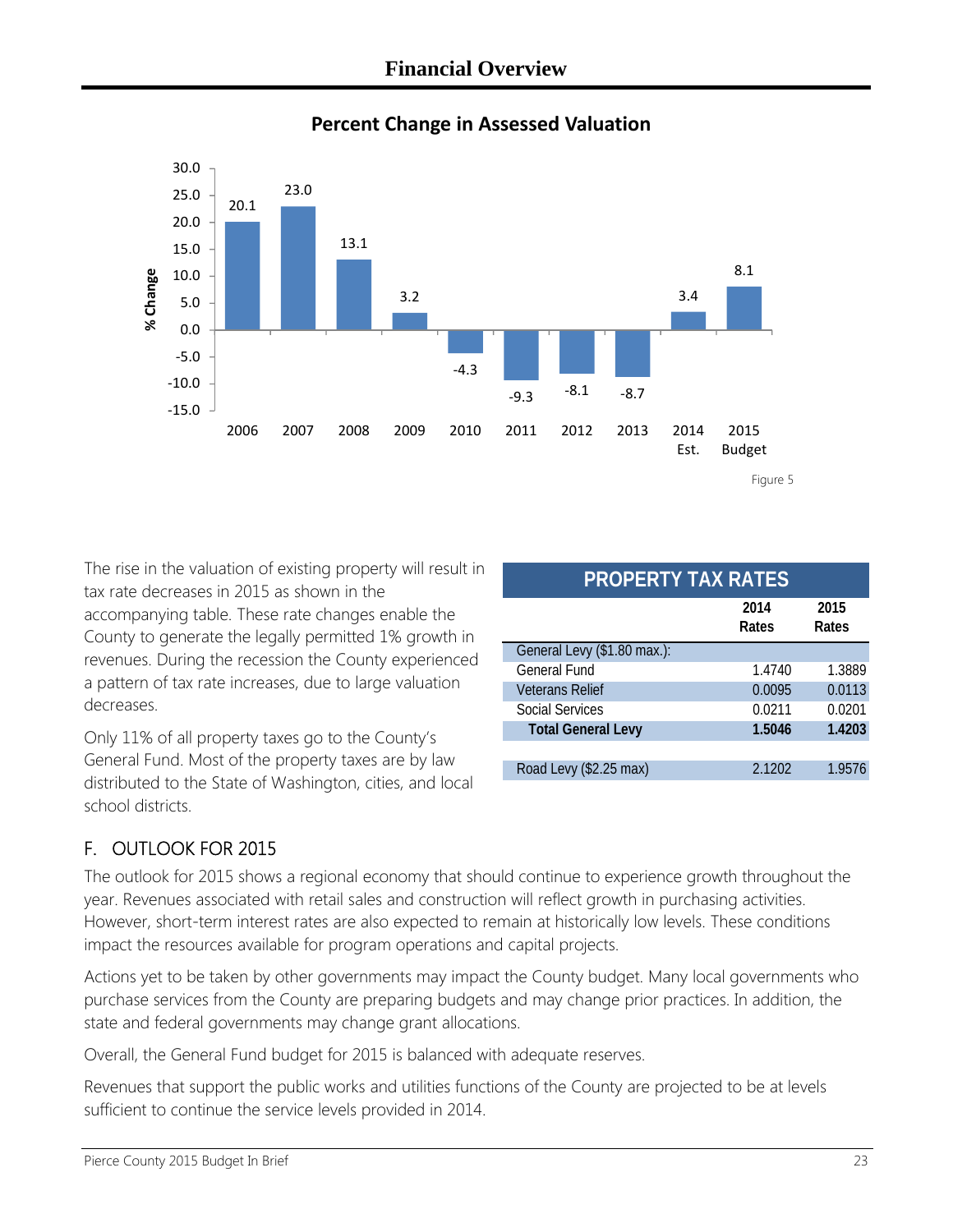Similar to prior years, some budget issues may arise during 2015 that will need to be addressed at the time they occur. The County will continue to monitor interest rates and property values to determine if any significant variations will have an impact upon economic activity and tax collections. In addition, the County will track any changes in the use of contracted jail services to ensure that expenditures are aligned with available revenue.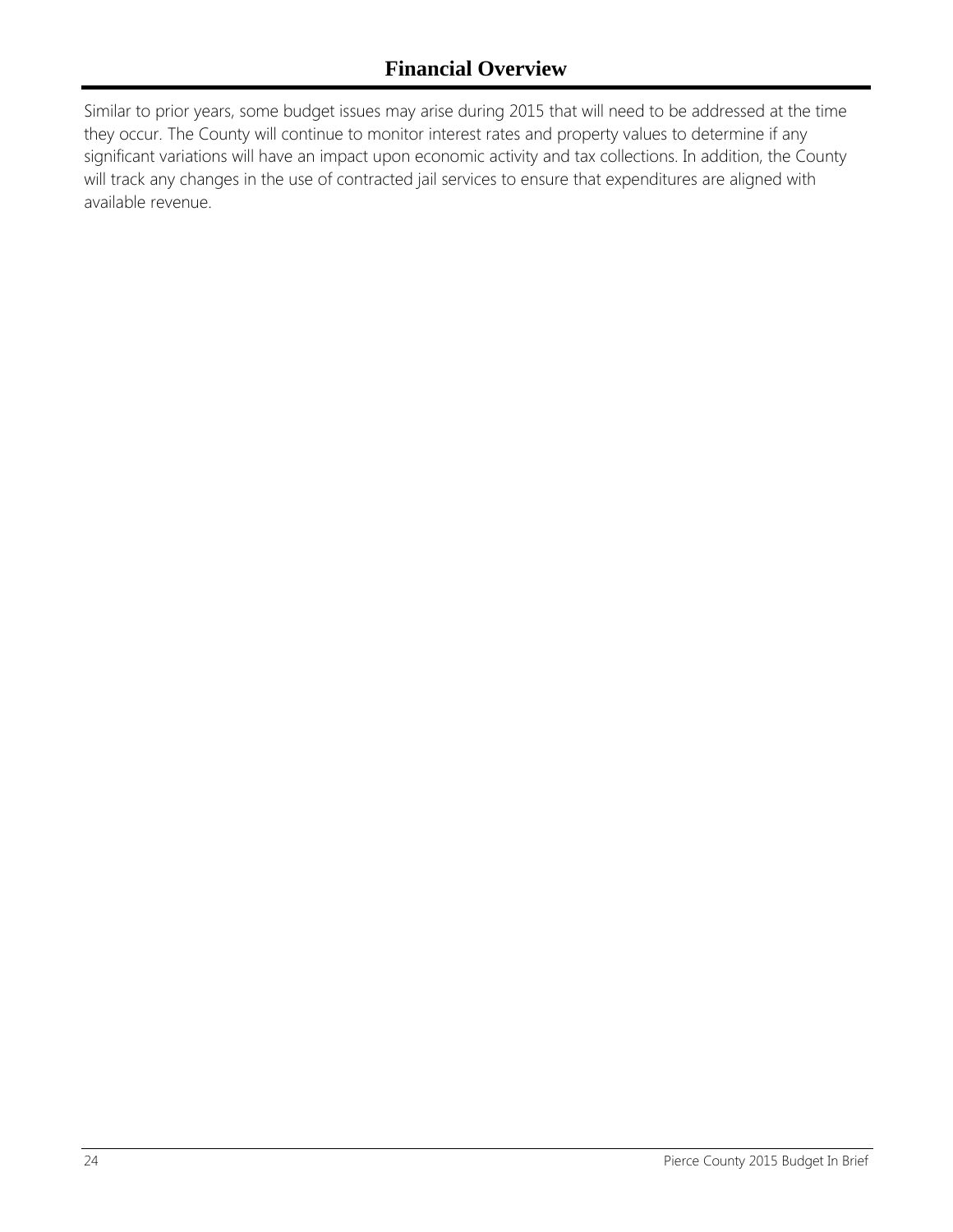#### Historical Review of General Fund Revenues

#### Property and Other Taxes

Property and Other Taxes is a major revenue source for the General Fund. Beginning in 2002, this revenue was impacted by the state law limit of a 1.0% increase for existing property. Revenue growth in excess of 1.0% is due to property taxes from new construction, or the settlement of large tax appeal cases.





#### Sales Taxes

Sales Taxes often show large variances from year to year. Most "normal" years simply grow with inflation, population increases, and the strength of the economy. The 2014 budget for Sales Tax reflects improving collections that occurred in 2013.



**14.5%**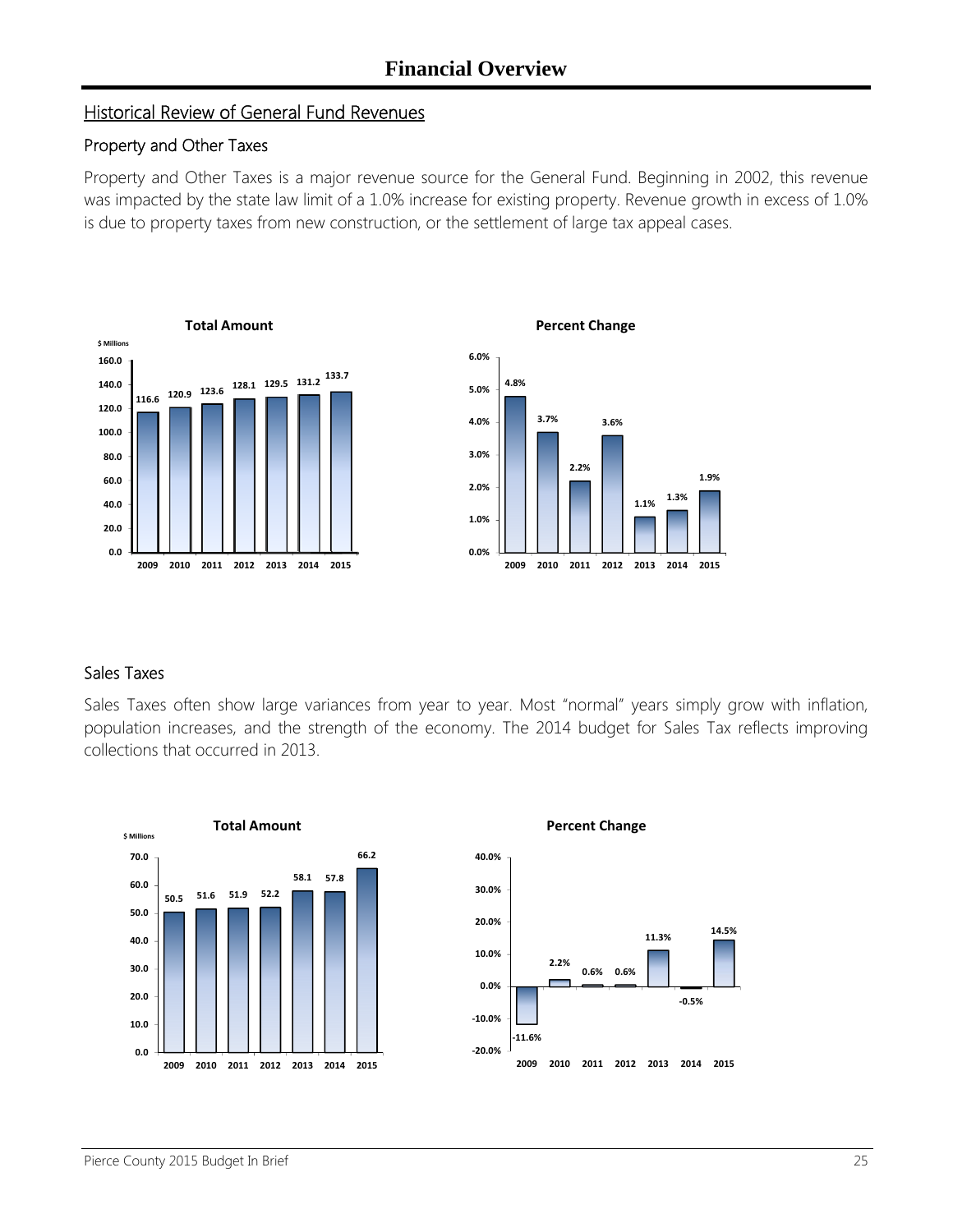#### Licenses and Permits

Licenses and Permits have also shown sharp changes in revenue from year-to-year because of changes in development activity levels. The decrease in 2014 is largely due to establishment of a special revenue fund for building permit functions.





#### Intergovernmental

Intergovernmental revenues consist primarily of grants and city contracts for services. Fluctuation in grant funding is most often the primary cause for change in this revenue source. The increase in 2007 is related to state grants. Federal American Recovery and Reinvestment Act (ARRA) grants account for the increase in 2009, and a reduction in jail services drives the 2013 and 2014 change.

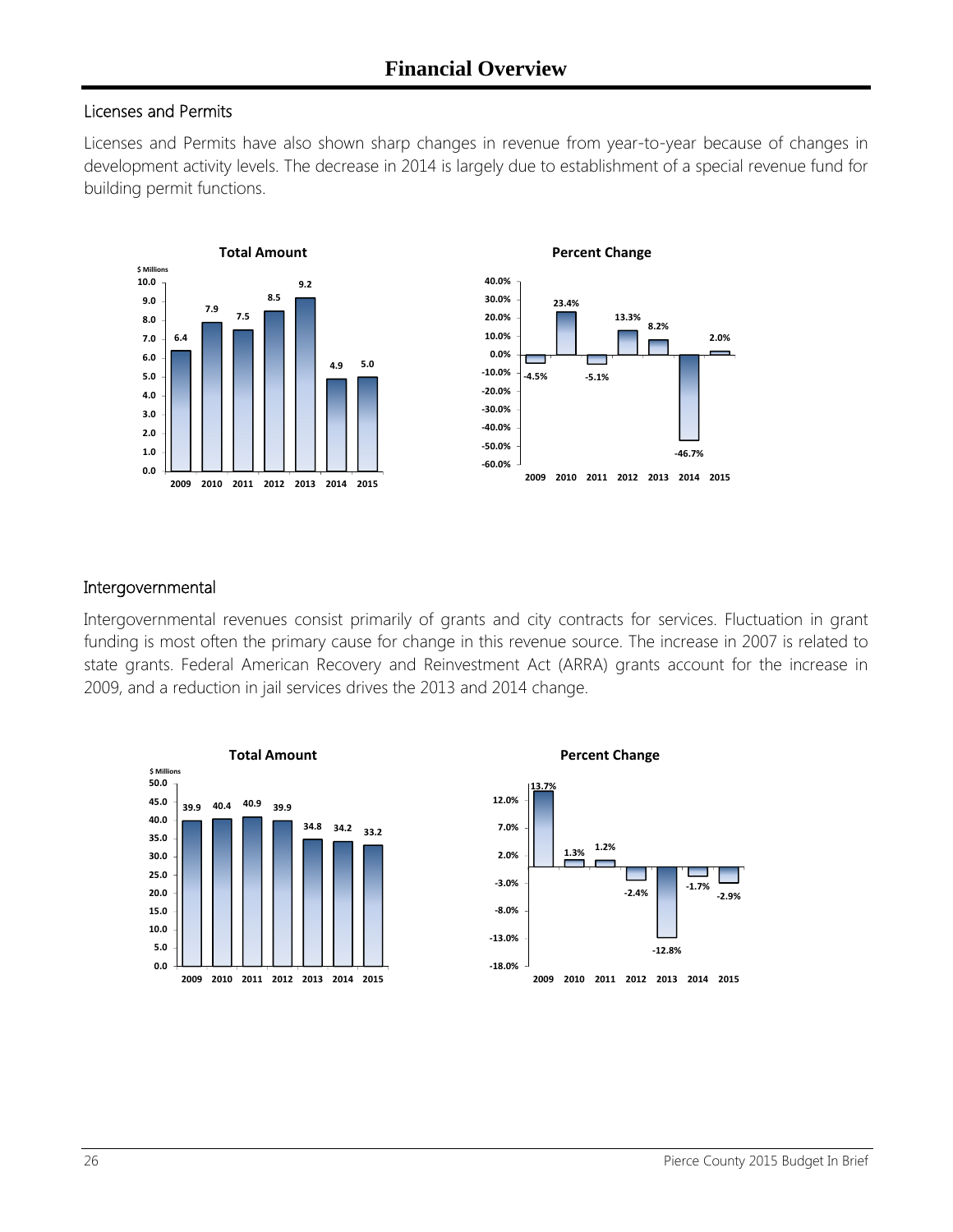#### Charges for Service

Charges for Services have changed dramatically in the last several years due to a variety of reasons including growth in the local economy, the move of building and development fees to its own special revenue fund, and changes in recording fees, indirect cost charges, and elections cost reimbursements.





**Percent Change**

#### Fines and Forfeitures

Fines and Forfeitures increase or decrease based upon the number of officers assigned to traffic policing, changes in state fine amounts, the use of collection agencies for delinquent accounts, and Narrows Bridge toll infractions. The 2010 and 2011 reductions reflect the state assuming the Narrows Bridge toll infraction process.



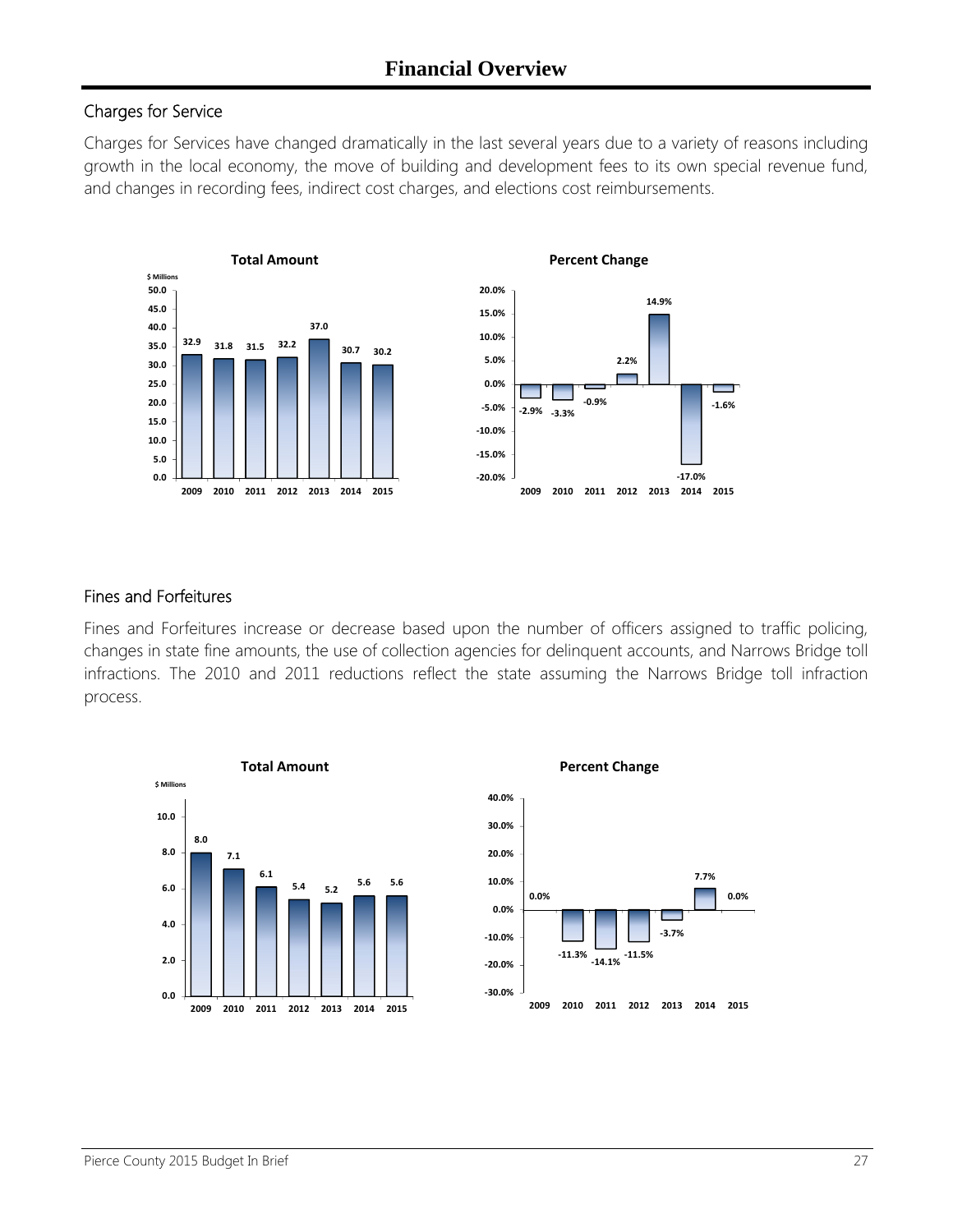#### Interest Revenue

Interest revenue will vary depending upon interest rates and available cash balances. Available cash balances have decreased during the last few years, while interest rates have also decreased during this period.





#### Other Miscellaneous

Miscellaneous and Other Revenues can show a wide fluctuation from year-to-year since many of the items are unique, one-time, or very unpredictable. The major causes for wide swings during this period are sales of fixed assets and timber, and other fund transfers to support General Fund programs and special contributions.



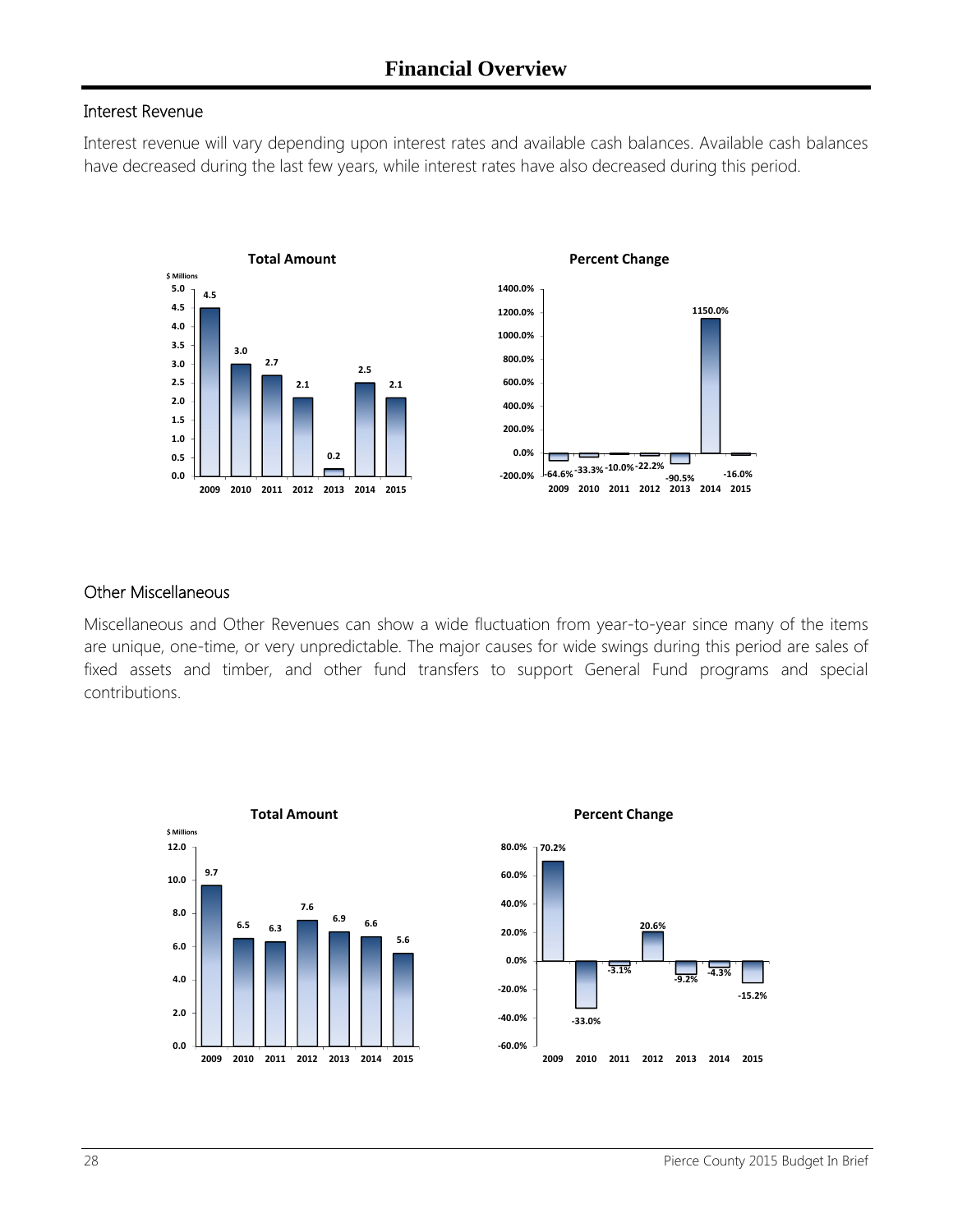

#### 2015 Total County

Total revenues and expenditures projected for all 2015 Pierce County operations are summarized and compared to prior years on the following pages and are also discussed throughout the Executive Message. In total, the County's budget is \$56.4 million less than the 2014 level.

#### Revenues

Nearly 17% of the County's funding comes from Intergovernmental Revenues. Property and Other Taxes equals roughly 23% of the total revenues. Service Charges, Licenses/Permits, and Fines/Forfeits provide approximately 22%. All Other Sources account for just over 12% while Use of Fund Balance is 9%. Approximately 12% is for miscellaneous revenue.





### Expenditures

Approximately 39% of the County's total budget is allocated to personnel costs. All other operating costs consume roughly 40%. The remaining 21% is for capital purchases, construction, and debt service.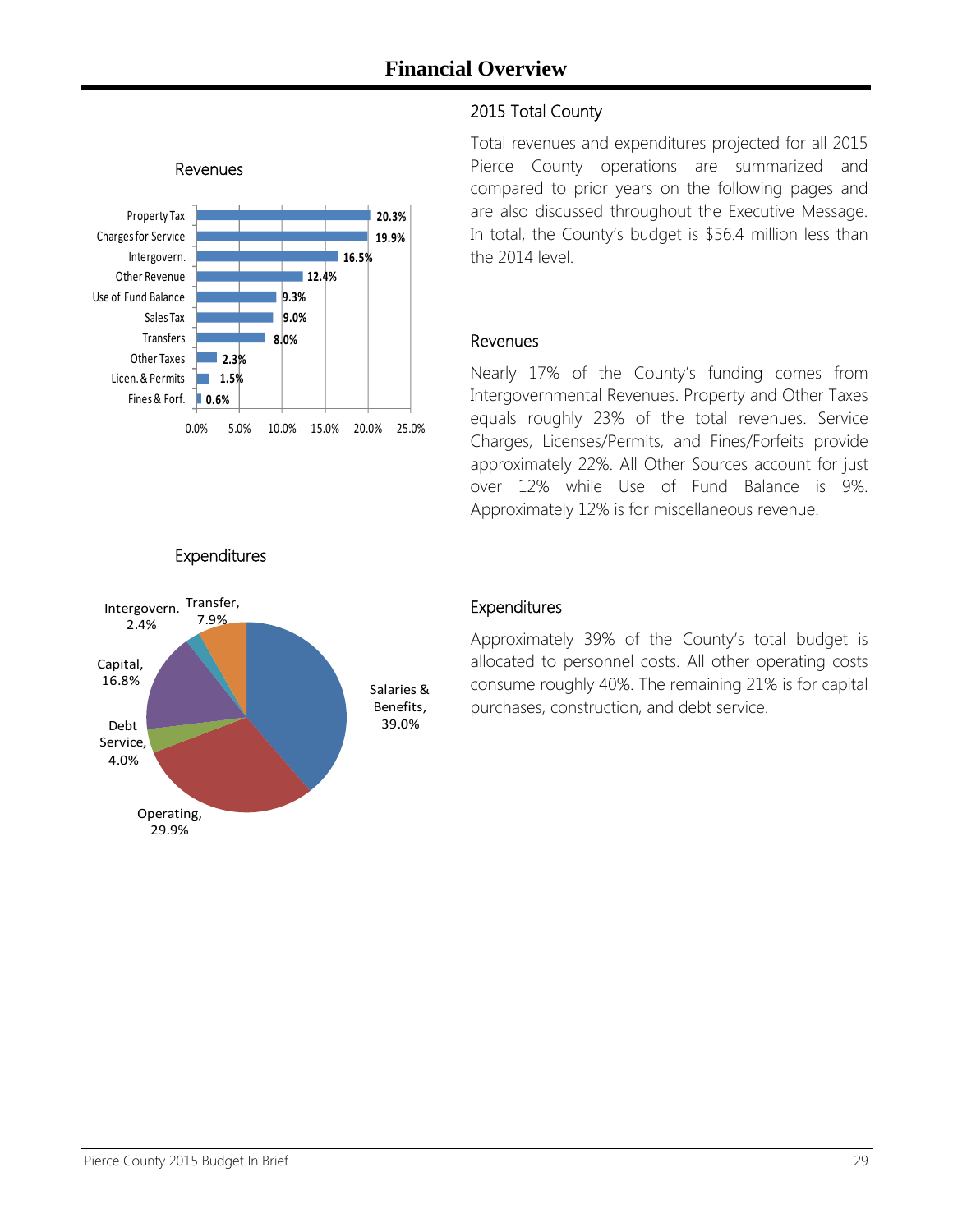#### Expenditures by Functions



#### Expenditures by Function

The Public Safety and Legal/Judicial Services combined accounts for roughly 33% of the total County expenditures, with the Mental and Physical Health system absorbing around 8%. Just under 45% of the total expenditures are invested in the support of Public Works and Utilities, and the Physical Environment. Nearly 4% is related to Culture and Recreation. Roughly 3% is expended for Economic Environment activity and nearly 7% supports General Government functions and debt service. The revenues for Internal Service Funds have been excluded from the totals used to calculate the percentages shown on the pie chart.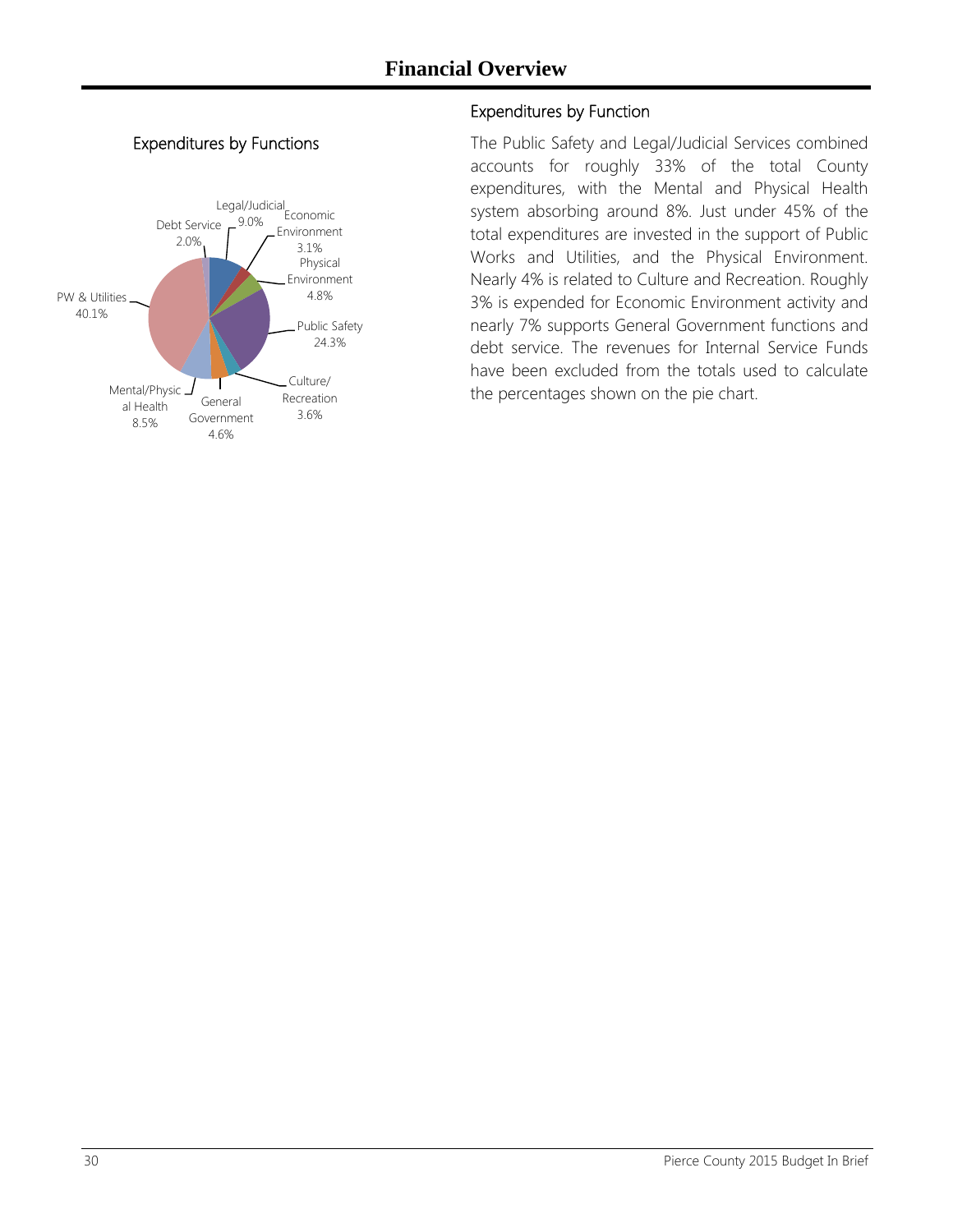### OTHER COUNTY FUNDS

A great many of the County's programs are financed from sources outside of the General Fund. These funds have combined expenditures well in excess of the General Fund budget. However, the nature of the revenue sources mandate that these monies can only be used for specific activities. Hence, they are budgeted and accounted for in separate funds. Summary figures for each fund can be found in the Total Expenditures/Expenses table of the General Overview section.

### A. COMMUNITY CONNECTIONS

Community Connections is the County's major provider of community and human services programs funded primarily from state and federal grants, and in recent years the new recording fees for housing programs. Due to changes in state and federal grant funding levels, these budgets often vary significantly from year to year. The following summarizes the major funds and the significant changes from the 2015 budgets:

- 1. Resources for the Community Connections Fund are anticipated to be similar to 2014.
- 2. Community Action shows an increase over 2014 and Community Development resources are anticipated to be similar to 2014.
- **Fund 2014 Budget 2015 Budget** Community Action  $$7,492,150 $7,708,240$  2.9 % Community Connections (HS) 29,919,280 28,115,940 (6.0) Community Development 4,399,100 3,547,950 (19.3) Homeless Housing Program 5,807,550 5,860,770 0.9 Housing Repair Program 8,620,410 9,566,340 11.0 Low Income Housing Fee 1,153,190 1,132,310 (1.8) **Percent Change**

**COMMUNITY CONNECTIONS**

3. The changes in the Homeless Housing, Housing Repair, and Low Income

Housing programs reflect grant fluctuations and multi-year project expenditures.

Recent funding from state and federal sources has not been sufficient to support prior service levels. As the economy improves state and federal agencies may have resources to restore reductions that were made during the recession. However, ongoing budget challenges could result in further adjustments.

### B. TRANSPORTATION SERVICES

The Public Works and Utilities Department has major transportation responsibilities which are supported by seven funds.

The 2015 budgets, with comparisons to 2014, are shown in the table to the right.

The major items of note for 2015 are:

1. The County Road Fund continues 2014 programs and services into 2015.

| <b>TRANSPORTATION SERVICES FUNDS</b> |               |               |         |  |  |  |
|--------------------------------------|---------------|---------------|---------|--|--|--|
|                                      | 2014          | 2015          | Percent |  |  |  |
| Fund                                 | <b>Budget</b> | <b>Budget</b> | Change  |  |  |  |
| County Roads Fund                    | \$69,877,830  | \$70,329,020  | 0.6 %   |  |  |  |
| PW Construction Fund                 | 21,057,000    | 21,300,000    | 1.2     |  |  |  |
| Ferry Service Fund                   | 5,474,245     | 9,476,330     | 73.1    |  |  |  |
| Airport Fund                         | 4,643,783     | 3,987,480     | (14.1)  |  |  |  |
| Roads Second REET                    | 3,822,570     | 4,125,000     | 7.9     |  |  |  |
| Traffic Impact Fee Fund              | 7,151,700     | 4,364,000     | (39.0)  |  |  |  |
| <b>Transportation Facilities</b>     | 2,491,100     | 2,218,000     | (11.0)  |  |  |  |

- 2. The Public Works Construction Fund budget reflects anticipated project expenses.
- 3. The Ferry Services Fund reflects increases for dry docking and capital repairs.
- 4. The Airport Fund reflects decreases in capital projects.
- 5. Roads Second REET reflects increases in revenue.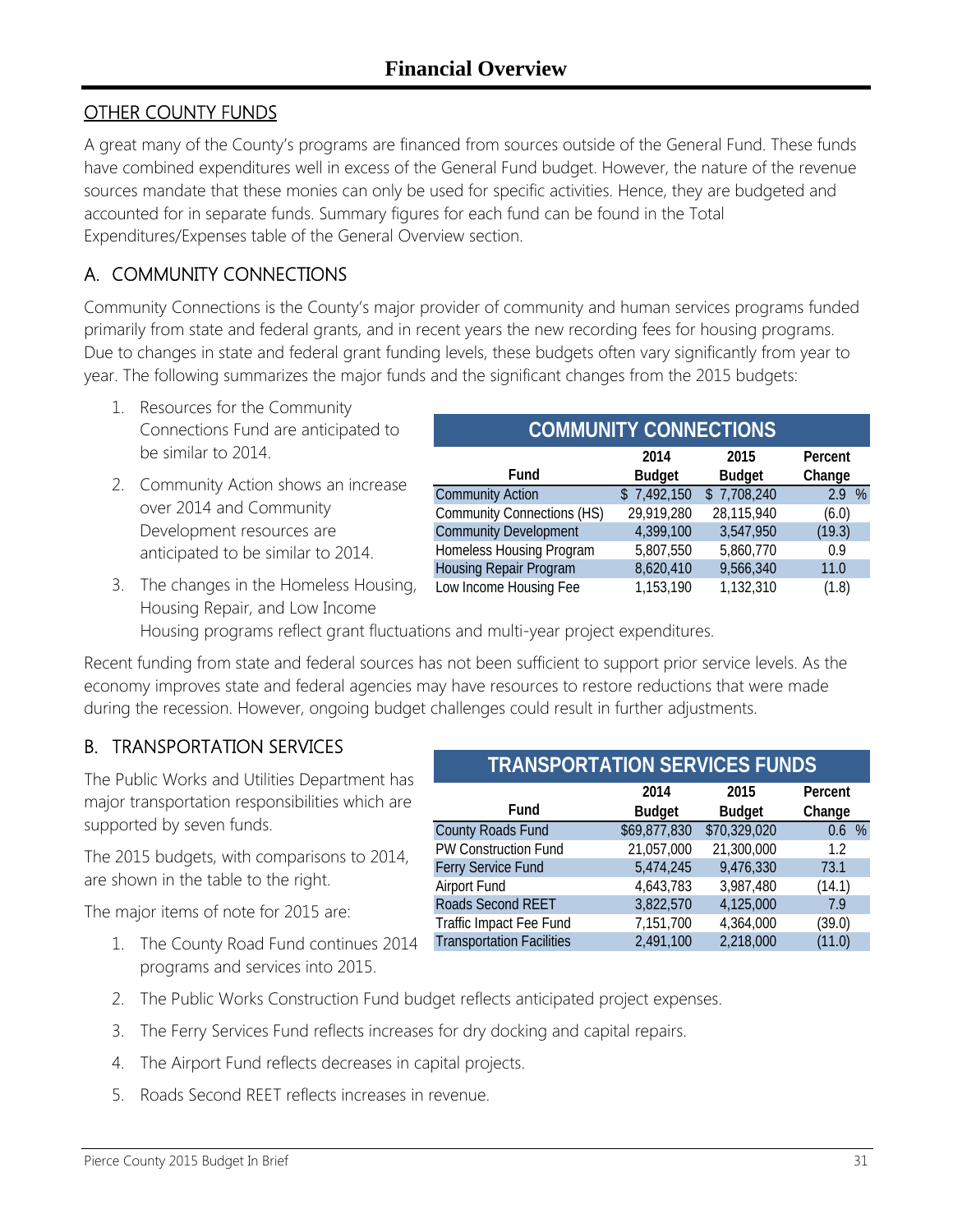### C. PARKS AND RECREATION FUNDS

Although the County's General Fund provides a direct allocation for parks and recreation services, \$7.0 million in 2015, there are also several other County funds which provide parks and recreation services or which construct, repair, or enhance parks and recreation facilities. The 2015 budgets for these funds are shown to the right.

As the figures indicate most of these funds are increasing from the 2014 level. The large increase in Conservation Futures and Parks Construction will result in increased land purchases and improvement projects.

### D. ENVIRONMENTAL SERVICES

The County Public Works and Utilities Department has five funds which address environmental issues. These funds and budgets are listed below:

1. Surface Water Management includes allocations for capital expenditures and operations.

| <b>PARK FUNDS</b>                 |               |               |          |  |  |  |
|-----------------------------------|---------------|---------------|----------|--|--|--|
|                                   | 2014          | 2015          | Percent  |  |  |  |
| Fund                              | <b>Budget</b> | <b>Budget</b> | Change   |  |  |  |
| <b>Conservation Futures</b>       | \$5,319,823   | \$5,395,170   | %<br>1.4 |  |  |  |
| <b>Conservation Futures Const</b> | 2,902,883     | 3,356,500     | 15.6     |  |  |  |
| Parks Impact Fees                 | 750,070       | 624,710       | (16.7)   |  |  |  |
| Parks Sales Tax                   | 2,799,600     | 3,463,170     | 23.7     |  |  |  |
| <b>Parks Second REET</b>          | 1,078,480     | 1,375,380     | 27.5     |  |  |  |
| Paths & Trails                    | 328,070       | 449,000       | 36.9     |  |  |  |
| Paths & Trails Const              | 687,510       | 872,890       | 27.0     |  |  |  |
| Parks Construction Fund           | 1,720,180     | 1,225,280     | (28.8)   |  |  |  |
| <b>Golf Courses</b>               | 1,931,260     | 2,029,640     | 5.1      |  |  |  |
| Chambers Crk Regionl Park         | 9,803,440     | 11,796,620    | 20.3     |  |  |  |

| <b>ENVIRONMENTAL SERVICES FUNDS</b> |               |               |         |  |  |  |  |
|-------------------------------------|---------------|---------------|---------|--|--|--|--|
|                                     | 2014          | 2015          | Percent |  |  |  |  |
| Fund                                | <b>Budget</b> | <b>Budget</b> | Change  |  |  |  |  |
| Surface Water Mgmnt                 | \$22,112,860  | \$21,745,900  | (1.7) % |  |  |  |  |
| Surface Water Mgmnt Const           | 12,928,821    | 27,543,827    | 113.0   |  |  |  |  |
| <b>Sewer Utility</b>                | 228,661,010   | 180,461,220   | (21.1)  |  |  |  |  |
| Solid Waste                         | 6,140,370     | 5,827,380     | (5.1)   |  |  |  |  |

- 2. The Sewer Utility budget reflects large capital project allocations, including the Wastewater Treatment Plant project.
- 3. The Solid Waste budget includes monies for post-closure expenses, the Pierce County Responds program, and public information programs for recycling and yard waste/composting activities.

### E. INTERNAL SERVICE FUNDS

Internal Service Funds provide services, supplies, and equipment to other County departments, which pay for these services through various billing systems. These funds operate under the enterprise fund business model, except that customers are other County departments. The goal is to establish rates which will pay all operating and capital costs and to ensure that the General Fund does not subsidize these activities.

| <b>INTERNAL SERVICE FUNDS</b> |               |          |  |  |  |  |  |  |
|-------------------------------|---------------|----------|--|--|--|--|--|--|
| 2014                          | 2015          | Percent  |  |  |  |  |  |  |
| <b>Budget</b>                 | <b>Budget</b> | Change   |  |  |  |  |  |  |
| \$17,310,780                  | \$14,828,520  | (14.3) % |  |  |  |  |  |  |
| 28,352,120                    | 29,011,390    | 2.3      |  |  |  |  |  |  |
| 14,279,720                    | 14,636,830    | 2.5      |  |  |  |  |  |  |
| 8,575,610                     | 6,997,480     | (18.4)   |  |  |  |  |  |  |
| 4,444,600                     | 5,257,560     | 18.3     |  |  |  |  |  |  |
| 2,894,380                     | 3,012,510     | 4.1      |  |  |  |  |  |  |
| 9,709,780                     | 9,647,320     | (0.6)    |  |  |  |  |  |  |
| 6,285,210                     | 6,277,870     | (0.1)    |  |  |  |  |  |  |
| 15,629,930                    | 16,159,220    | 3.4      |  |  |  |  |  |  |
|                               |               |          |  |  |  |  |  |  |

Some of these internal service funds will rely upon prior fund balances in order to support their 2015 budgets. The decrease in Radio Communications is associated with improvements made in 2014 to emergency communication systems that will not carry forward into 2015.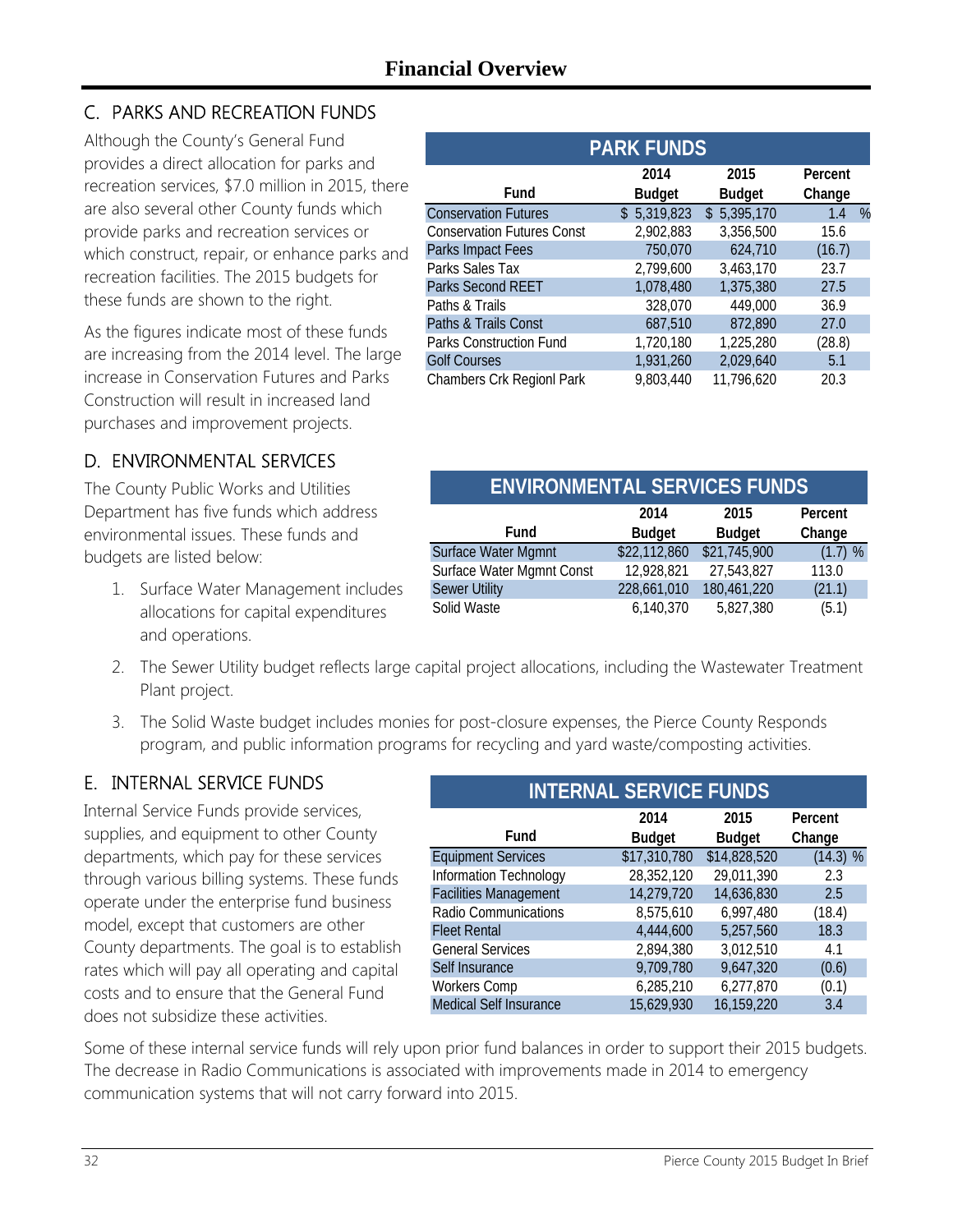#### All Funds Comparisons

The table below presents a comprehensive view of resources and services provided by fund type. The Executive Message, in the front of this document, includes highlights of the various budgets within each of these fund types. The individual budget sections, found later in this document, provide additional detail as well. Refer to the Total Expenditures/Expenses summary table in the back of this section for a detailed list of the funds by fund type.

Internal Services are those services provided to County departments, such as information technology, telecommunications, self insurance, vehicle and equipment pools, facilities maintenance, routing, and mail processing. The revenues to these Internal Service Funds are expenditures for the other funds receiving their services. Therefore, to obtain a net total budget for the County as a whole, we must remove the budget for the Internal Services (less fund balance and any revenues from non-County sources). The "netted" 2015 budget for Pierce County is \$832,014,662 (total budget of \$928,694,642 less Internal Service Funds of \$105,828,700 plus \$800,100 in Intergovernmental Revenue from non-County sources and \$8,348,620 in Internal Service Funds use of fund balance).

### **ALL FUNDS COMPARISON OF 2015 REVENUES AND EXPENDITURES**

|                                          | General<br>Fund | Special<br>Revenue<br><b>Funds</b> | Debt<br>Service<br><b>Funds</b> | Capital<br>Project<br><b>Funds</b> | Enterprise<br><b>Funds</b> | <b>Internal</b><br>Service<br><b>Funds</b> | Tacoma/<br><b>Pierce County</b><br><b>Health Dept</b> | Total<br>All<br><b>Fund Types</b> |
|------------------------------------------|-----------------|------------------------------------|---------------------------------|------------------------------------|----------------------------|--------------------------------------------|-------------------------------------------------------|-----------------------------------|
| <b>Revenues/Other Financing Sources:</b> |                 |                                    |                                 |                                    |                            |                                            |                                                       |                                   |
| <b>Charges For Services</b>              | \$30,190,210    | \$37,777,500                       | $\sqrt{2}$                      | \$<br>602,000                      | \$73,000,310               | \$36,367,190                               | \$<br>7,271,271                                       | \$185,208,481                     |
| <b>Contributed Capital</b>               |                 |                                    |                                 |                                    | 6,010,450                  |                                            |                                                       | 6,010,450                         |
| Fines and Forfeitures                    | 5,599,070       | 10,000                             |                                 |                                    |                            |                                            |                                                       | 5,609,070                         |
| Intergovernmental Rev                    | 33,245,700      | 67,635,890                         |                                 | 28,675,340                         | 6,972,020                  | 800,100                                    | 15,882,100                                            | 153,211,150                       |
| Licenses and Permits                     | 5,011,580       | 4,070,570                          |                                 |                                    |                            |                                            | 4,732,249                                             | 13,814,399                        |
| <b>Other Financing Sources</b>           |                 | 190                                |                                 |                                    | 1,779,930                  |                                            |                                                       | 1,780,120                         |
| Other Miscellaneous Rev                  | 4,540,680       | 3,039,480                          |                                 | 50,000                             | 39,017,070                 | 59,051,690                                 | 1,377,139                                             | 107,076,059                       |
| <b>Other Taxes</b>                       | 1,564,040       | 15,665,450                         |                                 | 4,172,700                          | 330,000                    |                                            |                                                       | 21,732,190                        |
| Property Taxes                           | 132,171,120     | 57,970,830                         |                                 |                                    |                            |                                            |                                                       | 190,141,950                       |
| <b>Sales Taxes</b>                       | 66,248,900      | 16,999,710                         |                                 |                                    |                            |                                            |                                                       | 83,248,610                        |
| Transfer In                              | 3,191,700       | 3,410,360                          | 17,756,650                      | 22,668,910                         | 25,967,660                 | 1,261,100                                  |                                                       | 74,256,380                        |
| Use of Fund Balance                      |                 | 11,686,940                         |                                 | 4,820,207                          | 60,501,230                 | 8,348,620                                  | 1,248,786                                             | 86,605,783                        |
| <b>Total Revenues</b>                    | \$281,763,000   | \$218,266,920                      | \$17,756,650                    | \$60,989,157                       | \$213,578,670              | \$105,828,700                              | \$30,511,545                                          | \$928,694,642                     |
| <b>Expenditures/Expenses:</b>            |                 |                                    |                                 |                                    |                            |                                            |                                                       |                                   |
| <b>Cultural &amp; Recreation</b>         | 7,409,350<br>\$ | 8,422,270<br>\$                    | -\$                             | 5,673,770<br>\$                    | \$13,826,260               | -\$                                        | \$                                                    | \$35,331,650                      |
| Debt Service                             |                 |                                    | 17,756,650                      |                                    |                            |                                            | —                                                     | 17,756,650                        |
| <b>Economic Environment</b>              | 6,065,600       | 31,143,220                         |                                 |                                    |                            |                                            | —                                                     | 37,208,820                        |
| <b>General Government</b>                | 37,604,530      | 2,666,620                          |                                 | 1,756,590                          |                            |                                            |                                                       | 42,027,740                        |
| Internal Service                         |                 |                                    |                                 |                                    | —                          | 105,828,700                                | —                                                     | 105,828,700                       |
| Legal & Judicial                         | 81,117,140      | 1,674,120                          |                                 | 50,000                             |                            |                                            |                                                       | 82,841,260                        |
| Mental/Physical Health                   | 3,087,170       | 36,871,630                         |                                 | 1,637,640                          | —                          |                                            | 30,511,545                                            | 72,107,985                        |
| <b>Physical Environment</b>              | 1,944,650       | 28,127,250                         |                                 | 27,543,827                         |                            |                                            |                                                       | 57,615,727                        |
| <b>Public Safety</b>                     | 144,534,560     | 30,543,790                         | —                               | 809,330                            |                            |                                            | —                                                     | 175,887,680                       |
| <b>Public Works &amp; Utilities</b>      |                 | 78,818,020                         |                                 | 23,518,000                         | 199,752,410                |                                            |                                                       | 302,088,430                       |
| Total Expenditures \$281,763,000         |                 | \$218,266,920                      | \$17,756,650                    | \$60,989,157                       | \$213,578,670              | \$105,828,700                              | \$30,511,545                                          | \$928.694.642                     |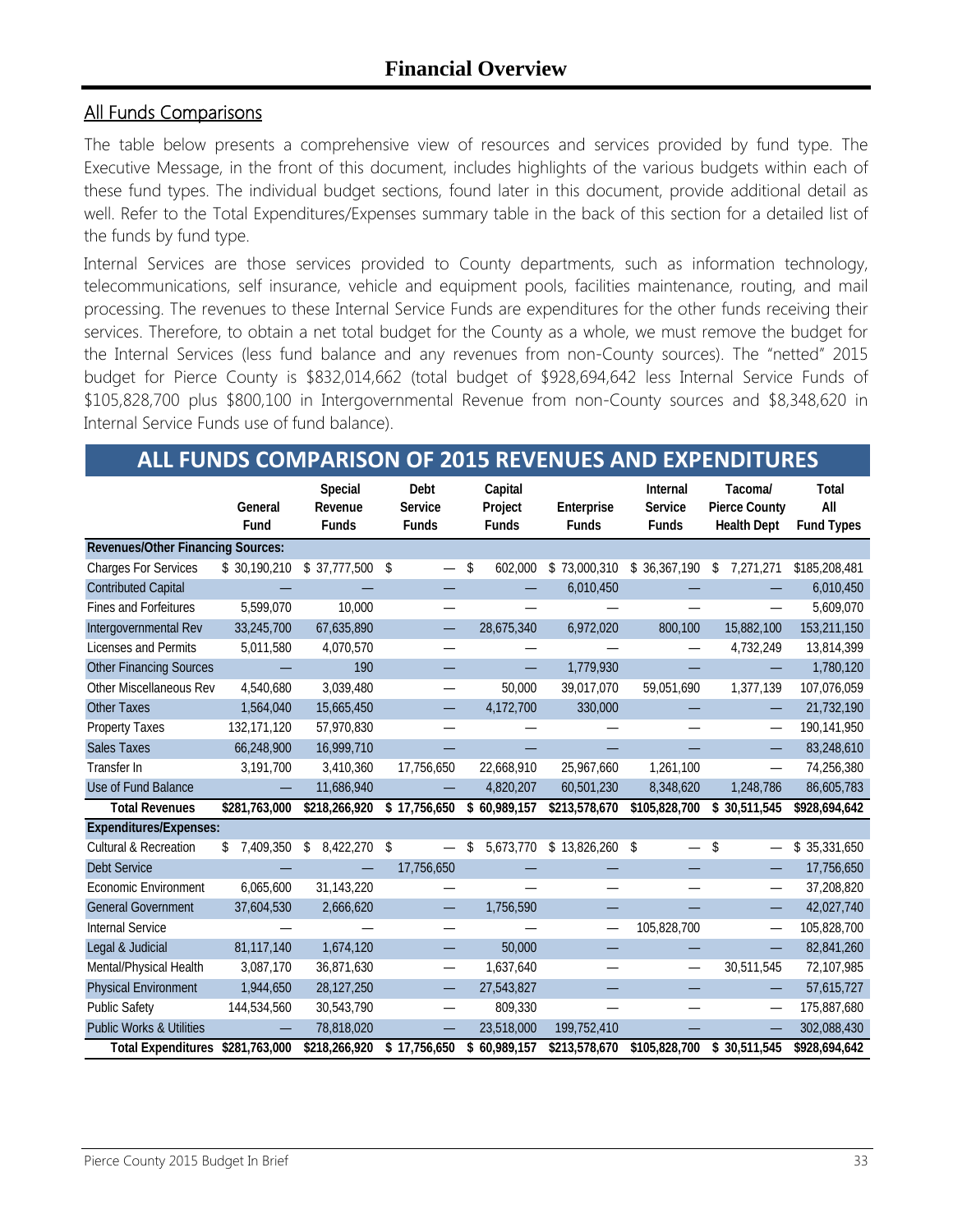

**Staffing** 



### Countywide Staffing

Reflecting the recent recession, General Fund staffing (authorized positions) has decreased by 252 FTEs (12.6%) since 2005 while staffing in all other funds (special revenue, enterprise, and internal services) has increased by 17 FTEs (1.4%). Overall, 235 FTEs have been reduced since 2005, a decrease of 7.3%. More recently however, General Fund positions have decreased by 311 FTEs (15.1%) since 2009 and overall the County has seen a reduction of 410 FTEs or 12.1% in the last six years.

The percentage change in 2005 includes the decline of positions in the Sheriff's Department that resulted from the decision of the City of Lakewood to no longer contract with the County for police services.

- The Sheriff's contract with the City of Lakewood for police services was terminated at the end of 2004, which resulted in a loss of 103 positions in the Sheriff's Department in 2005.
- The 2006-2008 staffing levels grew as positions were added to respond to changes in service levels across the County.
- In response to the significant decline in revenues caused by the recession, staffing reductions continued through 2013. The 2010 staffing level includes a reduction of 154 FTEs associated with the termination of the state contract with the County for mental health services.
- The 2014 reduction mostly reflects the loss of revenue from the City of Tacoma not placing misdemeanant inmates in the County jail and contracting for jail medical services. Some functions received increased staffing.
- Total 2015 staffing is essentially at the same levels as 2014.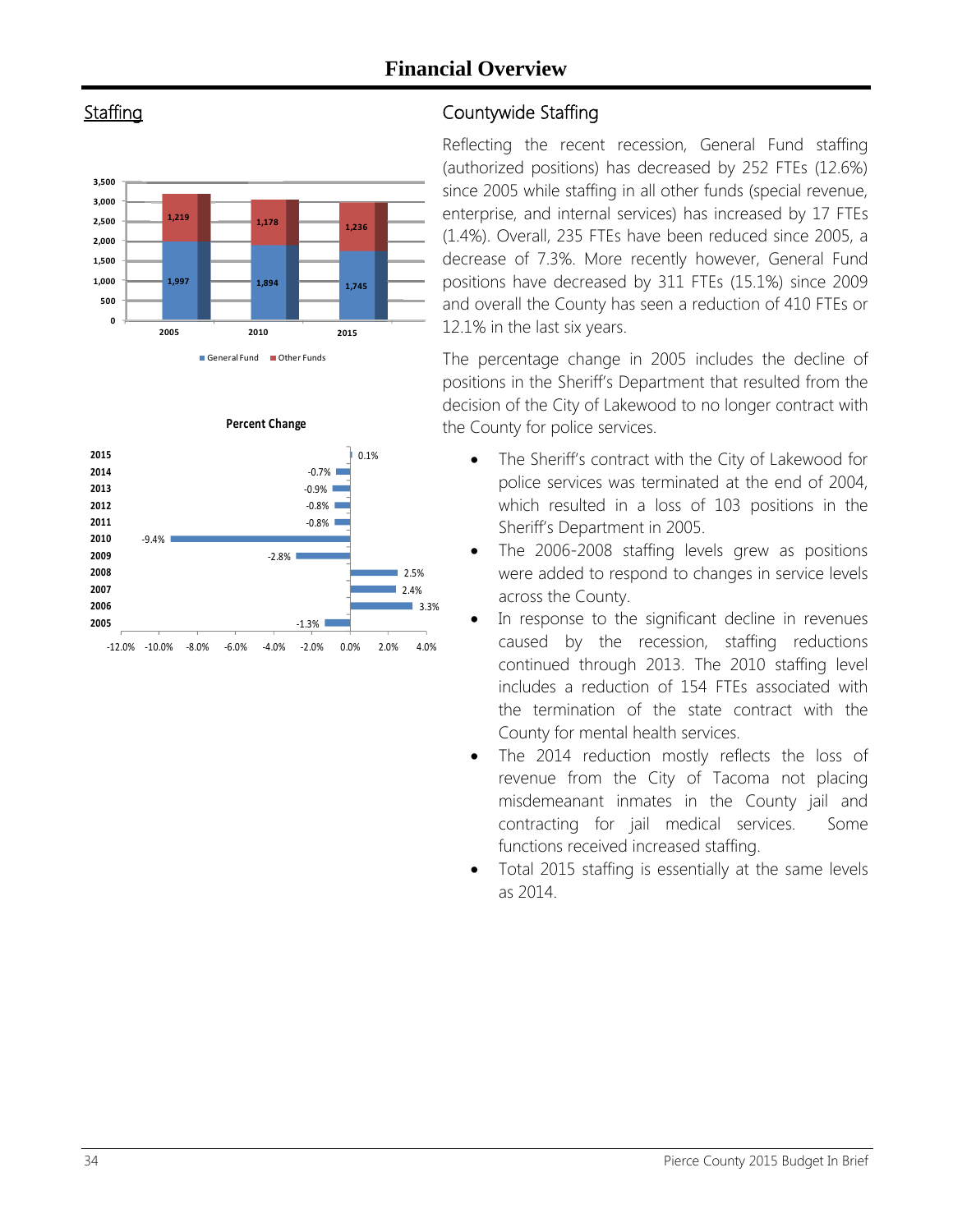





### Total Staffing by Function

The Public Safety and Legal/Judicial systems combined account for 49% of the total County staff, with the Mental and Physical Health system at around 6%. Roughly 22% of total staff provide Public Works and Utilities and Physical Environment services. Just over 2% of the total staff are related to Culture and Recreation. Nearly 5% are involved in Economic Environment activity and roughly 16% of the staff provide general government functions (including internal service funds).

The Public Safety and Legal/Judicial systems combined account for 81% of all General Fund staff. Nearly 14% provide General Governmental services. Roughly 2% of General Fund staff support Economic Environment activities and 2% are involved in Culture and Recreation, and Physical Environment activities.

The table on the following two pages contains detailed staffing information.

### 2015 Changes

Overall, the County increased 4.0 FTEs in 2015. The General Fund increased by 1.6 FTEs.

In the General Fund, the County added 19.99 new FTEs in 2015 in the Corrections Bureau, District Court, Medical Examiner, Sheriff, Superior Court and other General Fund Departments. Other departments reflected decreases mostly due to eliminating unbudgeted vacant positions carried over since recessionary reductions.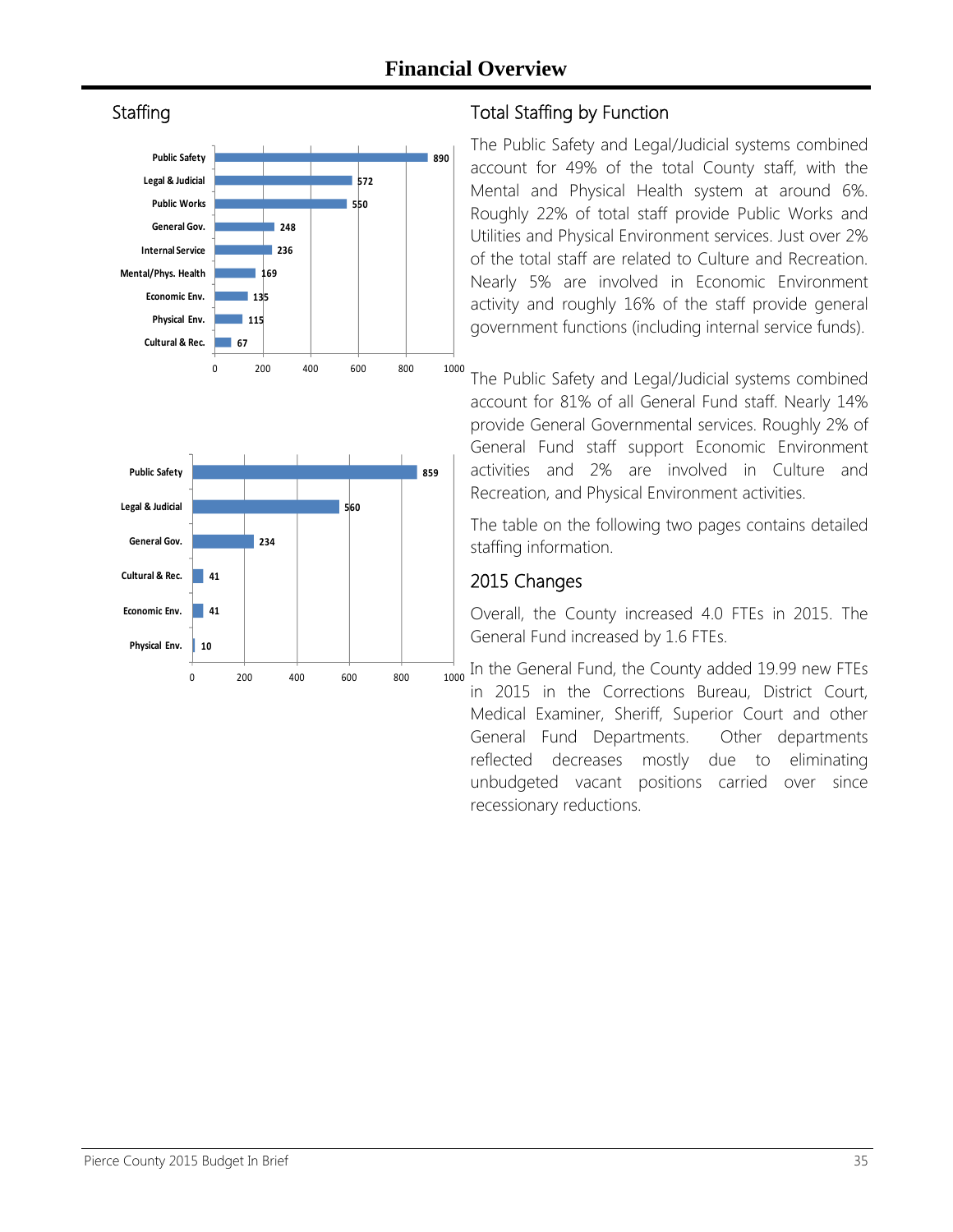| <b>STAFFING SUMMARY</b>               |                    |                    |                    |                    |                    |                    |                    |                    |                          |
|---------------------------------------|--------------------|--------------------|--------------------|--------------------|--------------------|--------------------|--------------------|--------------------|--------------------------|
|                                       | 2005<br><b>FTE</b> | 2009<br><b>FTE</b> | 2010<br><b>FTE</b> | 2011<br><b>FTE</b> | 2012<br><b>FTE</b> | 2013<br><b>FTE</b> | 2014<br><b>FTE</b> | 2015<br><b>FTE</b> | Change<br>from<br>2014   |
| <b>General Fund</b>                   |                    |                    |                    |                    |                    |                    |                    |                    |                          |
| Assessor/Treasurer                    | 90.60              | 86.35              | 76.70              | 76.70              | 76.70              | 76.70              | 76.70              | 73.70              | (3.00)                   |
| <b>Assigned Counsel</b>               | 89.30              | 99.10              | 92.50              | 92.30              | 92.30              | 94.30              | 94.80              | 94.80              |                          |
| Auditor                               | 45.00              | 50.30              | 50.05              | 42.55              | 43.80              | 44.05              | 45.30              | 45.55              | 0.25                     |
| <b>Budget &amp; Finance</b>           | 44.15              | 41.00              | 38.17              | 38.37              | 37.52              | 36.62              | 36.36              | 37.36              | 1.00                     |
| Clerk of the Superior Court           | 57.00              | 53.50              | 49.50              | 50.00              | 48.00              | 48.00              | 48.00              | 48.00              |                          |
| Communications                        | 5.00               | 3.00               | 2.65               | 2.58               | 3.00               | 2.88               | 3.88               | 3.88               | $\frac{1}{2}$            |
| <b>Corrections Bureau</b>             | 375.70             | 393.00             | 373.40             | 380.90             | 373.90             | 364.90             | 298.90             | 305.90             | 7.00                     |
| <b>County Council</b>                 | 29.00              | 28.00              | 29.00              | 27.91              | 28.60              | 28.60              | 28.60              | 28.60              | $\overline{\phantom{0}}$ |
| <b>County Executive</b>               | 8.00               | 10.00              | 8.60               | 9.08               | 8.89               | 8.45               | 8.55               | 8.55               |                          |
| <b>District Court</b>                 | 109.50             | 109.00             | 105.50             | 104.50             | 102.00             | 99.50              | 99.50              | 103.00             | 3.50                     |
| Economic Development                  | 7.00               | 7.00               | 7.00               | 7.00               | 7.00               | 8.00               | 7.50               | 7.50               |                          |
| <b>Emergency Management</b>           | 28.00              | 31.00              | 31.00              | 29.00              | 29.00              | 28.00              | 29.00              | 28.00              | (1.00)                   |
| Human Resources                       | 27.60              | 24.17              | 20.75              | 20.80              | 21.30              | 21.30              | 22.80              | 22.80              |                          |
| Juvenile                              | 173.12             | 191.82             | 181.57             | 170.82             | 157.76             | 148.92             | 150.52             | 152.02             | 1.50                     |
| Medical Examiner                      | 14.50              | 15.00              | 15.00              | 15.50              | 16.00              | 17.00              | 16.00              | 17.00              | 1.00                     |
| Parks & Recreation Services           | 43.05              | 38.90              | 35.28              | 35.60              | 37.70              | 38.05              | 41.10              | 41.38              | 0.28                     |
| Planning & Land Services              | 150.62             | 134.80             | 89.60              | 82.60              | 76.25              | 84.25              | 43.29              | 32.90              | (10.39)                  |
| Prevention Services & Programs        |                    |                    |                    | 0.18               | 0.64               | 1.05               | 0.46               | 0.92               | 0.46                     |
| Prosecuting Attorney                  | 228.50             | 234.70             | 221.70             | 217.70             | 218.70             | 216.70             | 219.00             | 215.00             | (4.00)                   |
| <b>Public Defense Conflict Office</b> |                    | 5.60               |                    |                    |                    |                    |                    |                    |                          |
| Sheriff                               | 364.00             | 389.00             | 361.00             | 372.50             | 373.00             | 362.00             | 367.00             | 370.00             | 3.00                     |
| <b>Special Projects</b>               | 11.00              | 11.80              | 9.95               | 7.99               | 7.35               | 7.91               | 7.81               | 7.81               |                          |
| <b>Superior Court</b>                 | 92.88              | 95.38              | 96.38              | 96.38              | 97.38              | 98.38              | 98.38              | 100.38             | 2.00                     |
| <b>WSU PC Extension</b>               | 3.60               | 3.57               |                    |                    |                    |                    |                    |                    |                          |
| <b>Total General Fund</b>             | 1,997.12           | 2,055.99           | 1,895.30           | 1,880.96           | 1,856.79           | 1,835.56           | 1,743.45           | 1,745.05           | 1.60                     |
| <b>Special Revenue Funds</b>          |                    |                    |                    |                    |                    |                    |                    |                    |                          |
| <b>Arts &amp; Cultural Services</b>   | 1.59               | 0.30               | 0.50               | 0.05               |                    |                    |                    |                    |                          |
| Auditor's Maint & Operation           | 0.50               | 7.20               | 7.20               | 5.70               | 5.52               | 5.27               | 5.02               | 4.77               | (0.25)                   |
| <b>Community Action</b>               | 49.77              | 51.89              | 50.13              | 50.65              | 50.54              | 49.49              | 52.09              | 46.29              | (5.80)                   |
| <b>Community Connections</b>          | 224.47             | 145.49             | 142.65             | 140.59             | 131.27             | 115.32             | 121.64             | 117.94             | (3.70)                   |
| <b>Community Development</b>          | 11.31              | 11.45              | 10.80              | 9.60               | 5.76               | 6.07               | 6.53               | 8.53               | 2.00                     |
| <b>Conservation Futures</b>           | 1.00               | 3.15               | 4.15               | 4.15               | 4.50               | 4.80               | 4.80               | 5.65               | 0.85                     |
| County Road                           | 337.33             | 371.90             | 345.44             | 336.05             | 334.61             | 341.76             | 343.40             | 344.42             | 1.02                     |
| <b>Criminal Justice</b>               | 2.00               | 3.00               | 5.00               | 2.00               | 6.50               | 5.90               | 5.00               | 3.00               | (2.00)                   |
| Detention Ctr Commissary              | 3.00               | 1.00               | 2.00               | 3.00               | 3.00               | 3.00               | 3.00               | 3.00               |                          |
| Drug Investigation                    | 4.00               | 6.00               | 2.00               |                    |                    | 1.00               | 1.00               | 1.00               | $\equiv$                 |
| <b>Emergency Mgmt Grants</b>          | 12.88              | 15.00              | 16.00              | 16.00              | 17.00              | 17.00              | 18.00              | 17.00              | (1.00)                   |
| Judson Family Justice Ctr             | 1.50               | 9.70               | 8.40               | 9.40               | 8.50               | 8.33               | 7.40               | 7.50               | 0.10                     |
| Geographical Info Services            | 17.00              | 23.00              | 20.00              | 20.00              |                    |                    |                    |                    |                          |
| <b>Homeless Housing</b>               |                    | 4.25               | 5.00               | 6.97               | 6.04               | 2.29               | 3.63               | 1.10               | (2.53)                   |
| Housing Repair Program                | 12.00              | 10.86              | 10.01              | 10.41              | 12.17              | 16.22              | 16.83              | 14.99              | (1.84)                   |
| Low Income Housing Fee                |                    |                    |                    |                    | 0.73               | 1.04               | 0.94               | 0.85               | (0.09)                   |

(Table continued on the following page)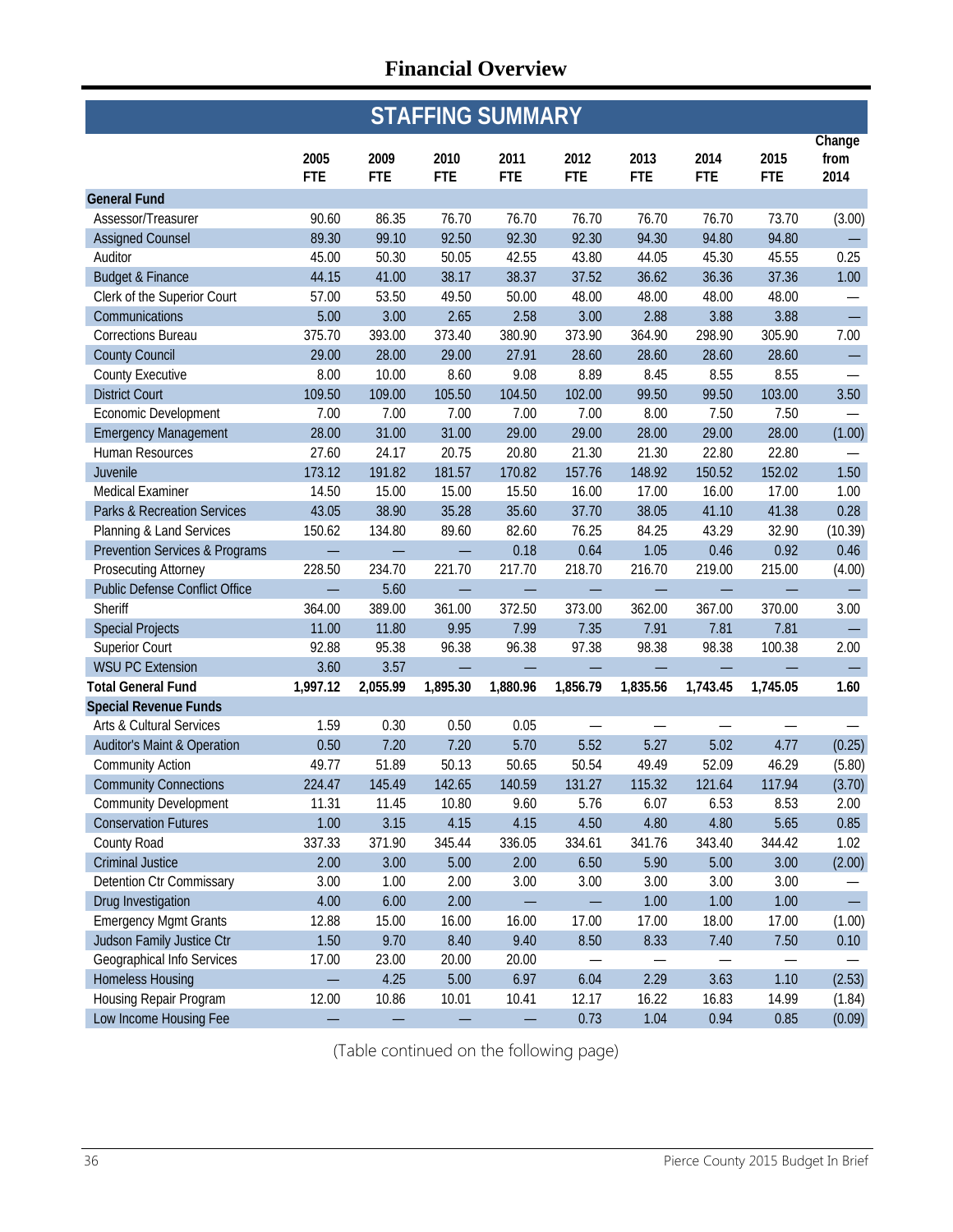| <b>STAFFING SUMMARY</b>                 |                    |                    |                          |                    |                    |                          |                          |                          |                          |
|-----------------------------------------|--------------------|--------------------|--------------------------|--------------------|--------------------|--------------------------|--------------------------|--------------------------|--------------------------|
|                                         | 2005<br><b>FTE</b> | 2009<br><b>FTE</b> | 2010<br><b>FTE</b>       | 2011<br><b>FTE</b> | 2012<br><b>FTE</b> | 2013<br><b>FTE</b>       | 2014<br><b>FTE</b>       | 2015<br><b>FTE</b>       | Change<br>from<br>2014   |
| <b>Mental Health</b>                    |                    | 153.61             |                          |                    |                    |                          |                          |                          |                          |
| PALS Building and Dev                   |                    |                    |                          |                    |                    |                          | 59.24                    | 68.63                    | 9.39                     |
| Park Impact Fees                        | 0.05               | 0.05               | 0.05                     | 0.05               | 0.05               | 0.05                     | 0.05                     | 0.05                     |                          |
| Parks Sales Tax                         | 3.00               | 5.85               | 6.25                     | 6.85               | 7.25               | 7.10                     | 7.10                     | 6.87                     | (0.23)                   |
| Paths and Trails                        | 1.02               | 2.87               | 2.64                     | 1.95               | 2.15               | 1.45                     | 1.45                     | 2.85                     | 1.40                     |
| Puget Sound Behavioral Hlth             | 97.86              |                    |                          | —                  |                    |                          |                          |                          |                          |
| Rainier Communications Comm             | 6.00               | 7.00               | 7.35                     | 7.44               | 7.00               | 7.12                     | 7.12                     | 7.12                     | $\overline{\phantom{0}}$ |
| <b>REET River</b>                       | 1.57               | 1.51               | 1.51                     | 1.11               | 1.11               | $\qquad \qquad -$        | $\overline{\phantom{0}}$ | $\overline{\phantom{0}}$ | —                        |
| <b>Second REET Parks</b>                | 1.15               | 1.20               | 1.75                     | 0.95               | 0.95               | 1.00                     | 1.00                     | 1.00                     | $\equiv$                 |
| Surface Water Mgmt                      | 55.27              | 67.70              | 94.45                    | 100.68             | 100.31             | 93.96                    | 89.86                    | 87.06                    | (2.80)                   |
| Tourism, Promotion & Cap Fac            |                    |                    | $\overline{\phantom{0}}$ | 0.08               |                    |                          | $\overline{\phantom{0}}$ |                          | —                        |
| Veterans Relief                         | 3.00               | 3.00               | 3.00                     | 3.00               | 3.00               | 4.00                     | 4.00                     | 4.00                     |                          |
| 911 System                              | 4.00               | 4.46               | 4.46                     | 4.46               | 4.46               | 4.46                     | 4.46                     | 4.46                     | ÷,                       |
| <b>Total Special Revenue Funds</b>      | 851.27             | 911.44             | 750.74                   | 741.14             | 712.42             | 696.63                   | 763.56                   | 758.08                   | (5.48)                   |
| <b>Capital Projects</b>                 |                    |                    |                          |                    |                    |                          |                          |                          |                          |
| <b>Administration Building Lease</b>    |                    |                    |                          |                    |                    |                          | 1.50                     | 2.15                     | 0.65                     |
| Permanent Jail Construction             | 0.50               | 2.95               | 2.70                     | 0.79               |                    |                          |                          |                          |                          |
| <b>REET Capital Improvement</b>         | 2.85               | 3.95               | 5.10                     | 7.81               | 6.70               | 5.90                     | 7.40                     | 6.75                     | (0.65)                   |
| 1% for Arts Construction                | 0.10               | 0.50               | 0.50                     | 0.50               | $\equiv$           | L,                       | $\equiv$                 | L,                       | $\qquad \qquad -$        |
| 2501 Corporate Express Bldg             | 1.29               |                    |                          |                    |                    | $\overline{\phantom{0}}$ |                          |                          |                          |
| Surface Water Mgmt Const                |                    |                    |                          |                    | $\equiv$           | 12.86                    | 12.04                    | 13.04                    | 1.00                     |
| <b>Total Capital Projects</b>           | 4.74               | 7.40               | 8.30                     | 9.10               | 6.70               | 18.76                    | 20.94                    | 21.94                    | 1.00                     |
| <b>Enterprise Funds</b>                 |                    |                    |                          |                    |                    |                          |                          |                          |                          |
| Airport                                 | 1.60               | 4.77               | 6.27                     | 6.39               | 5.74               | 6.38                     | 3.22                     | 4.02                     | 0.80                     |
| <b>Chambers Creek Regional Park</b>     | 0.80               | 0.50               | 0.61                     | 0.52               | 7.40               | 7.75                     | 7.75                     | 7.75                     | -                        |
| <b>Golf Courses</b>                     | 8.78               | 9.03               | 9.03                     | 7.90               | 7.80               | 7.55                     | 7.00                     | 7.00                     | $\overline{\phantom{0}}$ |
| PC Ferry Services                       | 1.89               | 2.92               | 4.13                     | 3.38               | 2.34               | 1.80                     | 3.96                     | 4.24                     | 0.28                     |
| Sewer Utility                           | 118.39             | 149.09             | 160.98                   | 164.72             | 165.03             | 171.18                   | 175.14                   | 179.00                   | 3.86                     |
| Solid Waste Mgmt                        | 16.02              | 18.72              | 22.62                    | 22.16              | 22.34              | 18.58                    | 18.60                    | 18.58                    | (0.02)                   |
| <b>Water Utility</b>                    | 0.09               | 1.10               | 1.10                     | 1.10               | 1.10               | $\overline{\phantom{0}}$ |                          |                          |                          |
| <b>Total Enterprise Funds</b>           | 147.57             | 186.13             | 204.74                   | 206.17             | 211.75             | 213.24                   | 215.67                   | 220.59                   | 4.92                     |
| <b>Internal Service Funds</b>           |                    |                    |                          |                    |                    |                          |                          |                          |                          |
| <b>Equipment Rental &amp; Revolving</b> | 24.46              | 27.30              | 27.30                    | 26.32              | 26.28              | 27.28                    | 27.28                    | 27.24                    | (0.04)                   |
| <b>Facilities Management</b>            | 52.21              | 56.30              | 48.25                    | 47.45              | 48.84              | 45.64                    | 45.64                    | 45.64                    |                          |
| <b>Fleet Rental</b>                     | 3.45               | 3.40               | 3.40                     | 3.40               | 3.40               | 3.40                     | 3.40                     | 3.40                     |                          |
| <b>General Services</b>                 | 8.20               | 8.80               | 7.80                     | 6.80               | 7.80               | 7.80                     | 7.80                     | 7.80                     | —                        |
| Information Technology                  | 111.00             | 115.50             | 107.50                   | 106.25             | 126.68             | 126.48                   | 127.56                   | 130.56                   | 3.00                     |
| Radio Communication                     | 7.00               | 9.54               | 9.54                     | 9.54               | 11.54              | 11.54                    | 11.54                    | 10.54                    | (1.00)                   |
| Self Insurance                          | 6.30               | 6.38               | 7.00                     | 7.15               | 7.75               | 8.15                     | 6.20                     | 5.80                     | (0.40)                   |
| <b>Workers Compensation</b>             | 2.70               | 2.75               | 2.75                     | 2.55               | 2.55               | 2.15                     | 2.60                     | 2.80                     | 0.20                     |
| Medical Self Insurance                  |                    |                    |                          |                    | 0.40               | 0.40                     | 1.60                     | 1.80                     | 0.20                     |
| <b>Total Internal Service Funds</b>     | 215.32             | 229.97             | 213.54                   | 209.46             | 235.24             | 232.84                   | 233.62                   | 235.58                   | 1.96                     |
| <b>Total Funds</b>                      | 3,216.02           | 3,390.93           | 3,072.62                 | 3,046.83           | 3,022.90           | 2,997.03                 | 2,977.24                 | 2,981.24                 | 4.00                     |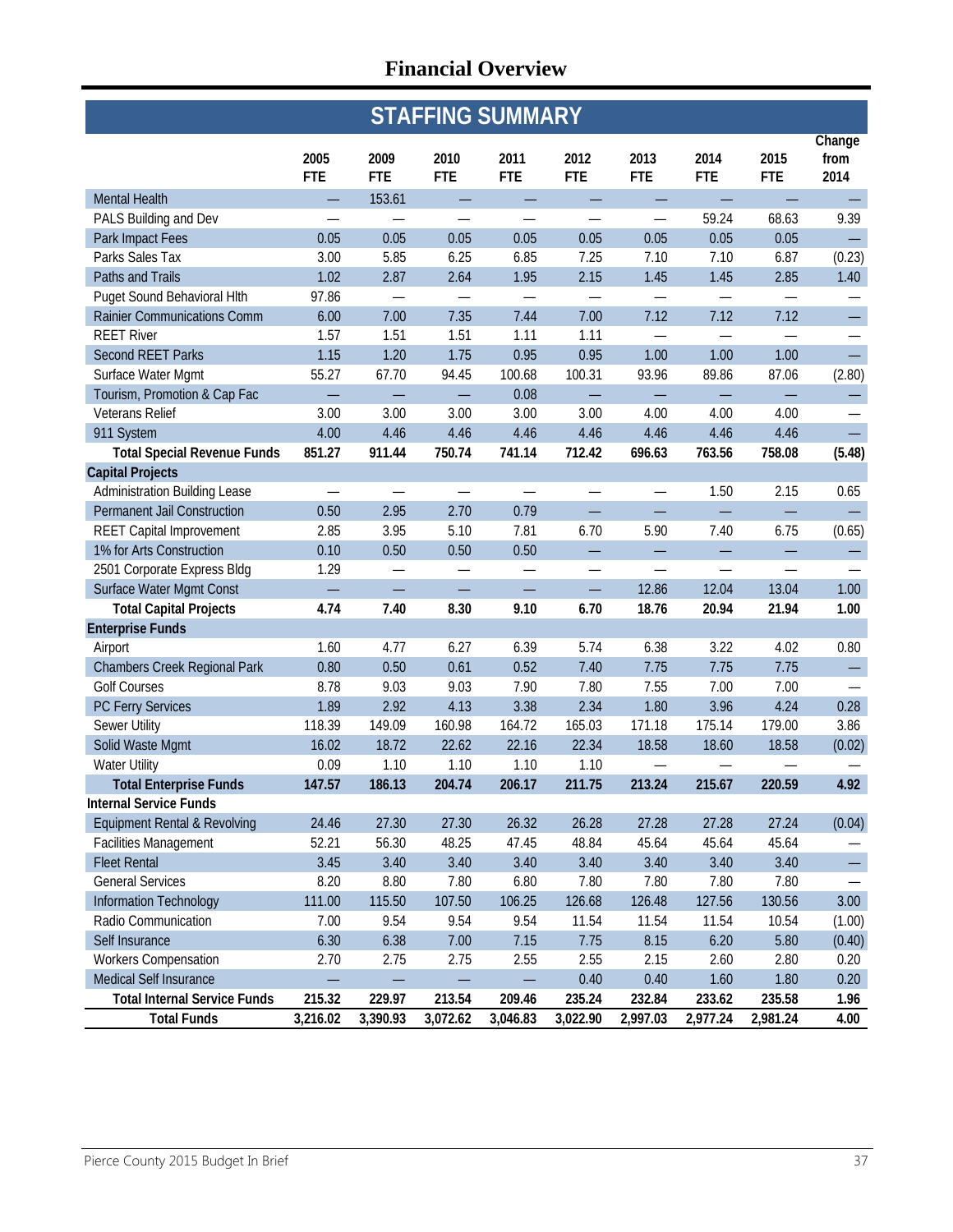### Debt Management

The County's outstanding debt includes General Obligation (GO) bonds, Revenue Bonds, and Public Works Trust Fund Loans.



### Debt Limit & Carrying Capacity

Under Washington State Law, a county may issue general obligation debt for general county purposes in an amount not to exceed 2.5% of all actual value of all taxable property. Unlimited tax debt requires an approving vote of the people, and any election to validate General Obligation Debt must have a voter turnout of at least 40% of those who voted in the last state general election, and 60% of those voting must be in the affirmative. The County Council may, by ordinance, authorize the issuance of Limited Tax General Obligation Debt (LTGO) in an amount up to 1.5% of the actual valuation within the County without a vote of the people. No combination of limited or unlimited tax debt may exceed 2.5% of the actual valuation. The debt service on unlimited tax debt is secured by excess tax levies, whereas the debt service on limited tax debt is secured by taxes collected within the \$1.80 per \$1,000 of assessed value County operating levy.

As indicated by the chart at the left, the County has a significant debt issuance capacity for both limited and unlimited debt. The County's non-voted capacity is \$824 million while the voted/non-voted capacity is \$1.5 billion. The County currently has no voter approved debt outstanding.

Pierce County has historically maintained consistently low bonded debt obligations. The Net Bonded Debt per Capita decreased in 2011 due to the retirement of \$6.7 million in debt. The Ratio of Bonded Debt to Assessed Valuation is still well below national averages. Consequently, the County has both a large legal margin available, and an existing debt structure that does not have a major negative impact upon the annual budget.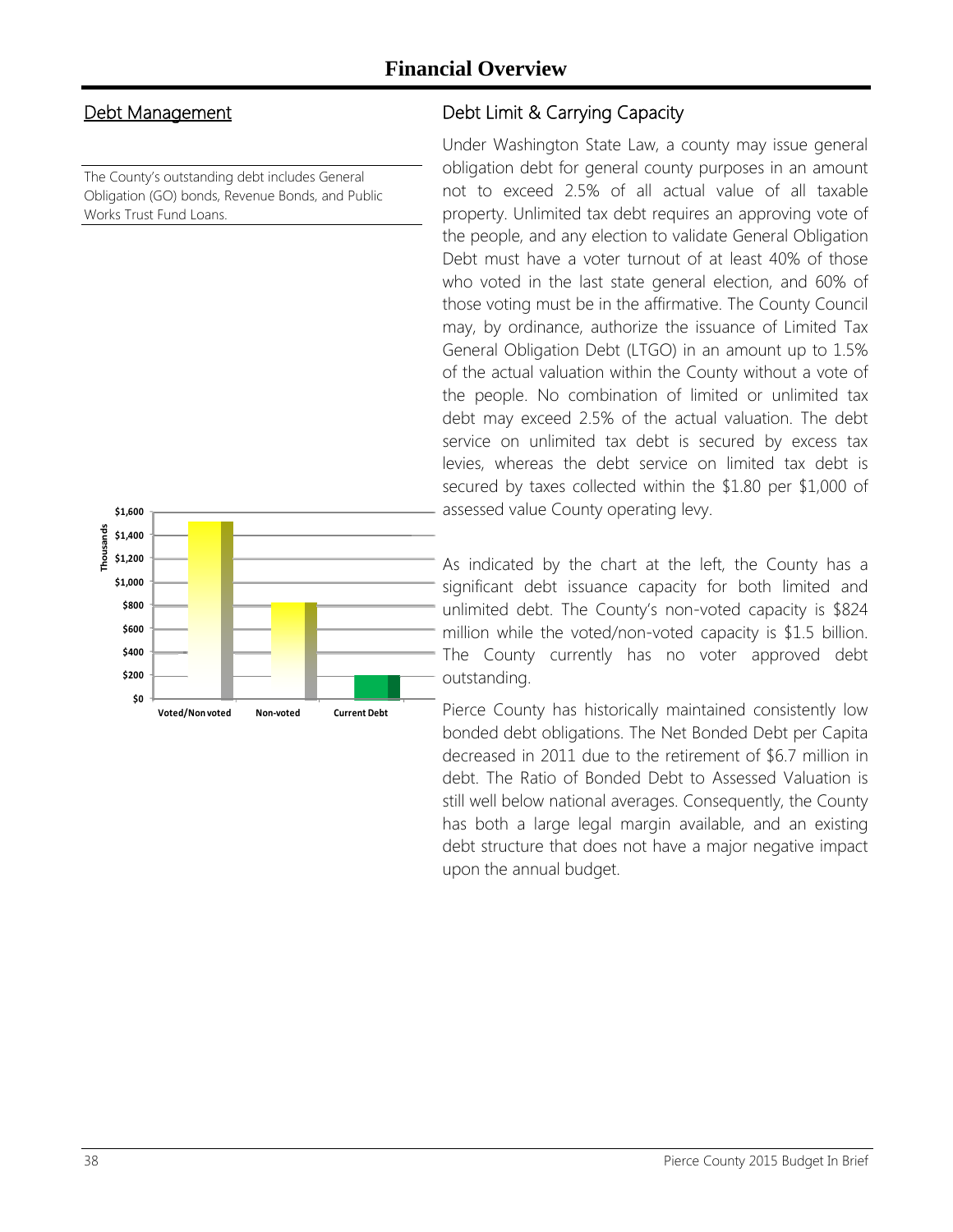### Debt History



Historically, Pierce County has maintained a low outstanding principal balance. The County's outstanding principal history since 2011 is displayed in the graph to the left. In 2011, total outstanding debt was \$216 million. Of that, \$147 million was general obligation debt. In 2010, \$60 million in revenue bonds were issued for the expansion of the Sewer Treatment Plant, and an additional \$196 million in revenue bonds were issued in 2012. In 2013, the County also issued \$31 million in LTGOs for expansion of the South Sound 911 System and for remodeling of the Sheriff's Parkland Precinct and an additional \$32.5 million in revenue bonds for the expansion of the Sewer Treatment Plant in 2014. Other debt includes Public Works Trust Fund (PWTF) loans for road improvements, Ferry Services improvements, and for the County's Chambers Bay Golf Course.

### Debt Payments



The amount of debt payments scheduled for 2015 is \$37 million. The County's total annual debt payments (excluding refunding) since 2011 are displayed in the graph to the left. Principal and interest payments increased in 2013 and 2014 from debt issued for the Sewer Treatment Plant, South Sound 911, and the Parkland Precinct.

#### Future Debt Plans

The Sewer Treatment Plant may need to issue additional debt to complete major improvements to meet demands on the system.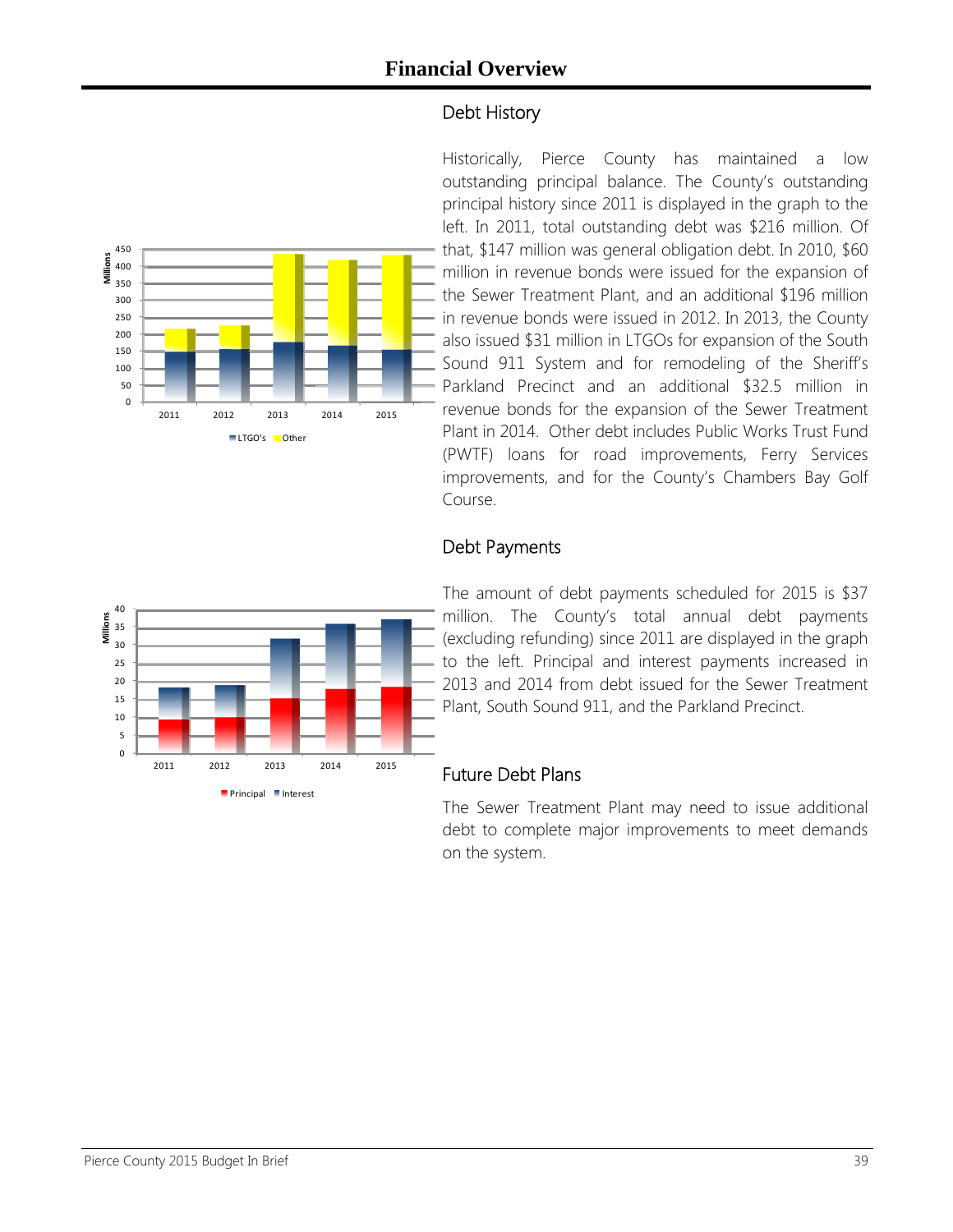### 2015 Outstanding Debt Obligations

The table below shows the amount of debt outstanding at the beginning of the year, anticipated debt retirement and new planned debt, and the projected debt position of the County on December 31, 2015.



In 2009, the County issued debt for Road improvements. Debt issued in 2010 was for Road improvements and for Sewer Treatment Plant expansion.

In 2012, the County issued debt for Sewer Plant expansion, Emergency Communication equipment, and Road improvements.

In 2013, the County issued debt for South Sound 911 and for the Parkland Precinct. In 2014, revenue bonds were issued for Sewer Plant expansion.

| Outstanding Debt, 1-1-15 to 12-31-15 (thousands) |                          |                 |             |                          |
|--------------------------------------------------|--------------------------|-----------------|-------------|--------------------------|
|                                                  | Jan-15<br><b>Balance</b> | Retired<br>Debt | New<br>Debt | Dec-15<br><b>Balance</b> |
| <b>General Obligation Debt</b>                   |                          |                 |             |                          |
| Sewer Improvements                               | 165                      | 55              |             | 110                      |
| <b>County Building Renovations</b>               | 24,925                   | 1,925           |             | 23,000                   |
| Con. Futures Open Space                          | 21,635                   | 1,435           |             | 20,200                   |
| Road Improvements                                | 58,590                   | 3,335           |             | 55,255                   |
| <b>Emergency Comm. Systems</b>                   | 12,825                   | 1,350           |             | 11,475                   |
| South Sound 911                                  | 26,855                   | 2,555           |             | 24,300                   |
| <b>Parkland Precinct</b>                         | 1,990                    | 200             |             | 1,790                    |
| <b>Chambers Bay Golf Course</b>                  | 17,565                   | 545             |             | 17,020                   |
| <b>Total GO Bonds</b>                            | 164,550                  | 11,400          |             | 153,150                  |
| <b>Revenue Bonds</b>                             |                          |                 |             |                          |
| Sewer Improvements                               | 276,605                  | 6,175           |             | 270,430                  |
| <b>Public Works Trust Fund Loans</b>             |                          |                 |             |                          |
| Road Improvements                                | 5,428                    | 374             |             | 5,054                    |
| Sewer Improvements                               | 1,125                    | 126             |             | 999                      |
| Ferry System                                     | 4,154                    | 378             |             | 3,776                    |
| <b>Total PWTF</b>                                | 10,707                   | 878             |             | 9,829                    |
| <b>Total County Debt</b>                         | 451,862                  | 18,453          |             | 433,409                  |

As shown in the table, General Obligation principal will be reduced by \$11.4 million, Revenue Bonds by \$5.6 million, and Public Works Trust Fund Loans by \$900,000. Public Works Trust Fund Loans are issued by the State of Washington at very favorable interest rates.

Most of the debt obligations are paid by dedicated revenue streams. The General Fund pays debt service for the County City Building renovations and Parkland Precinct.

### Debt Issued By Year